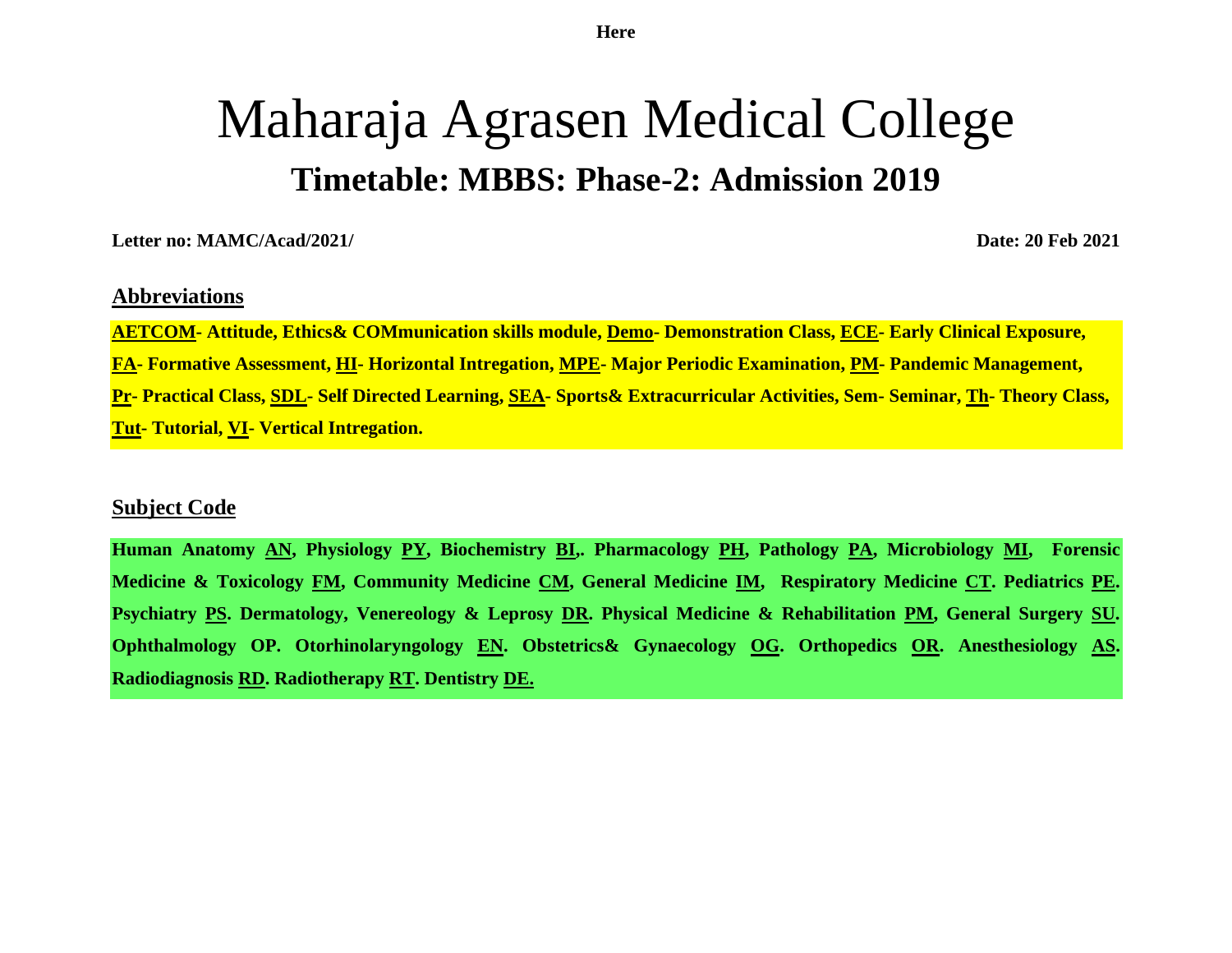| Day         | <b>Date</b>            | 0800-0900                                                                                                                                                                                                                                         | 0900-1000                                                                                                                                                                                     | 1000-1100                                                                                                                                                                                                                        | 1100-1200                                                                                                                                                                                | 1200-1500                                                           |
|-------------|------------------------|---------------------------------------------------------------------------------------------------------------------------------------------------------------------------------------------------------------------------------------------------|-----------------------------------------------------------------------------------------------------------------------------------------------------------------------------------------------|----------------------------------------------------------------------------------------------------------------------------------------------------------------------------------------------------------------------------------|------------------------------------------------------------------------------------------------------------------------------------------------------------------------------------------|---------------------------------------------------------------------|
| Mon<br>Tues | 1 Mar<br>2021<br>2 Mar | <b>PM Module 2.1 Part 1</b><br><b>Infection Control: Part II</b><br>Air borne precautions<br><b>Contact Precautions</b><br><b>Infection Control Committee</b><br><b>Microbiology &amp; Others</b><br><b>PM Module 2.2 Part 1</b><br><b>AETCOM</b> |                                                                                                                                                                                               | <b>PM Module 2.1 Part 2</b><br><b>Infection Control: Part II</b><br>Air borne precautions<br><b>Contact Precautions</b><br><b>Infection Control Committee</b><br><b>Microbiology &amp; Others</b><br><b>PM Module 2.2 Part 2</b> |                                                                                                                                                                                          | <b>Clinical Posting</b><br>as per Roster<br><b>Clinical Posting</b> |
|             | 2021                   | <b>Module 2.1</b><br>Part 1                                                                                                                                                                                                                       | <b>Emerging and Re-</b><br>emerging infections,<br>early identification and<br>control of new<br>infections<br><b>Community</b><br><b>Medicine &amp; Others</b>                               | infections<br><b>Community Medicine &amp; Others</b>                                                                                                                                                                             | Emerging and Re-emerging infections,<br>early identification and control of new                                                                                                          | as per Roster                                                       |
| Wed         | 3 Mar<br>2021          | <b>PM Module 2.3 Part</b><br><b>Sample Collection,</b><br>Microbial diagnosis,<br>Serologic tests and<br>their performance<br>parameters<br>Microbiology&<br><b>Others</b>                                                                        | <b>PM Module 2.2 Part 3</b><br><b>Emerging and Re-</b><br>emerging infections,<br>early identification and<br>control of new<br>infections<br><b>Community</b><br><b>Medicine&amp; Others</b> | <b>PM Module 2.2 Part 4</b><br>infections<br><b>Community Medicine &amp; Others</b>                                                                                                                                              | Emerging and Re-emerging infections,<br>early identification and control of new                                                                                                          | <b>Clinical Posting</b><br>as per Roster                            |
| Thu         | 4 Mar<br>2021          | <b>Th-General</b><br><b>Information 1</b><br>FM 1.1, 1.2                                                                                                                                                                                          | <b>Th-General</b><br>Microbiology and<br>Immunity<br><b>MI1.1</b>                                                                                                                             | <b>Th-Introduction to pharmacology</b><br>Distribution of drugs -<br>PH 1.1, 2.1, 1.4                                                                                                                                            |                                                                                                                                                                                          | <b>Clinical Posting</b><br>as per Roster                            |
| Fri         | 5 Mar<br>2021          | <b>PM Module 2.3 Part 2</b><br><b>Sample Collection,</b><br>Microbial diagnosis,<br>Serologic tests and<br><b>Others</b>                                                                                                                          | their performance parameters Microbiology &                                                                                                                                                   | <b>Tut-Batch A</b><br>Current status of<br>reproductive,<br>maternal, newborn<br>and child health<br><b>CM 10.1</b><br><b>SGT-Batch B</b><br>Forensic<br>Pathology 1<br><b>FM 2.1</b><br><b>VIPA</b>                             | PM Module 2.3<br><b>Part 3</b><br><b>Sample</b><br>Collection,<br>Microbial<br>diagnosis,<br>Serologic tests<br>and their<br>performance<br>parameters<br>Microbiology&<br><b>Others</b> | <b>Clinical Posting</b><br>as per Roster                            |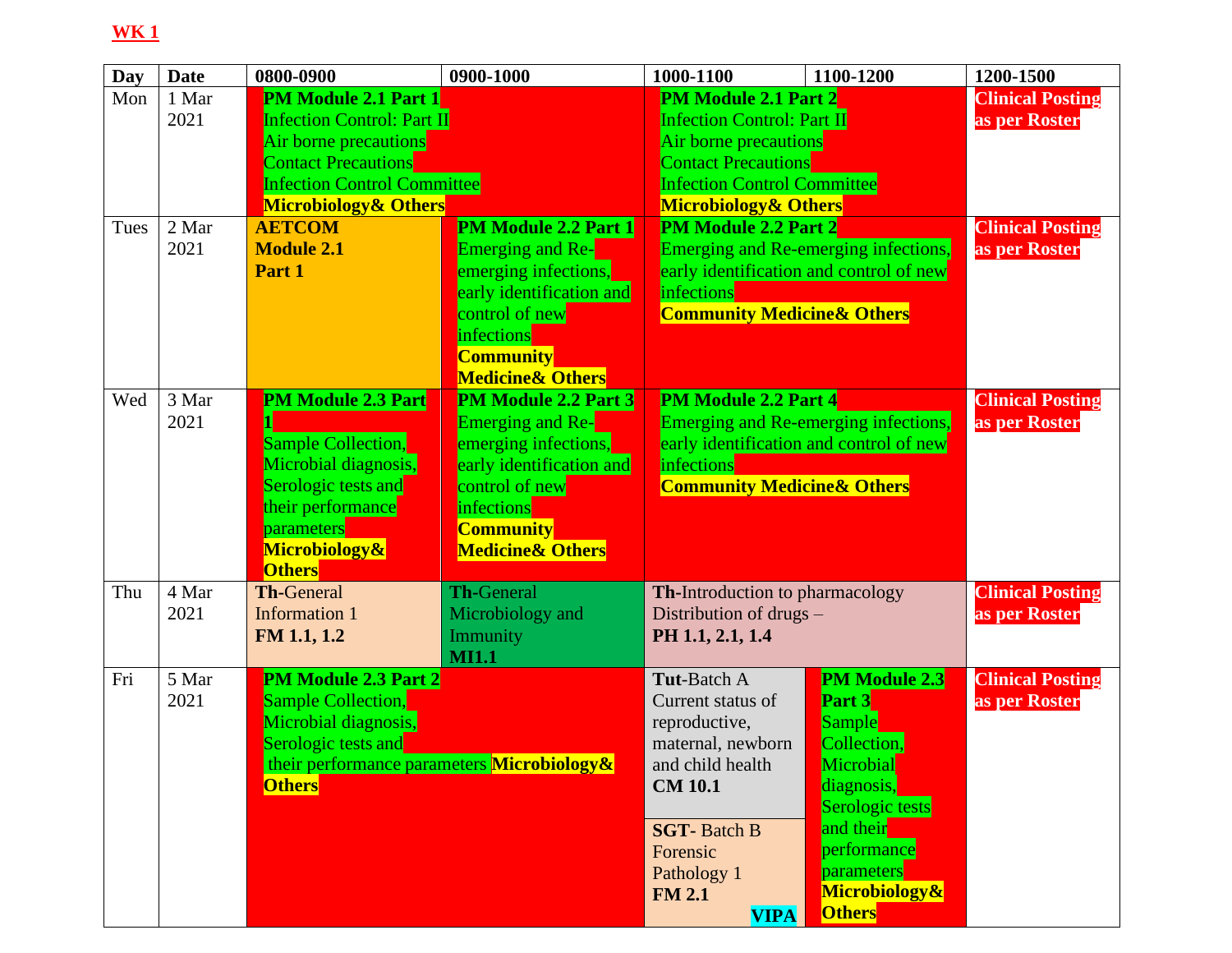| Sat | 6 Mar | <b>Th-Describe basic</b> | <b>Th-Principles to</b> | Th-Introduction to | <b>Tut-Batch B</b> | Pr-General        |
|-----|-------|--------------------------|-------------------------|--------------------|--------------------|-------------------|
|     | 2021  | concepts of              | Pharmacology            | Pathology          | Current status of  | Microbiology and  |
|     |       | homeostasis,             | <b>PH 1.1</b>           | PA 1.1-1.3         | reproductive,      | Immunity          |
|     |       | enumerate the            |                         |                    | maternal, newborn  | <b>MI</b> 1.1,1.2 |
|     |       | metabolic changes in     |                         |                    | and child health   |                   |
|     |       | the injury and their     |                         |                    | <b>CM 10.1</b>     |                   |
|     |       | mediators                |                         |                    |                    |                   |
|     |       | <b>SU</b> 1.1            |                         |                    | <b>SGT-Batch A</b> |                   |
|     |       | VI PY, BI                |                         |                    | Forensic           |                   |
|     |       |                          |                         |                    | Pathology 1        |                   |
|     |       |                          |                         |                    | <b>FM 2.1</b>      |                   |
|     |       |                          |                         |                    | <b>VIPA</b>        |                   |

| <b>Day</b> | <b>Date</b>    | 0800-0900                                                                                                                                                                         | 0900-1000                                                                                                                                             | 1000-1100 | 1100-1200                                                          | 1200-1500                                |
|------------|----------------|-----------------------------------------------------------------------------------------------------------------------------------------------------------------------------------|-------------------------------------------------------------------------------------------------------------------------------------------------------|-----------|--------------------------------------------------------------------|------------------------------------------|
| Mon        | 8 Mar<br>2021  | <b>Th-Antenatal care</b><br><b>CM 10.4</b>                                                                                                                                        | Pr-Batch A-Cell Injury and Adaptation<br>Pathology<br>PA 2.4-2.5, 2.8<br><b>Pr-Batch B-Introduction of Practical</b><br>Pharmacology<br>PH 1.1, 2.1   |           | <b>Th-General</b><br>Microbiology and<br>Immunity<br><b>MI</b> 1.1 | <b>Clinical Posting</b><br>as per Roster |
| Tue        | 9 Mar<br>2021  | <b>AETCOM</b><br>Module 2.1<br>Part 2                                                                                                                                             | <b>SEM-Cell Injury and Adaptation</b><br>PA 2.1-2.2                                                                                                   |           | Th-Introduction to<br>Pathology<br>PA 1.1-1.3                      | <b>Clinical Posting</b><br>as per Roster |
| Wed        | 10 Mar<br>2021 | <b>PM Module 2.3 Part</b><br><b>Sample Collection,</b><br>Microbial diagnosis,<br>Serologic tests and<br>their performance<br><b>parameters</b><br>Microbiology&<br><b>Others</b> | <b>Pr-Batch B-Cell Injury and Adaptation</b><br>Pathology<br>PA 2.4-2.5<br><b>Pr-Batch A-Introduction of Practical</b><br>Pharmacology<br>PH 1.1, 2.1 |           | <b>Th-Absorption of</b><br>drugs<br><b>PH 1.4</b>                  | <b>Clinical Posting</b><br>as per Roster |
| Thu        | 11 Mar<br>2021 | <b>SEA</b>                                                                                                                                                                        | <b>Th-Compensatory Class</b><br><b>PH</b>                                                                                                             |           | Th-<br><b>Compensatory</b>                                         | <b>Clinical Posting</b><br>as per Roster |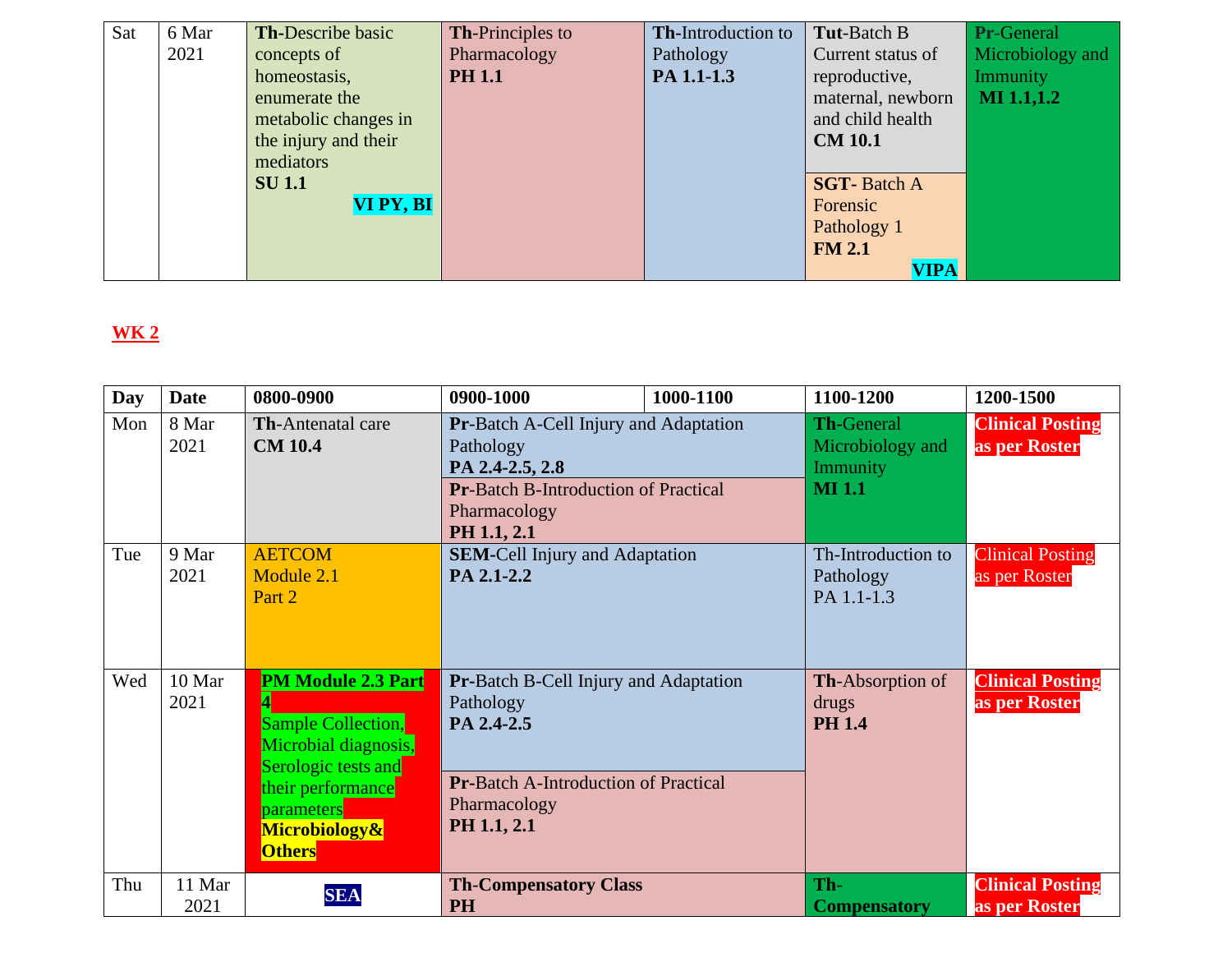|     |                |                                                                                                                       |                                                                                                                                                                                                        |                                                                                                                                                                                                                     | <b>Class</b><br>MI                                |                                                                           |
|-----|----------------|-----------------------------------------------------------------------------------------------------------------------|--------------------------------------------------------------------------------------------------------------------------------------------------------------------------------------------------------|---------------------------------------------------------------------------------------------------------------------------------------------------------------------------------------------------------------------|---------------------------------------------------|---------------------------------------------------------------------------|
| Fri | 12 Mar<br>2021 | Th-Immunology 1<br>Describe the<br>pathophysiology of<br>autoimmune diseases<br><b>IM 7.1</b><br><b>VI PA</b>         | <b>Tut-Batch A</b><br>Current status of<br>reproductive, maternal,<br>newborn and child<br>health<br><b>CM 10.1</b><br><b>SGT</b><br><b>Forensic Pathology 1</b><br>Death<br>FM 2.1,2.2<br><b>VIPA</b> | Th-Cell Injury and<br>Adaptation<br>PA 2.3                                                                                                                                                                          | <b>Th-Metabolism of</b><br>drugs<br><b>PH 1.4</b> | <b>Clinical Posting</b><br>as per Roster                                  |
| Sat | 13 Mar<br>2021 | <b>Th-Describe the factors</b><br>that affect the<br>metabolic response to<br>injury<br><b>SU 1.2</b><br><b>VI BI</b> | Th-Cell Injury and<br>Adaptation<br>PA 2.4-2.5                                                                                                                                                         | <b>Tut-Batch B</b><br>Methods of<br>screening high risk<br>pregnant mothers<br>and their common<br>health problems<br><b>CM 10.2</b><br><b>SGT</b><br>Forensic<br>Pathology 2 Death<br><b>FM 2.2</b><br><b>VIPA</b> | Th-Excretion of<br>drugs<br><b>PH 1.4</b>         | <b>Pr-General</b><br>Microbiology and<br><b>Immunity</b><br><b>MI</b> 1.2 |

| Day | Date   | 0800-0900                    | 0900-1000                                      | 1000-1100 | 1100-1200         | 1200-1500               |
|-----|--------|------------------------------|------------------------------------------------|-----------|-------------------|-------------------------|
| Mon | 15 Mar | <b>Th-Forensic Pathology</b> | <b>Pr-Batch A-Inflammation and healing and</b> |           | <b>Pr-General</b> | <b>Clinical Posting</b> |
|     | 2021   | 3 Death                      | repair                                         |           | Microbiology and  | as per Roster           |
|     |        | FM 2.3,2.5                   | PA 4.1-5.1                                     |           | Immunity          |                         |
|     |        |                              | VIPA   VI SU                                   |           | <b>MI</b> 1.5     |                         |
|     |        |                              | <b>VIPS</b>   Pr-Batch B-Drug delivery system  |           |                   |                         |
|     |        |                              | <b>PH 1.3</b>                                  |           |                   |                         |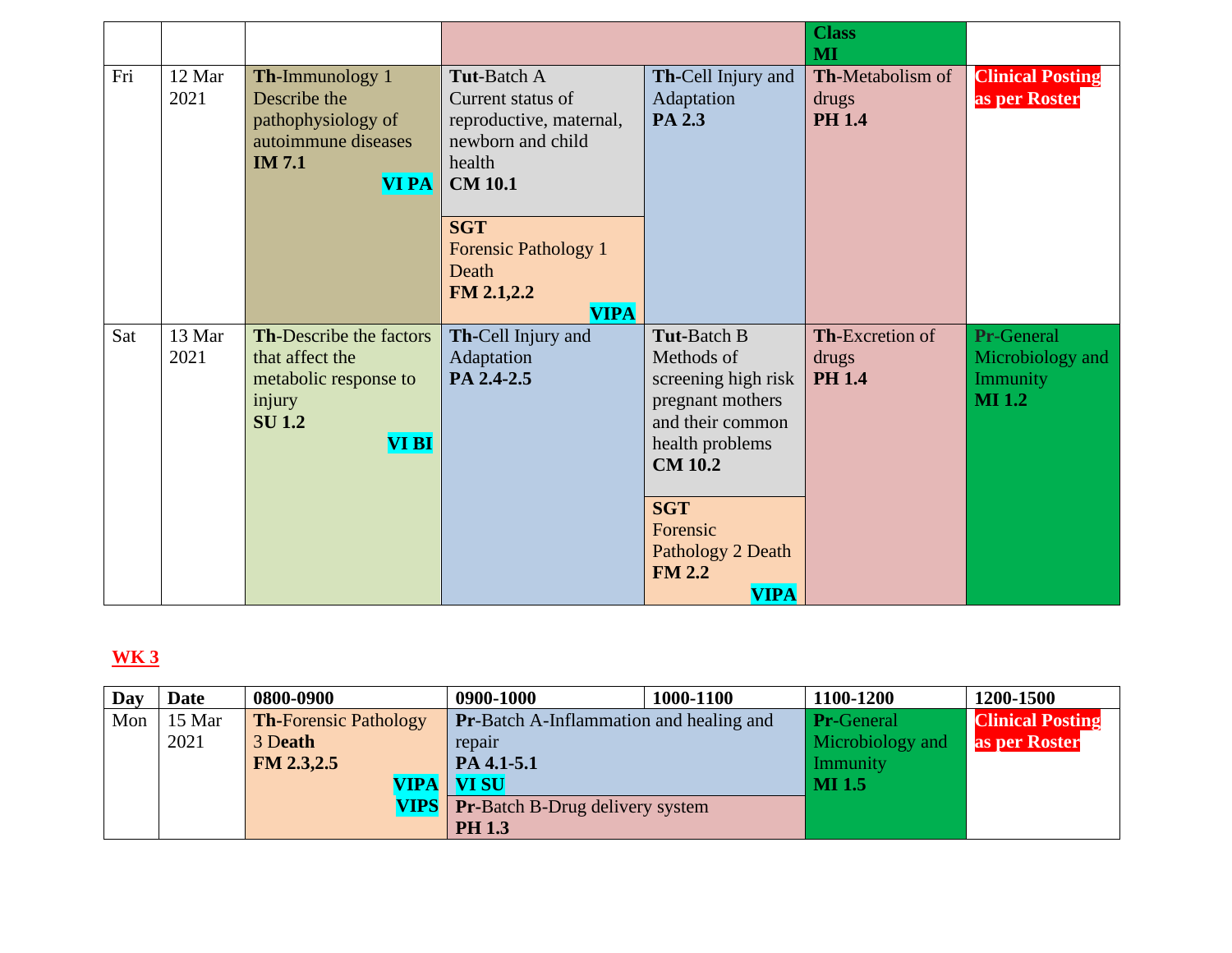| Tue | 16 Mar<br>2021 | <b>AETCOM</b><br><b>Module 2.1</b><br>Part 3                                            | FA-Cell Injury and Adaptation<br>PA 2.1-2.5                                                                                                                                                |                                                        | Th-Healing and<br>repair<br><b>PA5.1</b><br><b>VI SU</b>          | <b>Clinical Posting</b><br>as per Roster |
|-----|----------------|-----------------------------------------------------------------------------------------|--------------------------------------------------------------------------------------------------------------------------------------------------------------------------------------------|--------------------------------------------------------|-------------------------------------------------------------------|------------------------------------------|
| Wed | 17 Mar<br>2021 | <b>SDL I PA, II PH, III</b><br><b>MI, IV CM&amp; V FM/</b><br><b>Compensatory Class</b> | Pr-Batch B-Inflammation and healing and<br>repair<br>PA 4.1-5.1<br><b>VI SU</b><br><b>Pr-Batch A-Drug delivery system</b><br><b>PH 1.3</b>                                                 |                                                        | <b>Th-Principles of</b><br>drug action<br><b>PH 1.5</b>           | <b>Clinical Posting</b><br>as per Roster |
| Thu | 18 Mar<br>2021 | <b>SEA</b>                                                                              | Th-Mechanism of drug action<br><b>PH 1.5</b>                                                                                                                                               |                                                        | <b>Th-General</b><br>Microbiology and<br>Immunity<br><b>MI1.1</b> | <b>Clinical Posting</b><br>as per Roster |
| Fri | 19 Mar<br>2021 | <b>Th-Anatomy of female</b><br>reproductive tract<br><b>OG-2.1</b><br><b>VI AN</b>      | <b>Tut-Batch A</b><br>Methods of screening<br>high risk pregnant<br>mothers and their<br>common health<br>problems CM 10.2<br><b>SGT</b><br>Forensic Pathology 4<br>Death<br><b>FM 2.6</b> | <b>SEM-Cell Injury</b><br>and Adaptation<br>PA 2.6-2.7 | Th-Therapeutic<br>drug Monitoring<br><b>PH1.2</b>                 | <b>Clinical Posting</b><br>as per Roster |
| Sat | 20 Mar<br>2021 | <b>PM Module 2.4</b>                                                                    | Vaccination strategies including vaccine development & Implementation                                                                                                                      | <b>Community Medicine, Biochemistry &amp; Others</b>   |                                                                   |                                          |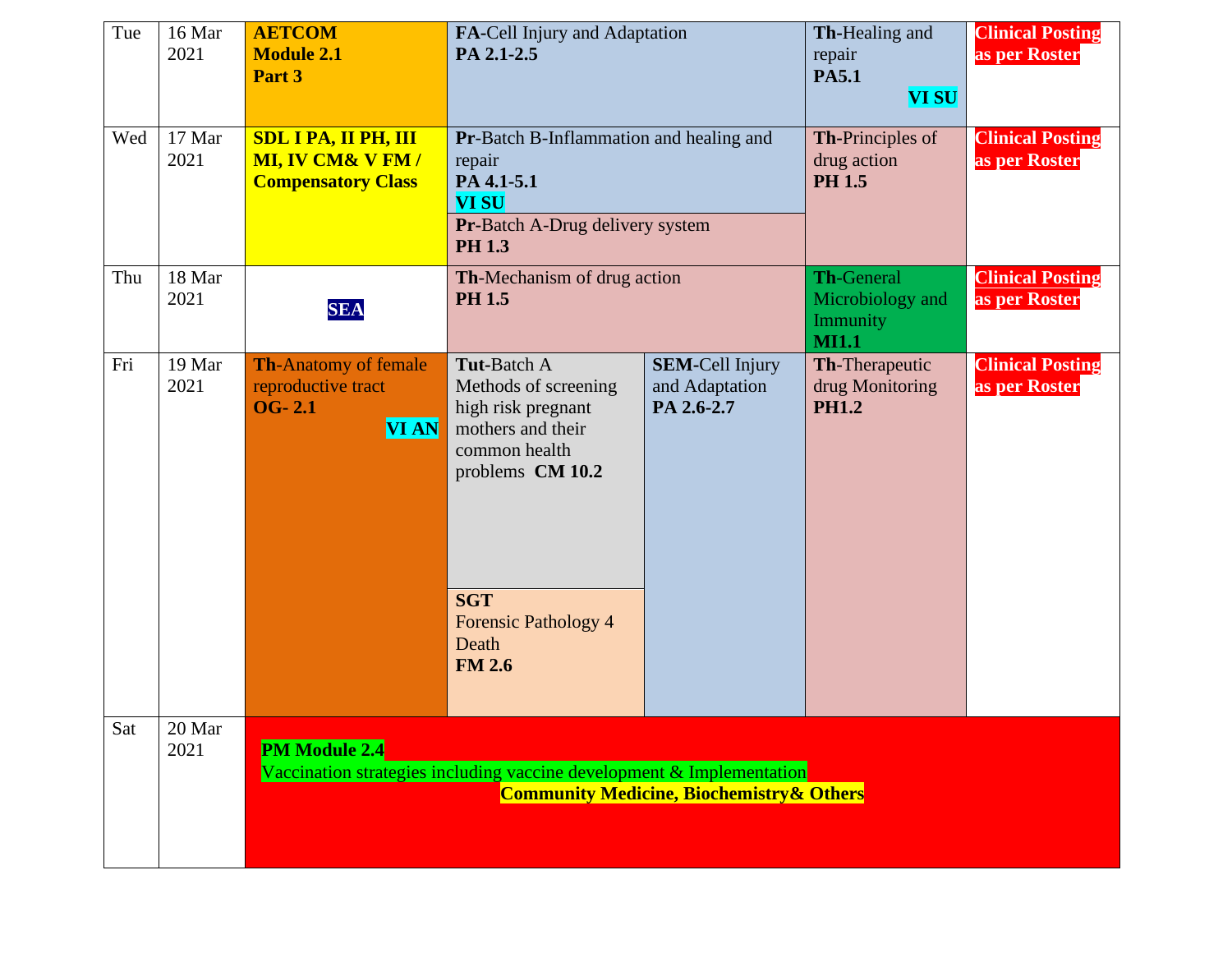| <b>Days</b> | <b>Date</b>    | 0800-0900                                                                                                        | 0900-1000                                                                                                               | 1000-1100                                                                                                                      | 1100-1200                                                           | 1200-1500                                                           |
|-------------|----------------|------------------------------------------------------------------------------------------------------------------|-------------------------------------------------------------------------------------------------------------------------|--------------------------------------------------------------------------------------------------------------------------------|---------------------------------------------------------------------|---------------------------------------------------------------------|
| Mon         | 22 Mar<br>2021 | Th-Intra natal care<br><b>CM 10.4</b>                                                                            | <b>S</b> Batch A-Inflammation<br>PA 4.1-4.2                                                                             | <b>VI SU</b>                                                                                                                   | <b>Th-General</b><br>Microbiology and<br>Immunity                   | <b>Clinical Posting</b><br>as per Roster                            |
|             |                |                                                                                                                  | Pr Batch B-ADR<br><b>PH 1.7</b>                                                                                         |                                                                                                                                | <b>MI</b> 1.1                                                       |                                                                     |
| Tue         | 23 Mar<br>2021 | <b>AETCOM</b><br><b>Compensatory Class</b>                                                                       | Tut-Inflammation<br>PA 4.3-4.4                                                                                          |                                                                                                                                | Th-Inflammation<br>PA 4.3-4.4                                       | <b>Clinical Posting</b><br>as per Roster                            |
| Wed         | 24 Mar<br>2021 | <b>SDL I PA, II PH, III</b><br>MI, IV CM& V FM /<br><b>Compensatory Class</b>                                    | <b>S</b> Batch B-Inflammation<br>PA 4.1-4.2<br><b>VI SU</b><br><b>Pr-Batch A-ADR</b><br><b>PH 1.7</b>                   |                                                                                                                                | <b>SDL-ADR</b><br><b>PH 1.7</b>                                     | <b>Clinical Posting</b><br>as per Roster                            |
| Thu         | 25 Mar<br>2021 | <b>SEA</b>                                                                                                       | Th-Drug interactions<br><b>PH 1.8</b>                                                                                   |                                                                                                                                | <b>Th-General</b><br>Microbiology and<br>Immunity<br><b>MI</b> 1.1  | <b>Clinical Posting</b><br>as per Roster                            |
| Fri         | 26 Mar<br>2021 | <b>Th-Physiology of</b><br>ovulation, menstruation,<br>fertilization,<br>gametogenesis<br><b>OG 3.1</b><br>VI PY | Tut-Batch-A<br>Post natal care<br><b>CM 10.4</b><br><b>SGT</b><br><b>Forensic Pathology</b><br>5 Death<br><b>FM 2.7</b> | SDL-Clinico socio-<br>cultural and<br>demographic<br>assessment of the<br>individual, family and<br>community<br><b>CM 2.1</b> | <b>SDL-General</b><br>Microbiology and<br>Immunity<br><b>MI</b> 1.1 | <b>Clinical Posting</b><br>as per Roster                            |
| Sat         | 27 Mar<br>2021 | Th-Immunology 2<br>Describe the genetic<br>basis of autoimmune<br>diseases<br><b>IM 7.2</b><br><b>VI PA</b>      | Th-Hemodynamic<br>disorder<br>PA 6.4                                                                                    | Tut-Batch-B<br>Post natal care<br><b>CM 10.4</b><br><b>SGT</b><br><b>Forensic Pathology</b><br>4,5 Death<br>FM 2.6,2.7         | Th-Cholinergic<br>drugs<br><b>PH 1.14</b>                           | Pr-Zoonotic<br>diseases and<br><b>Miscellaneous</b><br>MI 8.9, 8.10 |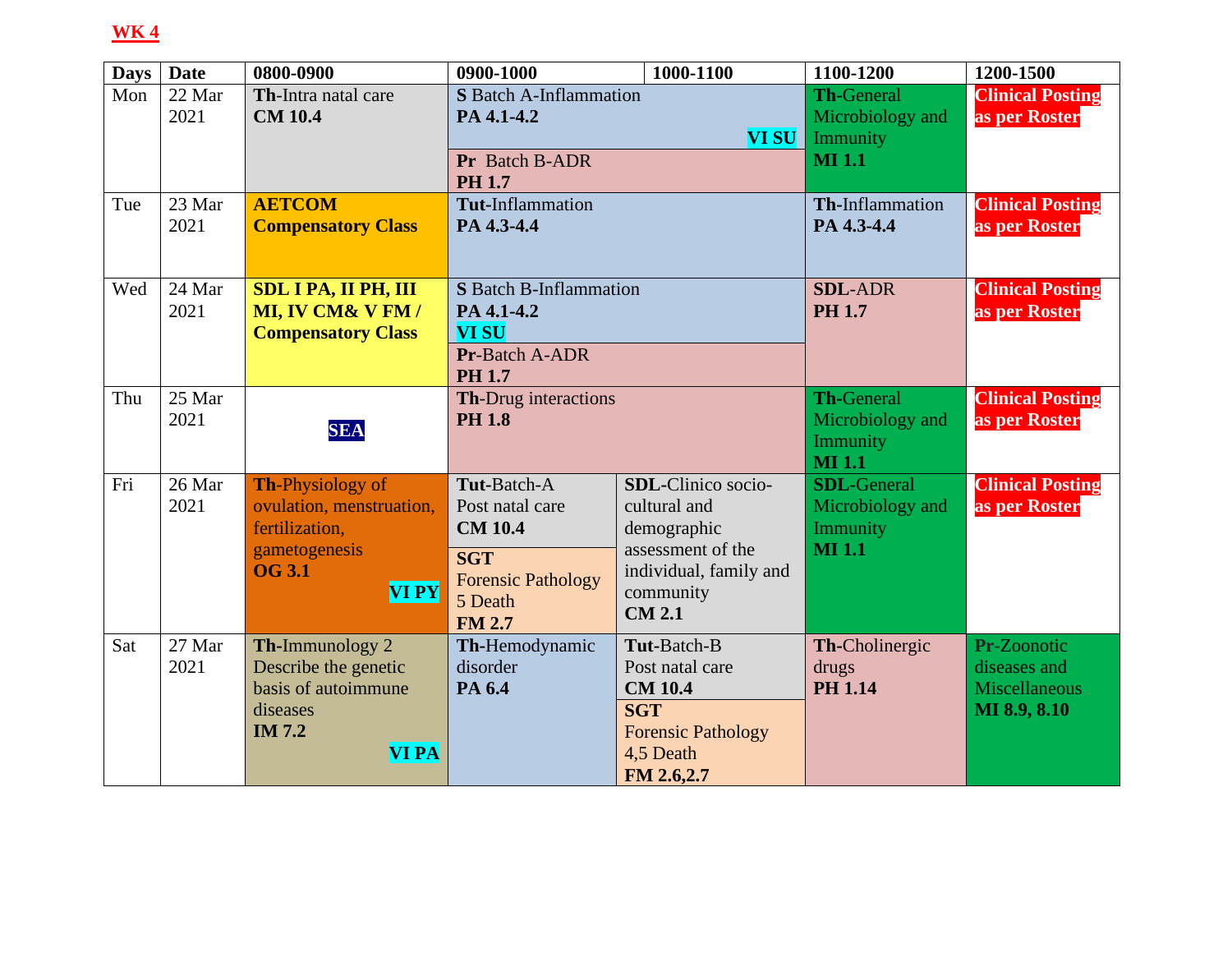| <b>Days</b> | <b>Date</b> | 0800-0900                                             | 0900-1000                          | 1000-111                                   | 1100-1200                 | 1200-1500               |
|-------------|-------------|-------------------------------------------------------|------------------------------------|--------------------------------------------|---------------------------|-------------------------|
| Mon         | 29 Mar      | <b>Th-Forensic Pathology</b>                          | Tut Batch A-Hemodynamic disorder   |                                            | <b>Th-General</b>         | <b>Clinical Posting</b> |
|             | 2021        | <b>6 Death Changes</b>                                | PA 6.1-6.2                         |                                            | Microbiology and          | as per Roster           |
|             |             | <b>FM 2.8</b>                                         | <b>VI IM</b>                       |                                            | Immunity                  |                         |
|             |             |                                                       |                                    | Pr Batch B-Principles of Pharmacovigilance | <b>MI</b> 1.1             |                         |
|             |             |                                                       | PH 1.6, 3.4                        |                                            |                           |                         |
| Tue         | 30 Mar      | <b>AETCOM</b>                                         | <b>SEM-</b> Hemodynamic disorder   |                                            | Th-Hemodynamic            | <b>Clinical Posting</b> |
|             | 2021        | <b>Model 2.1</b>                                      | PA 6.3, 6.5, 6.7                   |                                            | disorder                  | as per Roster           |
|             |             | Part 4                                                | <b>VI SU</b>                       |                                            | PA 6.3                    |                         |
|             |             |                                                       |                                    |                                            | <b>VI SU</b>              |                         |
|             |             |                                                       |                                    |                                            |                           |                         |
| Wed         | 31 Mar      | <b>SDL I PA, II PH, III</b>                           | Tut Batch B-Hemodynamic disorder   |                                            | $Th -$                    | <b>Clinical Posting</b> |
|             | 2021        | MI, IV CM& V FM /                                     | PA 6.1-6.2                         |                                            | Anticholinergic           | as per Roster           |
|             |             | <b>Compensatory Class</b>                             | <b>VI IM</b>                       |                                            | drugs<br><b>PH 1.14</b>   |                         |
|             |             |                                                       | Pr Batch A-Principles of Pharmaco- |                                            |                           |                         |
|             |             |                                                       | vigilance                          |                                            |                           |                         |
|             |             |                                                       | PH 1.6, 3.4                        |                                            |                           |                         |
|             |             |                                                       |                                    |                                            |                           |                         |
| Thu         | 1 Apr       |                                                       | <b>Tut-General Pharmacology</b>    |                                            | <b>Th-General</b>         | <b>Clinical Posting</b> |
|             | 2021        | <b>SEA</b>                                            | PH 1.4, 1.5, 1.7                   |                                            | Microbiology and          | as per Roster           |
|             |             |                                                       |                                    |                                            | Immunity<br><b>MI</b> 1.1 |                         |
| Fri         | 2 Apr       | <b>Th-Embryology of</b>                               | Tut-Batch-A                        | <b>SDL-Local customs</b>                   | <b>SDL-General</b>        | <b>Clinical Posting</b> |
|             | 2021        | fetus, Anatomy of                                     | Post natal care                    | and practices during                       | Microbiology and          | as per Roster           |
|             |             | placenta and                                          | (Revision class)                   | pregnancy, childbirth,                     | Immunity                  |                         |
|             |             | teratogenesis                                         | <b>CM 10.4</b>                     | lactation and child                        | <b>MI</b> 1.1             |                         |
|             |             | <b>OG 4.1</b>                                         | <b>SGD</b>                         | feeding                                    |                           |                         |
|             |             | <b>VI AN</b>                                          | <b>Forensic Pathology</b>          | <b>CM 10.3</b>                             |                           |                         |
|             |             |                                                       | 7 Death                            |                                            |                           |                         |
|             |             |                                                       | <b>FM 2.10</b>                     |                                            |                           |                         |
| Sat         | 3 Apr       | <b>PM Module 2.5</b>                                  |                                    |                                            |                           |                         |
|             | 2021        | Therapeutic strategies including new drug development |                                    |                                            |                           |                         |
|             |             | <b>Pharmacology, General Medicine &amp; Others</b>    |                                    |                                            |                           |                         |
|             |             |                                                       |                                    |                                            |                           |                         |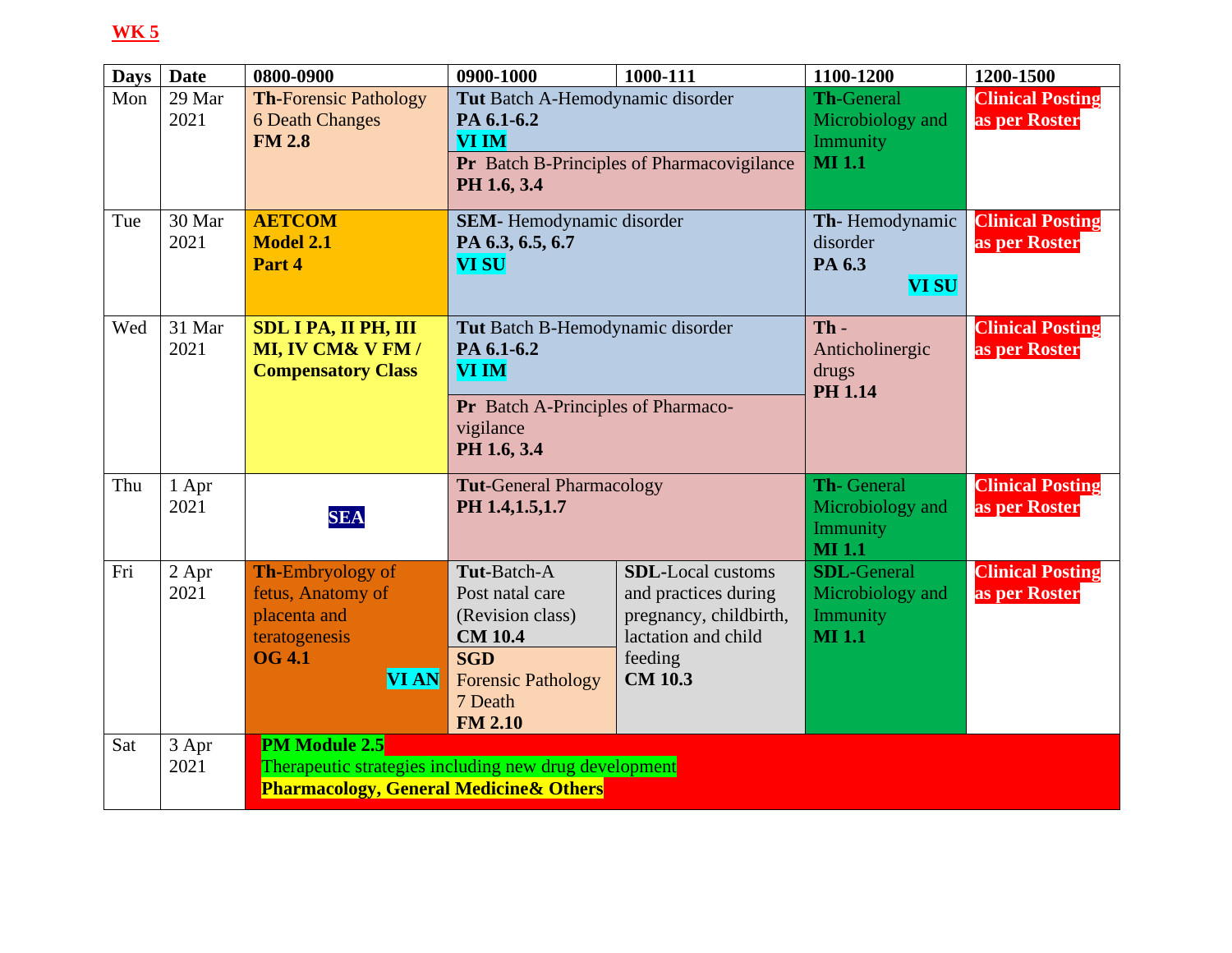| <b>Days</b> | <b>Date</b>    | 0800-0900                                                                                                 | 0900-1000                                                                                                                                          | 1000-1100                                                                                                                                          | 1100-1200                                                               | 1200-1500                                                                  |
|-------------|----------------|-----------------------------------------------------------------------------------------------------------|----------------------------------------------------------------------------------------------------------------------------------------------------|----------------------------------------------------------------------------------------------------------------------------------------------------|-------------------------------------------------------------------------|----------------------------------------------------------------------------|
| Mon         | 5 Apr<br>2021  | <b>Th-Nutritional Anemia</b><br>and its control and<br>management<br><b>CM 5.3</b>                        | <b>SEM-Batch A- Neoplasia</b><br><b>PA7.1</b><br>Pr Batch B-Drugs on rabbit eye CAL<br>PH 1.13-14                                                  |                                                                                                                                                    | Th- General<br>Microbiology and<br>Immunity<br><b>MI1.1</b>             | <b>Clinical Posting</b><br>as per Roster                                   |
| Tue         | 6 Apr<br>2021  | <b>AETCOM</b><br><b>Module 2.1</b><br>Part 5                                                              | <b>SEM-</b> Hemodynamic disorder<br>PA 6.3, 6.5, 6.7<br><b>VI SU</b>                                                                               |                                                                                                                                                    | Th-Neoplasia<br>PA 7.2                                                  | <b>Clinical Posting</b><br>as per Roster                                   |
| Wed         | 7 Apr<br>2021  | SDL I PA, II PH, III<br>MI, IV CM& V FM /<br><b>Compensatory Class</b>                                    | <b>SEM-Batch B-Neoplasia</b><br><b>PA 7.1</b><br>Pr Batch A-Drugs on rabbit eye- CAL<br>PH 1.13-14                                                 |                                                                                                                                                    | $Th -$<br>Anticholinergic<br>drugs<br><b>PH 1.14</b>                    | <b>Clinical Posting</b><br>as per Roster                                   |
| Thu         | 8 Apr<br>2021  | Th.<br><b>Forensic Pathology 8</b><br>Death<br><b>FM 2.9</b>                                              | Sem - Pharmacodynamics<br><b>PH 1.5</b>                                                                                                            |                                                                                                                                                    | Th-General<br>Microbiology and<br>Immunity<br>MI 1.1,1.3<br><b>VICM</b> | <b>Clinical Posting</b><br>as per Roster                                   |
| Fri         | 9 Apr<br>2021  | Th-Immunology 3<br>Describe the systemic<br>manifestation of<br>rheumatological disease<br><b>IM 7.10</b> | Pr-Batch-A<br>Mother and Child<br><b>Protection Card</b><br><b>CM 10.4</b><br><b>SGD</b><br><b>Forensic Pathology</b><br>9 Death<br><b>FM 2.10</b> | Th-Neoplasia<br>PA 7.2                                                                                                                             | Th-Adrenergics<br>drugs<br><b>PH 1.13</b>                               | <b>Clinical Posting</b><br>as per Roster                                   |
| Sat         | 10 Apr<br>2021 | Th-Describe basic<br>concepts of peri-<br>operative care<br><b>SU1.3</b>                                  | Th-Neoplasia<br>PA 7.2                                                                                                                             | Pr-Batch-B<br>Mother and Child<br><b>Protection Card</b><br><b>CM 10.4</b><br><b>SGD</b><br><b>Forensic Pathology 9</b><br>Death<br><b>FM 2.10</b> | Th-Uses and side<br>effect of<br>adrenergic drugs<br><b>PH 1.13</b>     | Pr-General<br>Microbiology and<br>Immunity<br><b>MI</b> 1.6<br><b>HIPH</b> |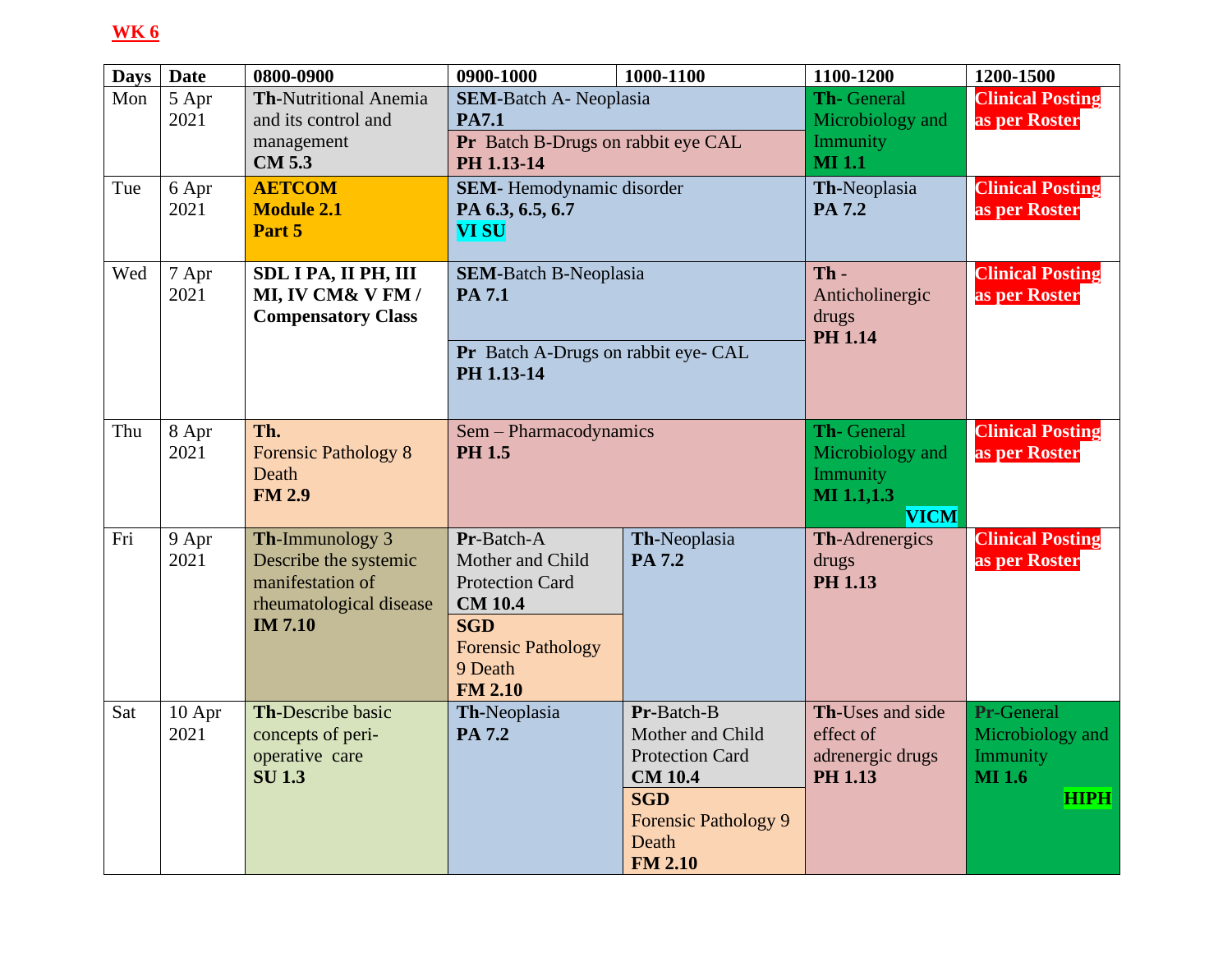| <b>Days</b> | <b>Date</b>    | 0800-0900                                                                                                                                           | 0900-1000                                                                                      | 1000-1100                                                                                                                                                                         | 1100-1200                                                   | 1200-1500                                                                  |
|-------------|----------------|-----------------------------------------------------------------------------------------------------------------------------------------------------|------------------------------------------------------------------------------------------------|-----------------------------------------------------------------------------------------------------------------------------------------------------------------------------------|-------------------------------------------------------------|----------------------------------------------------------------------------|
| Mon         | 12 Apr<br>2021 | <b>Th-Forensic Pathology</b><br>10 Autopsy<br>FM 2.11,2.13                                                                                          | S Batch A- Neoplasia<br>PA 7.2<br><b>Pr</b> Batch $B$ – Nomenclature of drugs                  |                                                                                                                                                                                   | <b>Th-General</b><br>Microbiology and<br>Immunity           | <b>Clinical Posting</b><br>as per Roster                                   |
| Tue         | 13 Apr<br>2021 | <b>VI A</b><br><b>AETCOM</b><br><b>Module 2.2</b><br>Part 1                                                                                         | <b>PH 1.9</b><br><b>SEM-Neoplasia</b><br>PA 7.2-7.4                                            |                                                                                                                                                                                   | <b>MI</b> 1.7<br>Th-Neoplasia<br>PA 7.2                     | <b>Clinical Posting</b><br>as per Roster                                   |
| Wed         | 14 Apr<br>2021 | <b>SDL I PA, II PH, III</b><br><b>MI, IV CM&amp; V FM/</b><br><b>Compensatory Class</b>                                                             | S Batch B- Neoplasia<br>PA 7.2<br><b>Pr</b> Batch $A$ – Nomenclature of drugs<br><b>PH 1.9</b> |                                                                                                                                                                                   | Th-Alpha-blockers<br><b>PH 1.13</b>                         | <b>Clinical Posting</b><br>as per Roster                                   |
| Thu         | 15 Apr<br>2021 | <b>SEA</b>                                                                                                                                          | <b>FA-General Pharmacology</b><br><b>PH 1.1</b>                                                |                                                                                                                                                                                   | Th-General<br>Microbiology and<br>Immunity<br><b>MI</b> 1.8 | <b>Clinical Posting</b><br>as per Roster                                   |
| Fri         | 16 Apr<br>2021 | Th-Immunology 4<br>Perform a systemic<br>examination of all the<br>joints, muscles and skin<br>that will establish the<br>diagnosis and severity of | Pr-Batch-A<br>Mother and Child<br>Protection<br>Card(Revision class)<br><b>CM 10.4</b>         | FA-Neoplasia<br>PA 7.1-7.4                                                                                                                                                        | <b>Th-Beta-blockers</b><br><b>PH 1.13</b>                   | <b>Clinical Posting</b><br>as per Roster                                   |
|             |                | disease<br><b>IM 7.12</b><br><b>HI OR</b>                                                                                                           | <b>SGD</b><br><b>Forensic Pathology</b><br>11 Autopsy<br><b>FM 2.12</b><br><b>VI PA</b>        |                                                                                                                                                                                   |                                                             |                                                                            |
| Sat         | 17 Apr<br>2021 | Th-Compensatory<br><b>Class</b><br>SU                                                                                                               | Th-Compensatory<br>Class<br>PA                                                                 | Pr-Batch-B<br>Mother and Child<br>Protection<br>Card(Revision class)<br><b>CM 10.4</b><br><b>SGD</b><br><b>Forensic Pathology</b><br>11 Autopsy<br><b>FM 2.12</b><br><b>VI PA</b> | Th-Compensatory<br>Class<br>PH                              | Pr-General<br>Microbiology and<br>Immunity<br><b>MI</b> 1.6<br><b>HIPH</b> |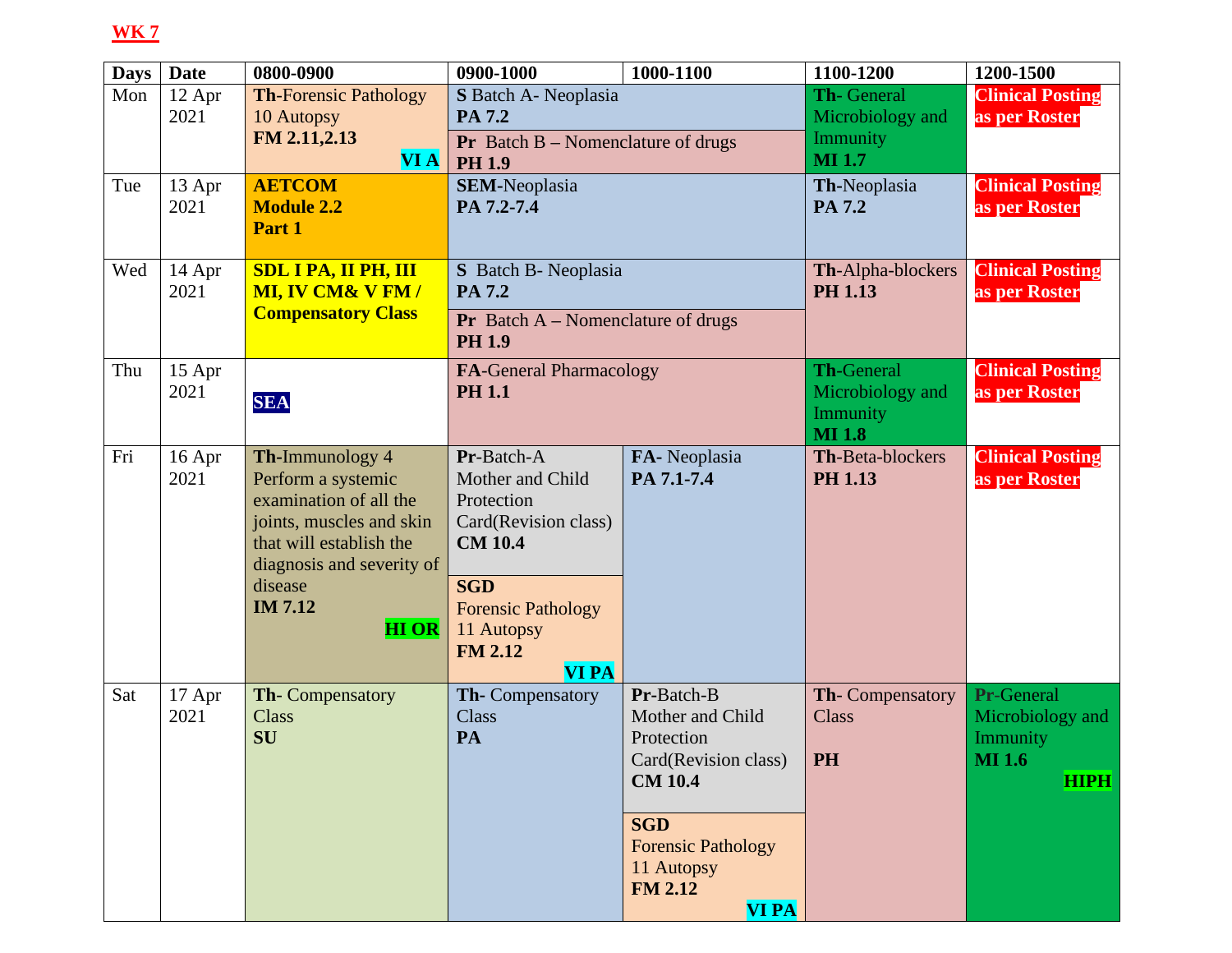| <b>Days</b> | <b>Date</b> | 0800-0900                    | 0900-1000                                              | 1000-1100                            | 1100-1200                   | 1200-1500               |
|-------------|-------------|------------------------------|--------------------------------------------------------|--------------------------------------|-----------------------------|-------------------------|
| Mon         | 19 Apr      | <b>Th-Food fortification</b> | <b>SEM-</b> Batch A- Amyloidosis                       |                                      | <b>Th-General</b>           | <b>Clinical Posting</b> |
|             | 2021        | and adulteration             | PA 3.1-3.2                                             |                                      | Microbiology and            | as per Roster           |
|             |             | <b>CM 5.8</b>                | <b>Pr</b> Batch $B -$ Prescription writing             |                                      | Immunity<br><b>MI</b> 1.8   |                         |
|             |             |                              | <b>PH 1.10</b>                                         |                                      |                             |                         |
| Tue         | 20 Apr      | <b>AETCOM</b>                | <b>SEM-Neoplasia</b>                                   |                                      | Th-                         | <b>Clinical Posting</b> |
|             | 2021        | <b>Module 2.2</b>            | PA 7.2-7.4                                             |                                      | Immunopathology             | as per Roster           |
|             |             | Part 2                       |                                                        |                                      | $&$ AIDS                    |                         |
|             |             |                              |                                                        |                                      | PA 9.1                      |                         |
|             |             |                              |                                                        |                                      | <b>VI PE</b><br><b>HIMI</b> |                         |
| Wed         | 21 Apr      | <b>SDL I PA, II PH, III</b>  | <b>SEM-</b> Batch B- Amyloidosis                       |                                      | <b>Th-Compensatory</b>      | <b>Clinical Posting</b> |
|             | 2021        | <b>MI, IV CM&amp; V FM/</b>  | PA 3.1-3.2                                             |                                      | class                       | as per Roster           |
|             |             | <b>Compensatory Class</b>    | <b>Pr</b> Batch $\overline{AB}$ – Prescription writing |                                      | <b>PH</b>                   |                         |
|             |             |                              | <b>PH 1.10</b>                                         |                                      |                             |                         |
| Thu         | 22 Apr      |                              | Tut - Autonomic nervous system                         |                                      | Th-General                  | <b>Clinical Posting</b> |
|             | 2021        | <b>SEA</b>                   | PH 1.13-14                                             |                                      | Microbiology and            | as per Roster           |
|             |             |                              |                                                        |                                      | Immunity                    |                         |
|             |             |                              |                                                        |                                      | <b>MI</b> 1.8               |                         |
| Fri         | 23 Apr      | Th-Describe and              | Sem-Batch-A                                            | SEM-                                 | Th-                         | <b>Clinical Posting</b> |
|             | 2021        | discuss, changes in          | Epidemiology,                                          | Immunopathology &                    | <b>Antihistaminics</b>      | as per Roster           |
|             |             | genital tract, CVS,          | clinical features,                                     | <b>AIDS</b>                          | <b>PH 1.16</b>              |                         |
|             |             | respiratory system, GIT,     | prevention and                                         | PA 9.5-9.6                           |                             |                         |
|             |             | renal system and             | control of Rabies                                      | <b>VI IM</b><br><b>HIMI</b>          |                             |                         |
|             |             | pregnancy<br><b>OG 7.1</b>   | CM 8.1, 8.3-8.6<br><b>SGD</b>                          |                                      |                             |                         |
|             |             | <b>VI PY</b>                 | <b>Forensic Pathology</b>                              |                                      |                             |                         |
|             |             |                              | 12 Autopsy                                             |                                      |                             |                         |
|             |             |                              | <b>FM 2.14</b>                                         |                                      |                             |                         |
| Sat         | 24 Apr      |                              |                                                        |                                      |                             |                         |
|             | 2021        |                              |                                                        | <b>IV Major Periodic Examination</b> |                             |                         |
|             |             |                              |                                                        |                                      |                             |                         |
|             |             |                              |                                                        |                                      |                             |                         |
|             |             |                              |                                                        |                                      |                             |                         |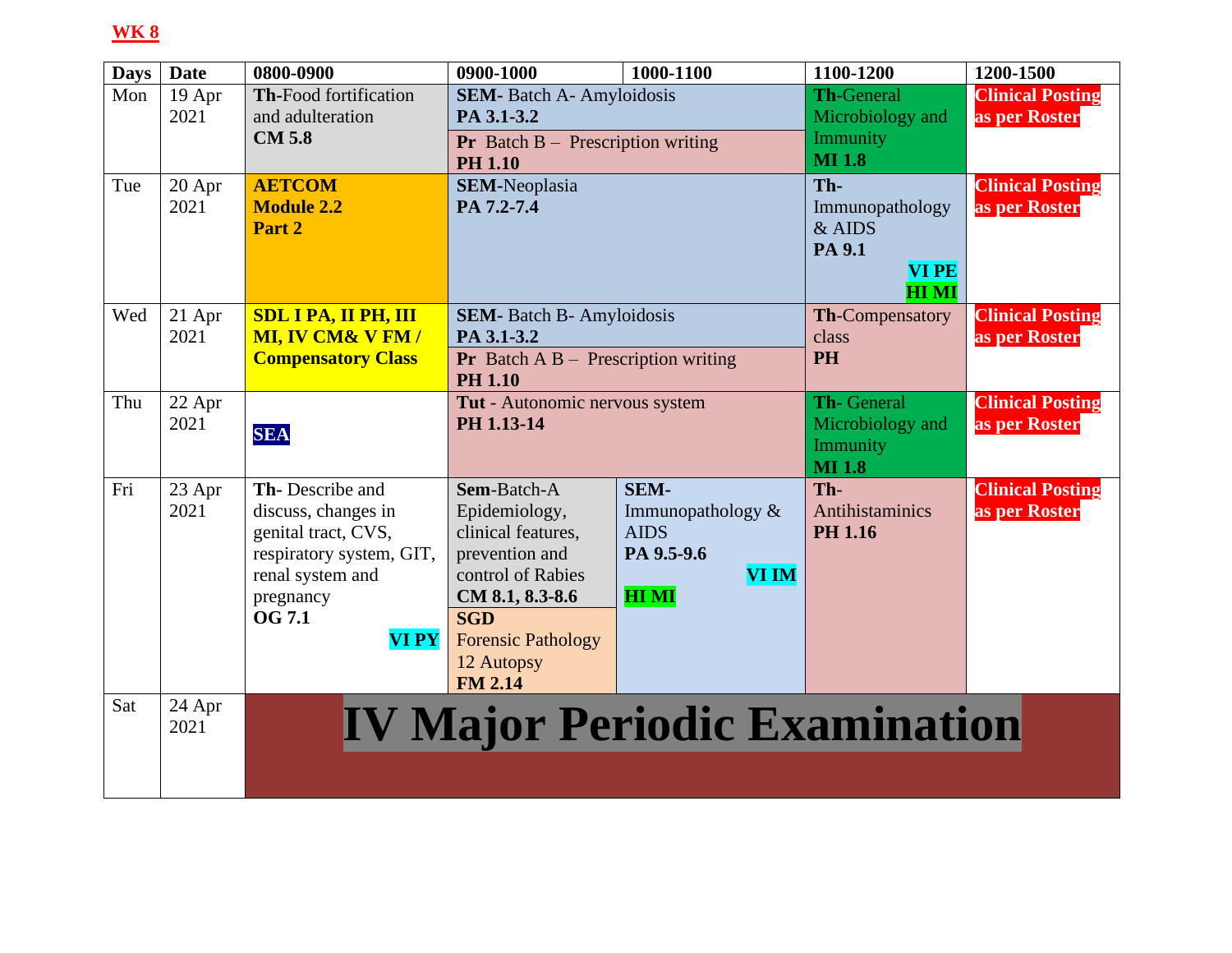| <b>Days</b> | <b>Date</b>      | 0800-0900                                                                                                                                                                         | 0900-1000                                                       | 1000-1100                                                                                                                                                                                  | 1100-1200                        | 1200-1500                                                           |
|-------------|------------------|-----------------------------------------------------------------------------------------------------------------------------------------------------------------------------------|-----------------------------------------------------------------|--------------------------------------------------------------------------------------------------------------------------------------------------------------------------------------------|----------------------------------|---------------------------------------------------------------------|
| Mon         | $26$ Apr<br>2021 |                                                                                                                                                                                   |                                                                 |                                                                                                                                                                                            |                                  |                                                                     |
| Tue         | 27 Apr<br>2021   |                                                                                                                                                                                   |                                                                 |                                                                                                                                                                                            |                                  |                                                                     |
| Wed         | 28 Apr<br>2021   |                                                                                                                                                                                   |                                                                 | <b>IV Major Periodic Examination</b>                                                                                                                                                       |                                  |                                                                     |
| Thu         | 29 Apr<br>2021   |                                                                                                                                                                                   |                                                                 |                                                                                                                                                                                            |                                  |                                                                     |
| Fri         | 30 Apr<br>2021   |                                                                                                                                                                                   |                                                                 |                                                                                                                                                                                            |                                  |                                                                     |
| Sat         | 1 May<br>2021    | Th-Describe patho-<br>physiology of shock,<br>types of shock and<br>principles of<br>resuscitation including<br>fluid replacement and<br>monitoring<br><b>SU 2.1</b><br>VI PA, PY | Th-<br>Immunopathology<br>& AIDS<br>PA 9.2 & FA<br><b>HI MI</b> | Sem-Batch-B<br>Epidemiology, clinical<br>features, prevention<br>and control of Rabies<br>CM 8.1, 8.3-8.6<br><b>SGD</b><br><b>Forensic Pathology 12</b><br><b>Autopsy</b><br>FM 2.12, 2.14 | Th-5HT<br>antagonists PH<br>1.16 | <b>Pr-</b> General<br>Microbiology and<br>Immunity<br><b>MI</b> 1.1 |

| <b>Days</b> | <b>Date</b> | 0800-0900                    | 0900-1000                                     | 1000-1100                                        | 1100-1200             | 1200-1500               |
|-------------|-------------|------------------------------|-----------------------------------------------|--------------------------------------------------|-----------------------|-------------------------|
| Mon         | 3 May       | <b>Th-Forensic Pathology</b> | <b>Pr</b> -Batch A-Infection and infestations |                                                  | Th-General            | <b>Clinical Posting</b> |
|             | 2021        | 13 Autopsy                   | PA 10.4                                       |                                                  | Microbiology and      | as per Roster           |
|             |             | <b>FM 2.15</b>               |                                               |                                                  | <b>VI IM</b> Immunity |                         |
|             |             |                              | <b>HI MI</b>                                  |                                                  | <b>MI</b> 1.8         |                         |
|             |             |                              |                                               | <b>Pr</b> Batch B-Calculation of dosage of drugs |                       |                         |
|             |             |                              | PH 1.12, 2.4                                  |                                                  |                       |                         |
|             |             |                              |                                               |                                                  |                       |                         |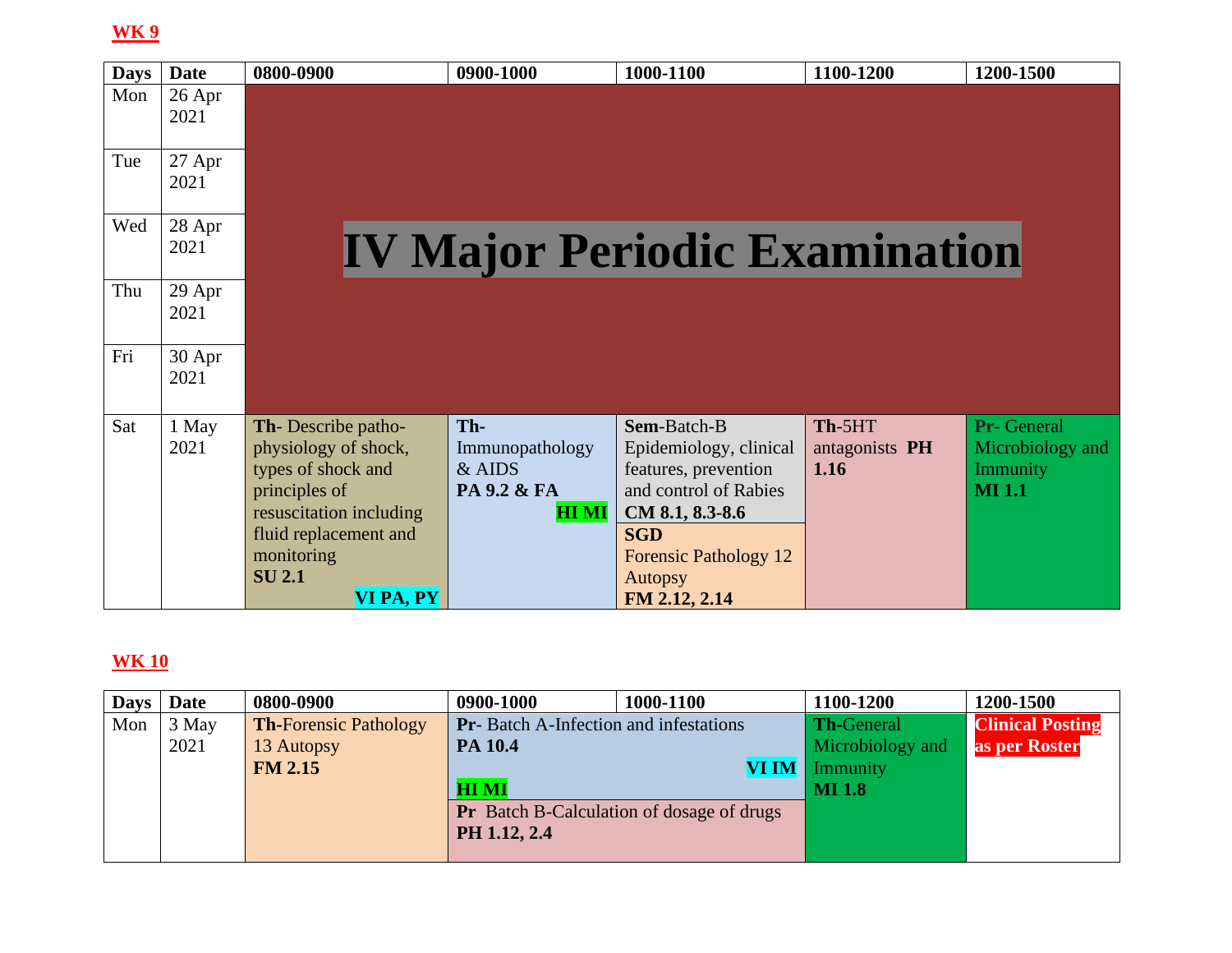| Tue | 4 May<br>2021 | <b>AETCOM</b><br><b>Module 2.3</b><br>Part 1                                                                                                                                                    | <b>SEM-</b> Infection and infestations<br>PA 10.4<br>VI IM<br><b>HIMI</b>                                                                                                                                    |                                                                                                                                                                                                                 | Th-Infection and<br>infestations<br>PA 10.3<br><b>VI IM</b><br><b>HIMI</b>       | <b>Clinical Posting</b><br>as per Roster                     |
|-----|---------------|-------------------------------------------------------------------------------------------------------------------------------------------------------------------------------------------------|--------------------------------------------------------------------------------------------------------------------------------------------------------------------------------------------------------------|-----------------------------------------------------------------------------------------------------------------------------------------------------------------------------------------------------------------|----------------------------------------------------------------------------------|--------------------------------------------------------------|
| Wed | 5 May<br>2021 | <b>SDL I PA, II PH, III</b><br><b>MI, IV CM&amp; V FM/</b><br><b>Compensatory Class</b>                                                                                                         | Pr- Batch B-Infection and infestations<br>PA 10.4<br><b>VI IM</b><br><b>HIMI</b><br><b>Pr</b> Batch A-Calculation of dosage of drugs<br>PH 1.12, 2.4                                                         |                                                                                                                                                                                                                 | Th-Prostaglandins<br><b>PH 1.16</b>                                              | <b>Clinical Posting</b><br>as per Roster                     |
| Thu | 6 May<br>2021 | <b>SEA</b>                                                                                                                                                                                      | <b>Sem -Beta-blockers</b><br><b>PH 1.13</b>                                                                                                                                                                  |                                                                                                                                                                                                                 | Th-General<br>Microbiology and<br>Immunity<br><b>MI</b> 1.10<br><b>HIPA</b>      | <b>Clinical Posting</b><br>as per Roster                     |
| Fri | 7 May<br>2021 | Th-ANC-Objective,<br>assessment of period of<br>gestation, screening for<br>high risk factors<br><b>OG 8.1</b><br><b>HI CM</b>                                                                  | Sem-Batch-A<br>Epidemiology,<br>clinical features,<br>prevention and<br>control of Japanese<br>Encephalitis CM<br>8.1, 8.3-8.6<br><b>SGD</b><br><b>Forensic Pathology</b><br>14 Autopsy<br>FM 2.16,2.17,2.18 | <b>SDL-</b> Socio-cultural<br>factors, family (types),<br>its role in health and<br>disease in a simulated<br>environment along<br>with assessment of<br>socio-economic status<br><b>CM 2.2</b>                 | <b>Th-General</b><br>Microbiology and<br>Immunity<br>MI 1.8, 1.10<br><b>HIPA</b> | <b>Clinical Posting</b><br>as per Roster                     |
| Sat | 8 May<br>2021 | Th-Immunology 5<br>Perform a systemic<br>examination of all the<br>joints muscles and skin<br>that will establish the<br>diagnosis and severity of<br>disease<br><b>IM 7.12</b><br><b>HI OR</b> | FA-Infection and<br>infestations<br>PA10.3, 10.4<br><b>VI IM</b><br><b>HIMI</b>                                                                                                                              | Sem-Batch-B<br>Epidemiology, clinical<br>features, prevention<br>and control of<br>Japanese Encephalitis<br>CM8.1, 8.3-8.6<br><b>SGD</b><br><b>Forensic Pathology 14</b><br><b>Autopsy</b><br>FM 2.16,2.17,2.18 | <b>SDL</b> - NSAIDS<br><b>PH 1.16</b>                                            | Pr- General<br>Microbiology and<br>Immunity<br><b>MI</b> 1.2 |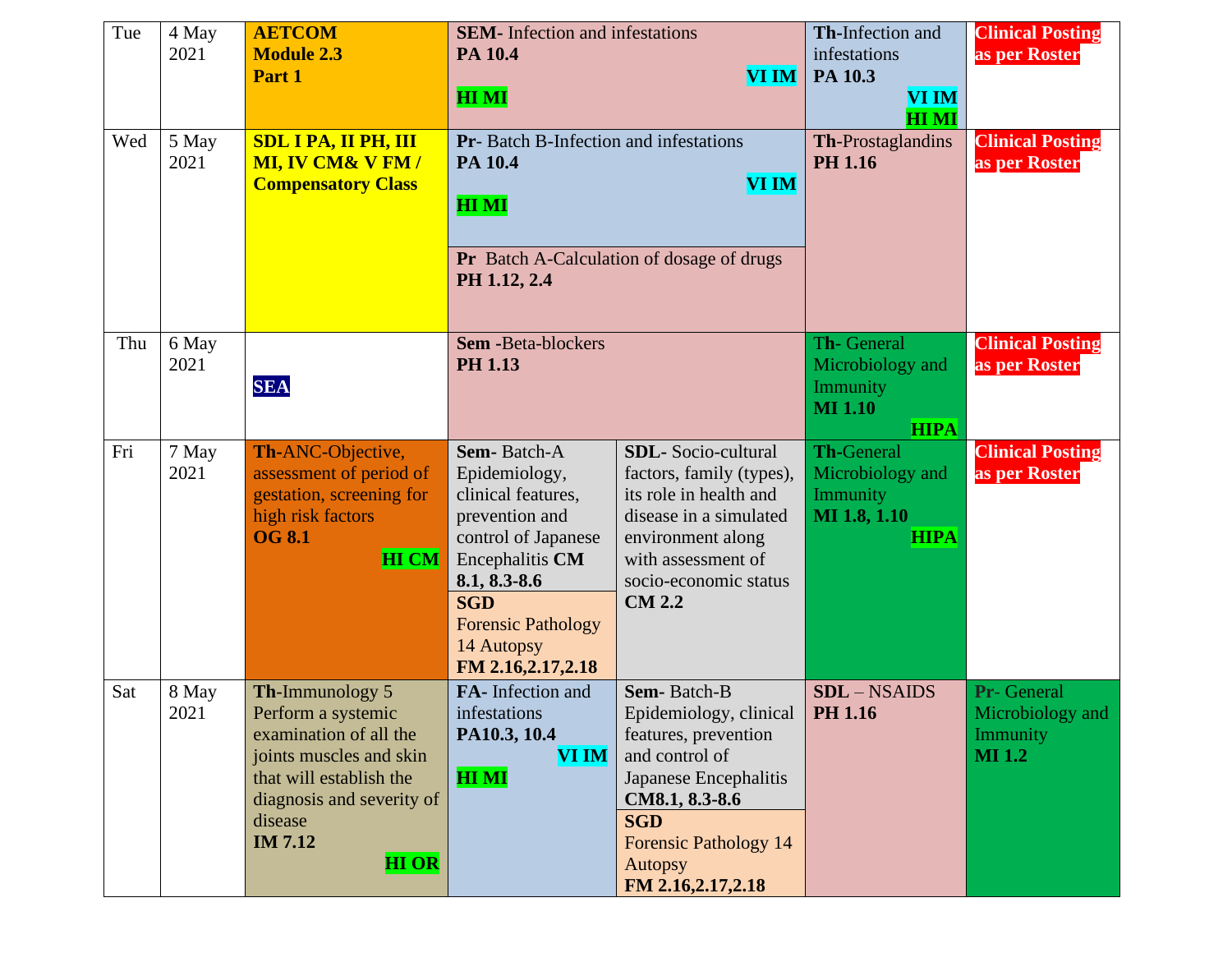| <b>Days</b> | <b>Date</b> | 0800-0900                   | 0900-1000                                                         | 1000-1100              | 1100-1200                                | 1200-1500               |
|-------------|-------------|-----------------------------|-------------------------------------------------------------------|------------------------|------------------------------------------|-------------------------|
| Mon         | 10 May      | <b>Th-Compensatory</b>      | <b>SEM-</b> Batch A-Genetics and pediatric                        |                        | Th-                                      | <b>Clinical Posting</b> |
|             | 2021        | <b>Class</b>                | diseases                                                          |                        | <b>Compensatory</b>                      | as per Roster           |
|             |             | <b>FM</b>                   | PA 11.1                                                           |                        | <b>Class</b>                             |                         |
|             |             |                             | <b>VI PE</b>                                                      |                        | MI                                       |                         |
|             |             |                             | <b>Pr</b> Batch $B - Use$ of various dosage form<br><b>PH 2.1</b> |                        |                                          |                         |
| Tue         | 11 May      | <b>AETCOM</b>               | <b>SEM-</b> Batch B-Genetics and paediatric                       |                        | <b>Th-Genetics and</b>                   | <b>Clinical Posting</b> |
|             | 2021        | <b>Module 2.3</b>           | diseases                                                          |                        | pediatric diseases                       | as per Roster           |
|             |             | Part 2                      | PA 11.2                                                           |                        | <b>PA11.1</b>                            |                         |
|             |             |                             | <b>VI PE</b>                                                      |                        | <b>VIPE</b>                              |                         |
| Wed         | 12 May      | <b>SDL I PA, II PH, III</b> | <b>SEM-</b> Batch B-Genetics and pediatric                        |                        | $Th - Cox-2$                             | <b>Clinical Posting</b> |
|             | 2021        | <b>MI, IV CM&amp; V FM/</b> | diseases                                                          |                        | inhibitors                               | as per Roster           |
|             |             | <b>Compensatory Class</b>   | PA 11.1                                                           |                        | <b>PH 1.16</b>                           |                         |
|             |             |                             | <b>VI PE</b>                                                      |                        |                                          |                         |
|             |             |                             | <b>Pr</b> Batch $A - Use$ of various dosage form                  |                        |                                          |                         |
|             |             |                             | <b>PH 2.1</b>                                                     |                        |                                          |                         |
|             |             |                             |                                                                   |                        |                                          |                         |
| Thu         | 13 May      | Th.                         | <b>Sem-Treatment of Migraine</b>                                  |                        | Th-General                               | <b>Clinical Posting</b> |
|             | 2021        | Forensic Pathology 15       | <b>PH 1.16</b>                                                    |                        | Microbiology and                         | as per Roster           |
|             |             | <b>FM 2.19</b>              |                                                                   |                        | Immunity                                 |                         |
|             |             | <b>VIAS</b>                 |                                                                   |                        | <b>MI 1.10</b>                           |                         |
| Fri         | 14 May      | Th-Immunology 6             | Sem-Batch-A                                                       | Th- Genetics and       | <b>HIPA</b><br>$\mathbf{Th}$ – Drugs for | <b>Clinical Posting</b> |
|             | 2021        | <b>Enumerate the</b>        | Epidemiology,                                                     | paediatric diseases    | gout & RA                                | as per Roster           |
|             |             | indications and interpret   | clinical features,                                                | PA 11.3                | <b>PH 1.16</b>                           |                         |
|             |             | the result of CCP, RA,      | prevention and                                                    | <b>VI PE</b>           | <b>VI IM</b>                             |                         |
|             |             | ANA, DNA and other          | control of Measles                                                |                        | <b>HIPA</b>                              |                         |
|             |             | tests of autoimmunity       | CM 8.1, 8.3-8.6                                                   |                        |                                          |                         |
|             |             | <b>IM 7.14</b>              |                                                                   |                        |                                          |                         |
|             |             | <b>VI PA</b>                | <b>SGD</b>                                                        |                        |                                          |                         |
|             |             |                             | <b>Forensic Pathology</b>                                         |                        |                                          |                         |
|             |             |                             | 16                                                                |                        |                                          |                         |
|             |             |                             | <b>FM 2.20</b>                                                    |                        |                                          |                         |
| Sat         | 15 May      | Th-Describe the             | FA- Genetics and                                                  | Sem-Batch-B            | Th-Local                                 | Pr-General              |
|             | 2021        | clinical features of        | paediatric diseases                                               | Epidemiology, clinical | $anaesthetics -$                         | Microbiology and        |
|             |             | shock and its               | PA 11.1-11.3                                                      | features, prevention   | <b>PH 1.17</b>                           | Immunity                |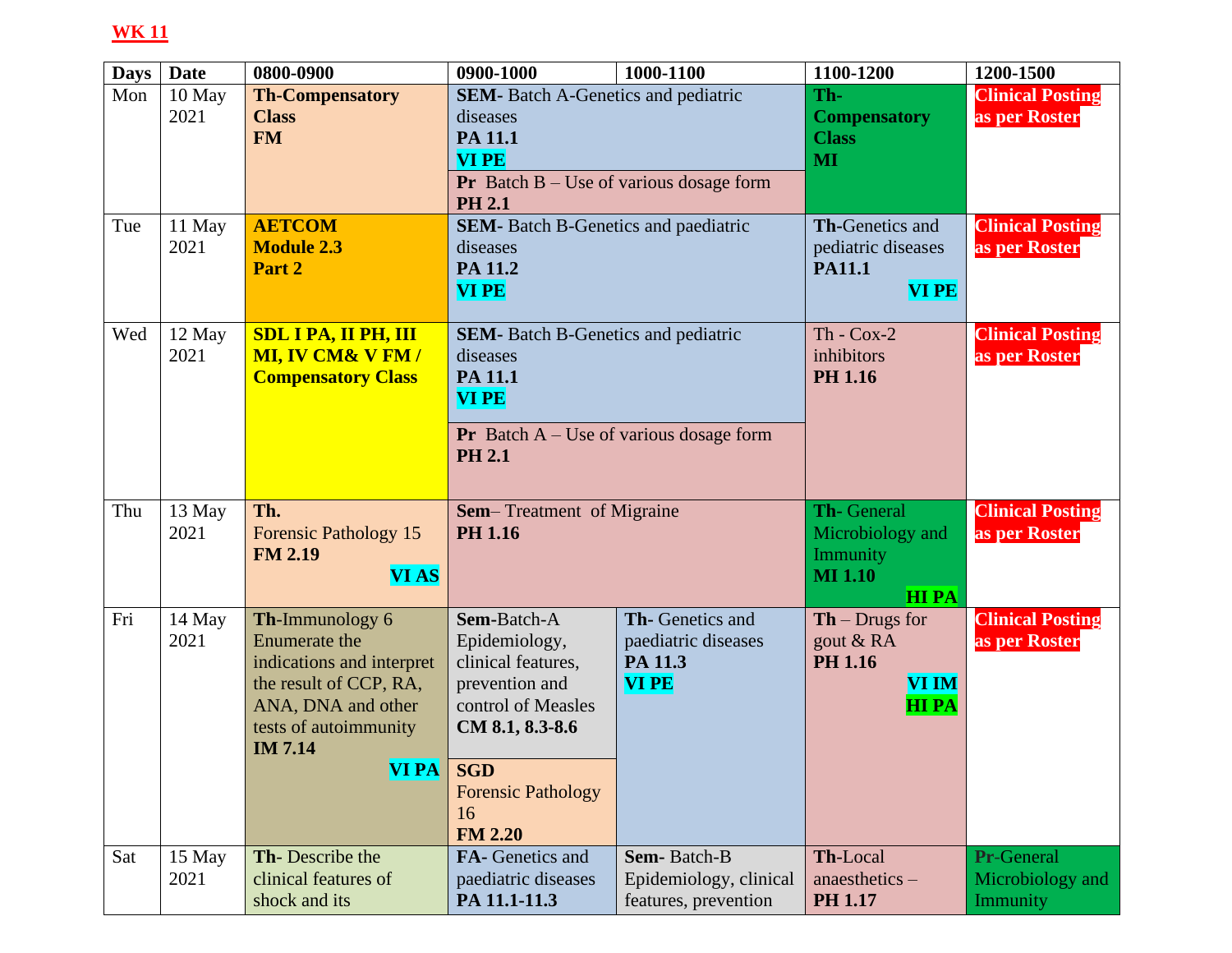|  | appropriate treatment<br><b>SU 2.2</b> | <b>VI PE</b> | and control of Measles<br>$CM 8.1, 8.3-8.6$           | <b>MI 1.1,1.2</b> |
|--|----------------------------------------|--------------|-------------------------------------------------------|-------------------|
|  |                                        |              | <b>SGD</b><br><b>Forensic Pathology 16</b><br>FM 2.20 |                   |

| <b>Days</b> | <b>Date</b>    | 0800-0900                          | 0900-1000                                        | 1000-1100                                        | 1100-1200                              | 1200-1500                                |
|-------------|----------------|------------------------------------|--------------------------------------------------|--------------------------------------------------|----------------------------------------|------------------------------------------|
| Mon         | 17 May         | Th-Epidemiology,                   | Pr- Batch A-Basic Diagnostic Cytology            |                                                  | Th-General                             | <b>Clinical Posting</b>                  |
|             | 2021           | clinical features,                 | PA 8.1-8.3                                       |                                                  | Microbiology and                       | as per Roster                            |
|             |                | Prevention and control             |                                                  | <b>VI SU</b>                                     | Immunity                               |                                          |
|             |                | of Nipha Virus Diseases            | <b>Pr</b> Batch $B - Use$ of various dosage form |                                                  | <b>MI</b> 1.11                         |                                          |
|             |                | CM8.1, 8.3-8.6                     | <b>PH 2.1</b>                                    | <b>SEM-Environmental and Nutritional disease</b> | <b>HIPA</b><br><b>Th-Environmental</b> |                                          |
| Tue         | 18 May<br>2021 | <b>AETCOM</b><br><b>Module 2.4</b> | PA 12.2-12.3                                     |                                                  | and Nutritional                        | <b>Clinical Posting</b><br>as per Roster |
|             |                | Part 1                             |                                                  | VI BI, PE, IM                                    | disease                                |                                          |
|             |                |                                    |                                                  |                                                  | PA 12.1                                |                                          |
|             |                |                                    |                                                  |                                                  | <b>VI CM</b>                           |                                          |
|             |                |                                    |                                                  |                                                  |                                        |                                          |
|             |                |                                    |                                                  |                                                  |                                        |                                          |
| Wed         | 19 May         | <b>SDL I PA, II PH, III</b>        | Pr- Batch B-Basic Diagnostic Cytology            |                                                  | Th-Skeletal                            | <b>Clinical Posting</b>                  |
|             | 2021           | <b>MI, IV CM&amp; V FM/</b>        | PA 8.1-8.3                                       |                                                  | Muscle relaxants                       | as per Roster                            |
|             |                | <b>Compensatory Class</b>          |                                                  | <b>VI SU</b>                                     | <b>PH 1.15</b>                         |                                          |
|             |                |                                    |                                                  |                                                  |                                        |                                          |
|             |                |                                    |                                                  |                                                  |                                        |                                          |
|             |                |                                    | <b>Pr</b> Batch A- Prescription writing          |                                                  |                                        |                                          |
|             |                |                                    | <b>PH 1.16</b>                                   |                                                  |                                        |                                          |
|             |                |                                    |                                                  |                                                  |                                        |                                          |
|             |                |                                    |                                                  |                                                  |                                        |                                          |
|             |                |                                    |                                                  |                                                  |                                        |                                          |
| Thu         | 20 May<br>2021 |                                    | Tut- LA& SMR& Autacoids                          |                                                  | Th-Zoonotic<br>diseases and            | <b>Clinical Posting</b>                  |
|             |                | <b>SEA</b>                         | PH1.15-17                                        |                                                  | <b>Miscellaneous</b>                   | as per Roster                            |
|             |                |                                    |                                                  |                                                  | MI 8.5,8.6,8.7                         |                                          |
| Fri         | 21 May         | Th-Immunology 7                    | Tut-Batch-A                                      | <b>FA-Environmental</b>                          | <b>Th-Anticancer</b>                   | <b>Clinical Posting</b>                  |
|             | 2021           | <b>Enumerate the</b>               | Epidemiology,                                    | and Nutritional disease                          | drug $PH 1.49$                         | as per Roster                            |
|             |                | indications and interpret          | clinical features,                               | PA 12.1-12.3                                     |                                        |                                          |
|             |                | the result of CCP, RA,             | prevention and                                   | VI CM, IM                                        |                                        |                                          |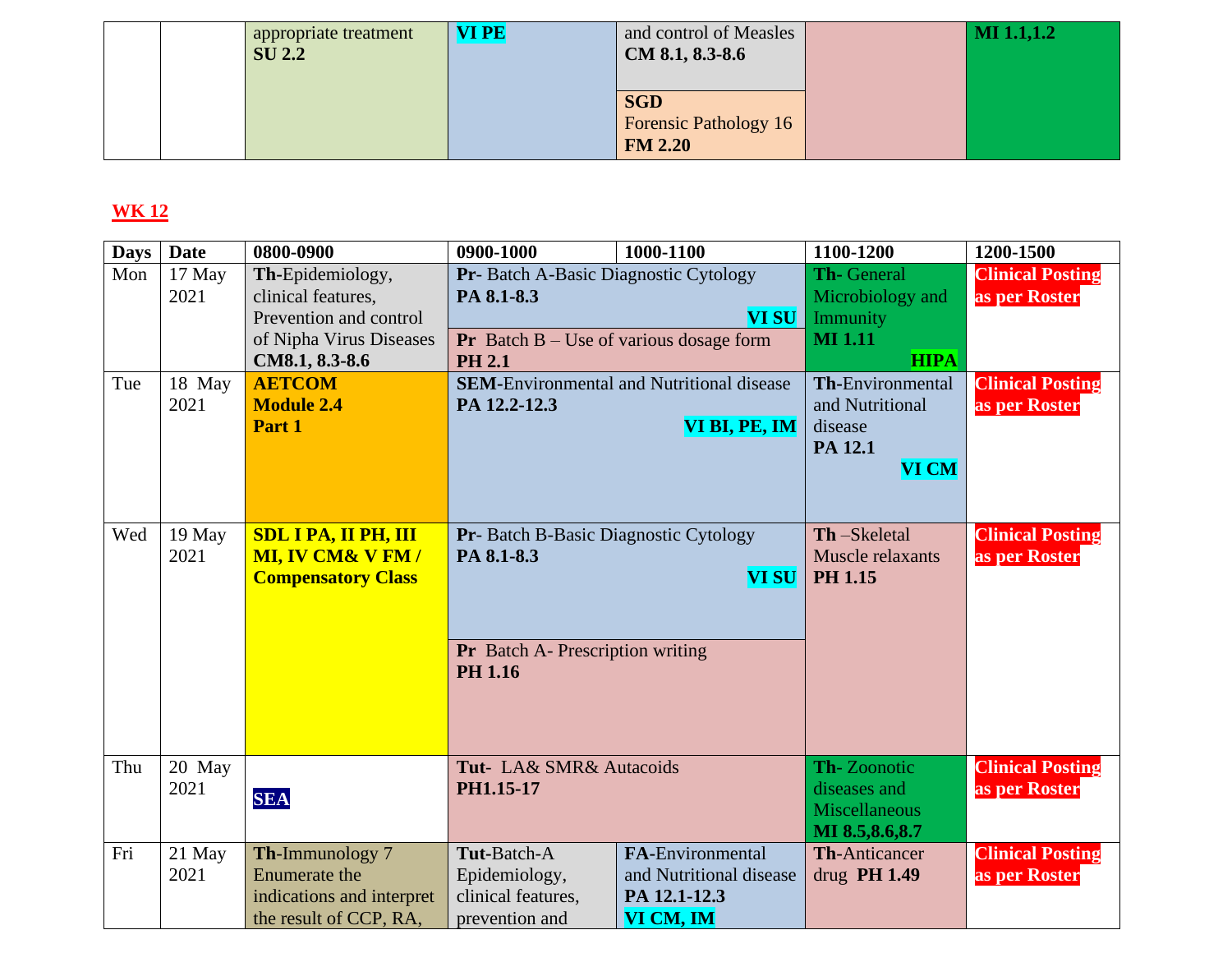|     |                | ANA, DNA and other<br>tests of autoimmunity<br><b>IM 7.14</b><br><b>VI PA</b>                                                                                     | control of<br>Diphtheria<br>CM 8.1, 8.3-8.6<br><b>SGD</b><br><b>Forensic Pathology</b><br>17<br><b>FM 2.21</b> |                                                                                                                                                                                  |                                                                                   |                                                                                                                            |
|-----|----------------|-------------------------------------------------------------------------------------------------------------------------------------------------------------------|----------------------------------------------------------------------------------------------------------------|----------------------------------------------------------------------------------------------------------------------------------------------------------------------------------|-----------------------------------------------------------------------------------|----------------------------------------------------------------------------------------------------------------------------|
| Sat | 22 May<br>2021 | <b>Th-Communicate and</b><br>counsel patients and<br>families about the<br>treatment and prognosis<br>of shock demonstrating<br>empathy and care<br><b>SU 2.3</b> | Th-Eye<br>PA 36.1<br><b>VI OP</b>                                                                              | Tut-Batch-B<br>Epidemiology, clinical<br>features, prevention<br>and control of<br>Diphtheria<br>CM 8.1, 8.3-8.6<br><b>SGD</b><br><b>Forensic Pathology 17</b><br><b>FM 2.21</b> | <b>Th-Treatment of</b><br>Cancer<br><b>PH 1.49</b><br><b>VI IM</b><br><b>HIPA</b> | Pr-General<br>Microbiology and<br>Immunity<br><b>Zoonotic diseases</b><br>and<br><b>Miscellaneous</b><br>MI 1.9, 1.8, 8.15 |

| <b>Days</b> | <b>Date</b>    | 0800-0900                                                                               | 0900-1000                                                                                                                | 1000-1100    | 1100-1200                                                                | 1200-1500                                |
|-------------|----------------|-----------------------------------------------------------------------------------------|--------------------------------------------------------------------------------------------------------------------------|--------------|--------------------------------------------------------------------------|------------------------------------------|
| Mon         | 24 May<br>2021 | <b>Th-Forensic Pathology</b><br>18<br><b>FM 2.22</b>                                    | Pr- Batch A-PBF, Microcytic Anemia<br>PA 13.5, 14.3<br><b>Pr</b> Batch B - Prescription writing                          | VI IM        | <b>Th-Zoonotic</b><br>diseases and<br><b>Miscellaneous</b><br>MI 8.5,8.6 | <b>Clinical Posting</b><br>as per Roster |
|             |                |                                                                                         | <b>PH 1.16</b>                                                                                                           |              |                                                                          |                                          |
| Tue         | 25 May<br>2021 | <b>AETCOM</b><br><b>Module 2.4</b><br>Part 2                                            | <b>SEM-</b> Introduction to haematology<br>PA 13.3-13.4                                                                  | <b>VI IM</b> | <b>Th-Introduction</b><br>to haematology<br>PA 13.1-PA13.2<br>VI IM      | <b>Clinical Posting</b><br>as per Roster |
| Wed         | 26 May<br>2021 | <b>SDL I PA, II PH, III</b><br><b>MI, IV CM&amp; V FM/</b><br><b>Compensatory Class</b> | Pr- Batch B-PBF, Microcytic Anemia<br>PA 13.5, 14.3<br><b>Pr</b> Batch $A$ – Therapeutic problems<br>PH 1.25, 1.27, 1.35 | <b>VI IM</b> | $Th -$<br>Anticoagulant<br>drugs<br><b>PH 1.25</b>                       | <b>Clinical Posting</b><br>as per Roster |
| Thu         | 27 May<br>2021 | <b>SEA</b>                                                                              | <b>Th</b> - Antiplatelet drugs<br><b>PH 1.25</b>                                                                         |              | Th-General<br>Microbiology and                                           | <b>Clinical Posting</b><br>as per Roster |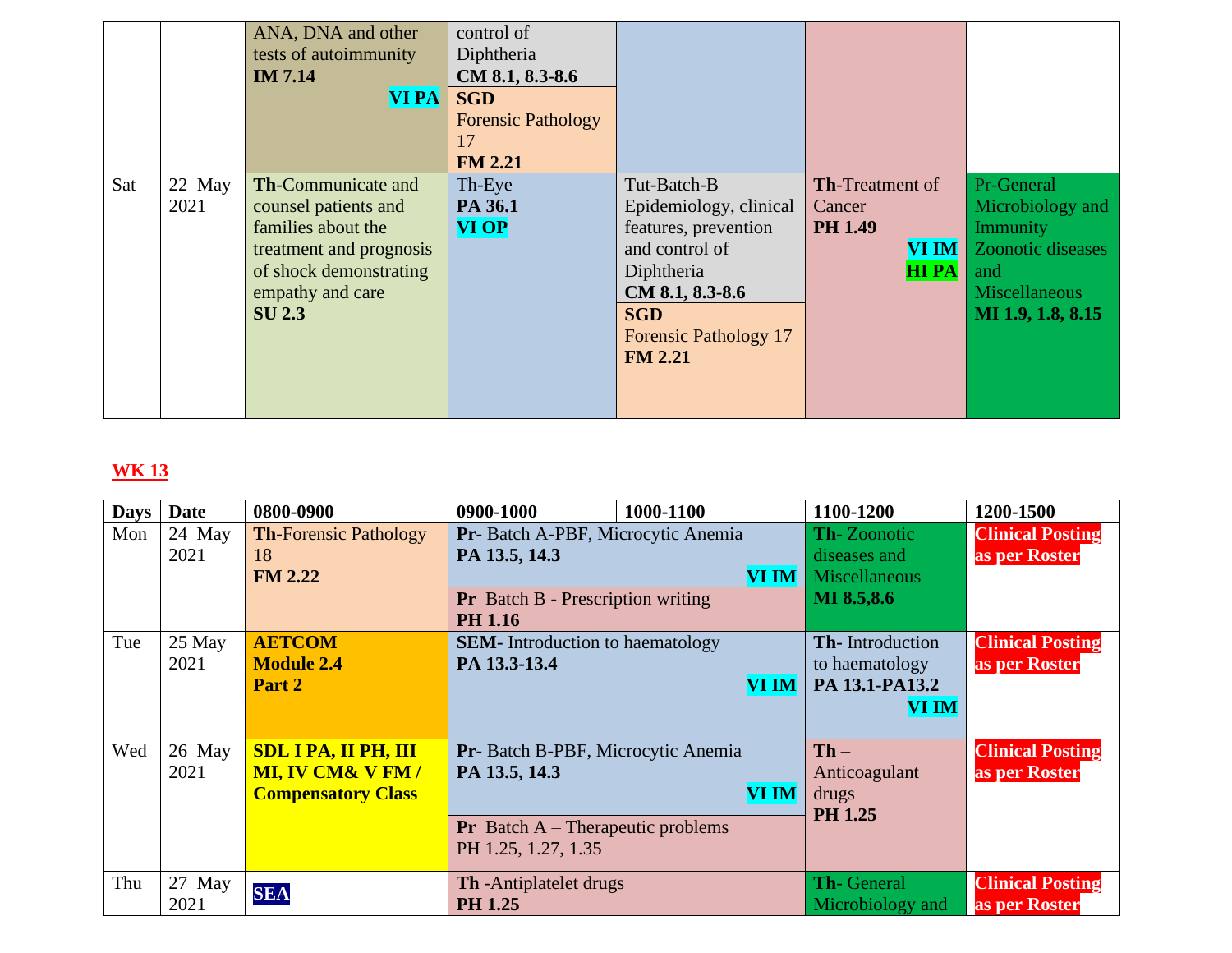|     |                |                                                                                                                                                            |                                                                                                                                                                                    |                                                                                                                                                                                 | Immunity<br><b>MI1.1</b>                               |                                                                              |
|-----|----------------|------------------------------------------------------------------------------------------------------------------------------------------------------------|------------------------------------------------------------------------------------------------------------------------------------------------------------------------------------|---------------------------------------------------------------------------------------------------------------------------------------------------------------------------------|--------------------------------------------------------|------------------------------------------------------------------------------|
| Fri | 28 May<br>2021 | <b>Th</b> -History taking<br>obstetric history,<br>menstruan history, past<br>medical and surgical<br>history<br><b>OG 8.2</b>                             | Tut-Batch-A<br>Epidemiology,<br>clinical features,<br>prevention and<br>control of Influenza<br>CM 8.1, 8.3-8.6<br><b>SGD</b><br><b>Forensic Pathology</b><br>19<br><b>FM 2.23</b> | <b>Th-Microcytic</b><br>Anemia<br>PA 14.1-14.2<br>VI BI, IM                                                                                                                     | <b>Th-Drugs for</b><br>Dyslipidemias<br><b>PH 1.31</b> | <b>Clinical Posting</b><br>as per Roster                                     |
| Sat | 29 May<br>2021 | Th-Describe the<br>indications and<br>appropriate use of blood<br>and blood products and<br>complications of blood<br>transfusion<br><b>SU3.1</b><br>VI PA | <b>Th-Microcytic</b><br>Anemia<br>PA 15.1-15.2<br>VI BI, IM                                                                                                                        | Tut-Batch-B<br>Epidemiology, clinical<br>features, prevention<br>and control of<br>Influenza<br>CM 8.1, 8.3-8.6<br><b>SGD</b><br><b>Forensic Pathology 19</b><br><b>FM 2.23</b> | <b>Th-Treatment of</b><br>Anemia<br><b>PH 1.5</b>      | <b>Pr-Zoonotic</b><br>diseases and<br><b>Miscellaneous</b><br>MI 8.5,8.6,8.7 |

| <b>Days</b> | <b>Date</b> | 0800-0900                   | 0900-1000                                              | 1000-1100 | 1100-1200          | 1200-1500               |
|-------------|-------------|-----------------------------|--------------------------------------------------------|-----------|--------------------|-------------------------|
| Mon         | 31 May      | Th-Epidemiology,            | <b>Pr</b> -Batch A-Hemolytic Anemia $\&$               |           | Th-                | <b>Clinical Posting</b> |
|             | 2021        | Clinical features,          | Macrocytic Anemia                                      |           | Gastrointestinal   | as per Roster           |
|             |             | prevention and control      | PA 16.6, 15.3                                          |           | and hepatobilliary |                         |
|             |             | of Dengue Syndrome          | Pr Batch $B$ – Therapeutic problem                     |           | system             |                         |
|             |             | CM 8.1, 8.3-8.6             | PH 1.25, 1.27, 1.35                                    |           | <b>MI</b> 3.3      |                         |
| Tue         | 1 Jun       | <b>AETCOM</b>               | <b>SEM-Hemolytic Anemia</b>                            |           | Th-Hemolytic       | <b>Clinical Posting</b> |
|             | 2021        | <b>Module 2.4</b>           | PA 16.3, 16.4                                          |           | Anemia             | as per Roster           |
|             |             | Part 3                      | VI BI, IM                                              |           | PA 16.1-16.2       |                         |
|             |             |                             |                                                        |           | VI BI, IM          |                         |
| Wed         | $2$ Jun     | <b>SDL I PA, II PH, III</b> | <b>Pr</b> -Batch B-Hemolytic Anemia $\&$               |           | $Tut - Blood$      | <b>Clinical Posting</b> |
|             | 2021        | <b>MI, IV CM&amp; V FM/</b> | Macrocytic Anemia                                      |           | PH 1.25, 1.31,     | as per Roster           |
|             |             | <b>Compensatory Class</b>   | PA 16.6, 15.3                                          |           | 1.35               |                         |
|             |             |                             | <b>Pr</b> Batch A - Prescription writing<br>PH 1.45-46 |           |                    |                         |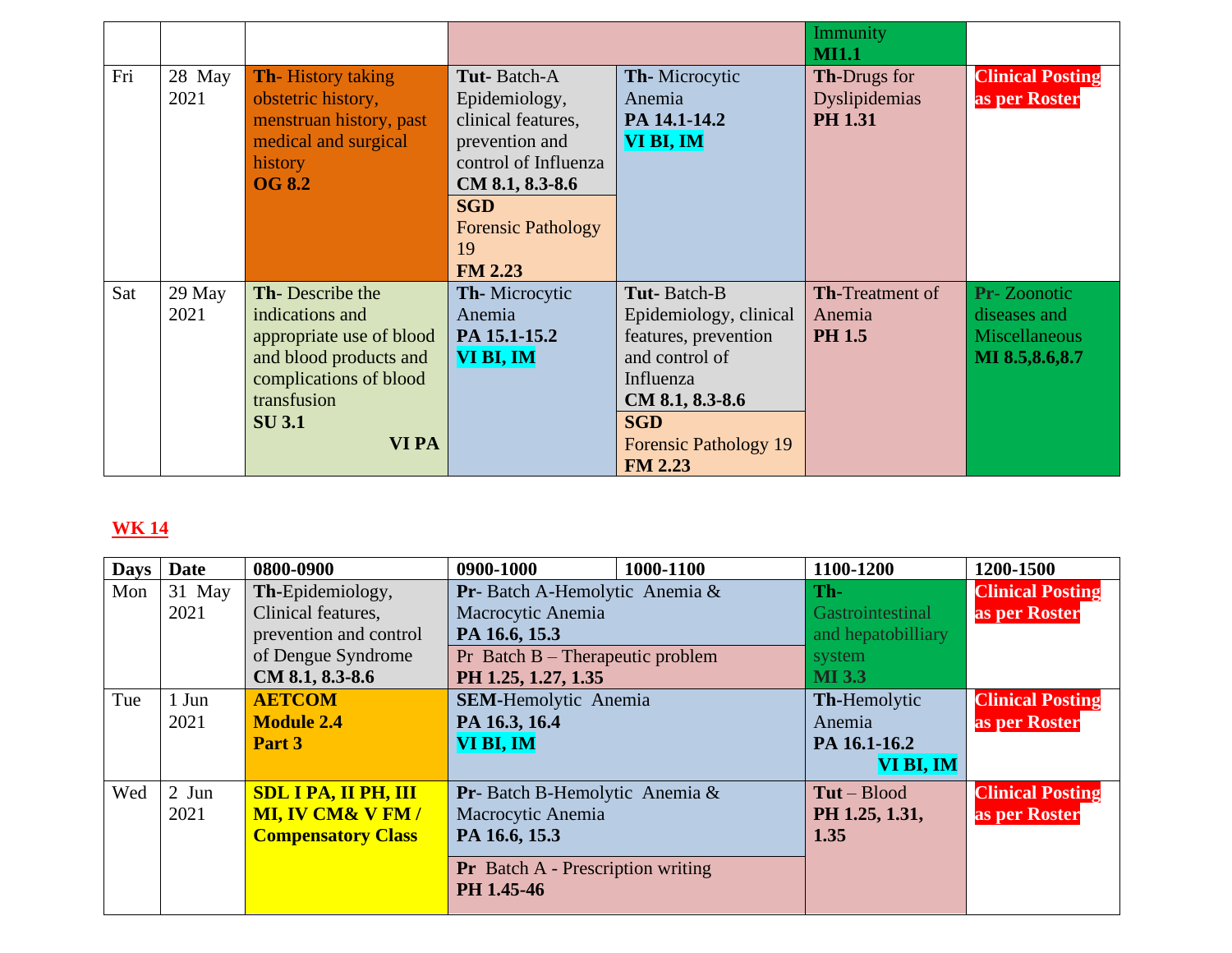| Thu | 3 Jun<br>2021 | <b>SEA</b>                                                                                                                                     | FA-LA, SMR, Autacoids<br>PH 1.25, 1.31, 1.35, 1.15-17                                                                                       |                                                                                                                                             | Th-Zoonotic<br>diseases and<br><b>Miscellaneous</b><br><b>MI 8.1</b> | <b>Clinical Posting</b><br>as per Roster                                                                                                                                                                                                                                                                                                                                               |
|-----|---------------|------------------------------------------------------------------------------------------------------------------------------------------------|---------------------------------------------------------------------------------------------------------------------------------------------|---------------------------------------------------------------------------------------------------------------------------------------------|----------------------------------------------------------------------|----------------------------------------------------------------------------------------------------------------------------------------------------------------------------------------------------------------------------------------------------------------------------------------------------------------------------------------------------------------------------------------|
| Fri | 4 Jun<br>2021 | <b>Th-Compensatory class</b><br><b>OG</b>                                                                                                      | Tut-Batch-A<br>Universal<br>Immunization<br>Program<br><b>CM 10.5</b><br><b>SGD</b><br><b>Forensic Pathology</b><br>19,20<br><b>FM 2.23</b> | Th-Microcytic<br>Anemia<br>PA 14.1-14.2<br>VI BI, IM                                                                                        | Th-Drugs for<br>Dyslipidemias<br><b>PH 1.31</b>                      | <b>Clinical Posting</b><br>as per Roster                                                                                                                                                                                                                                                                                                                                               |
| Sat | 5 Jun<br>2021 | Th-Immunology 8<br>Select prescribe and<br>communicate<br>appropriate medications<br>for relief of joint pain<br><b>IM 7.20</b><br><b>VIPH</b> | Th-Hemolytic<br>Anemia<br>PA 16.5-16.6<br><b>VI IM</b>                                                                                      | Tut-Batch-B<br>Universal<br>Immunization<br>Program<br><b>CM</b> 10.5<br><b>SGD</b><br><b>Forensic Pathology</b><br>19,20<br><b>FM 2.23</b> | Sem-<br>Anticoagulant<br>drugs<br><b>PH 1.25</b>                     | <b>Pr-Infections</b><br>causing anemia,<br>Infections of<br><b>CVSEM-</b><br>Rheumatic fever<br>and Infective<br>endocarditis<br>(including)<br><b>HACEK</b> group)<br>Other infections<br>of $CVS -$<br>myocarditis,<br>pericarditis,<br>suppurative<br>thrombophlebitis,<br>infective<br>endoarteritis,<br>mycotic<br>aneurysm,<br>mediastinitis<br>MI 2.4, 2.1, 2.2<br><b>VI IM</b> |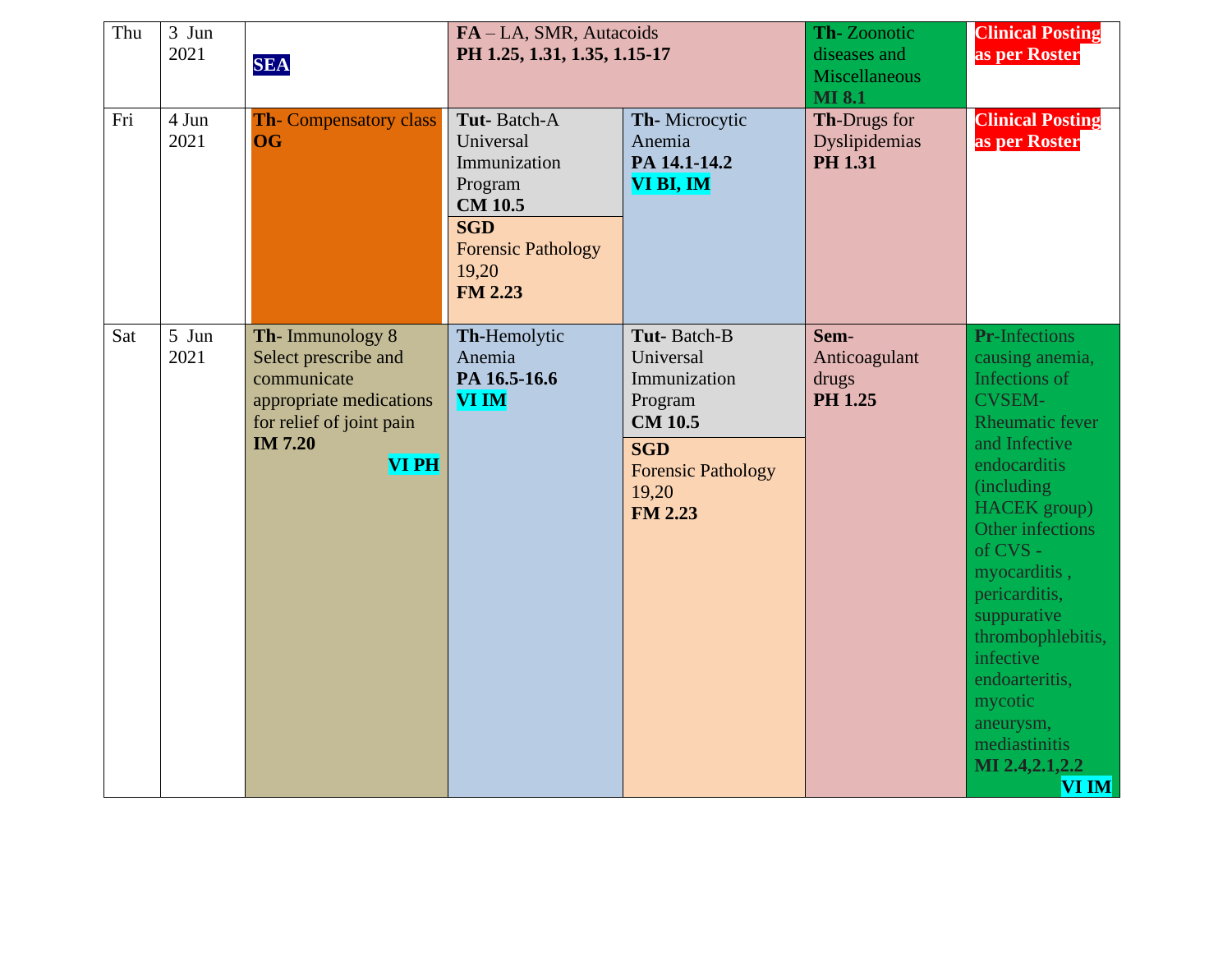| <b>Days</b> | <b>Date</b> | 0800-0900                   | 0900-1000                                | 1000-1100                 | 1100-1200                            | 1200-1500               |
|-------------|-------------|-----------------------------|------------------------------------------|---------------------------|--------------------------------------|-------------------------|
| Mon         | 7 Jun       | Th-Incidence,               | Pr- Batch A-Aplastic Anemia              |                           | <b>Th-Plague <math>\&amp;</math></b> | <b>Clinical Posting</b> |
|             | 2021        | prevalence and uses of      | PA 17.2, 18.2                            |                           | Yersiniosis                          | as per Roster           |
|             |             | epidemiology                |                                          | <b>VI IM</b>              | <b>MI</b> 1.1                        |                         |
|             |             | <b>CM7.1</b>                | <b>Pr</b> Batch B - Prescription writing |                           |                                      |                         |
|             |             |                             | PH 1.45-46                               |                           |                                      |                         |
| Tue         | 8 Jun       | <b>AETCOM</b>               | <b>SEM-Hemolytic Anemia</b>              |                           | Th-Aplastic                          | <b>Clinical Posting</b> |
|             | 2021        | <b>Module 2.4</b>           | PA 16.3, 16.4                            |                           | Anemia                               | as per Roster           |
|             |             | Part 4                      | VI BI, IM                                |                           | PA 17.1-17.2                         |                         |
|             |             |                             |                                          |                           | <b>VI IM</b>                         |                         |
| Wed         | 9 Jun       | <b>SDL I PA, II PH, III</b> | Pr-Batch B-Aplastic Anemia               |                           | <b>Th</b>                            | <b>Clinical Posting</b> |
|             | 2021        | <b>MI, IV CM&amp; V FM/</b> | PA 17.2, 18.2                            |                           | <b>Compensatory</b>                  | as per Roster           |
|             |             | <b>Compensatory Class</b>   |                                          | <b>VI IM</b>              | <b>Class</b>                         |                         |
|             |             |                             | Pr Batch A - Therapeutic problems-       |                           | Ph                                   |                         |
|             |             |                             | PH 1.45-46                               |                           |                                      |                         |
| Thu         | $10$ Jun    |                             | $Th$ – Sulfonamides & Broad spectrum     |                           | Th-HIV                               | <b>Clinical Posting</b> |
|             | 2021        | <b>SEA</b>                  | antibiotics                              |                           | <b>MI 2.7</b>                        | as per Roster           |
|             |             |                             | <b>PH1.43</b>                            |                           |                                      |                         |
| Fri         | 11 Jun      | <b>Th-Nutrition in</b>      | Tut-Batch-A                              | <b>SDL-Gender</b> issues  | <b>SDL-Rickettsial</b>               | <b>Clinical Posting</b> |
|             | 2021        | pregnancy, vaccination      | Epidemiology,                            | <b>CM 10.9</b>            | infections                           | as per Roster           |
|             |             | in pregnancy                | clinical features and                    |                           | <b>MI</b> 1.1                        |                         |
|             |             | OG 8.6, 8.7                 | control measures for                     |                           |                                      |                         |
|             |             | <b>HI CM</b>                | <b>Coronary Heart</b>                    |                           |                                      |                         |
|             |             |                             | Disease                                  |                           |                                      |                         |
|             |             |                             | <b>CM 8.2</b>                            |                           |                                      |                         |
|             |             |                             | <b>SGD/DOAP</b>                          |                           |                                      |                         |
|             |             |                             | <b>Forensic Pathology</b>                |                           |                                      |                         |
|             |             |                             | 21,22 Drowning                           |                           |                                      |                         |
|             |             |                             | FM 2.23, 14.5                            |                           |                                      |                         |
| Sat         | $12$ Jun    | Th-Hematology 1             | FA-Aplastic Anemia                       | Tut-Batch-B               | Th-Beta-Lactam                       | Pr-Malaria &            |
|             | 2021        | Describe and discuss the    | & Leukocytes                             | Epidemiology,             | <b>Antibiotics</b>                   | <b>Babesiosis</b>       |
|             |             | morphological               | disorder                                 | clinical features and     | <b>PH 1.43</b>                       | MI 2.5,1.1              |
|             |             | characteristics, etiology   | PA 17.1-18.2                             | control measures for      |                                      | <b>HIPA</b>             |
|             |             | and prevalence of each      | <b>VI IM</b>                             | <b>Coronary Heart</b>     |                                      |                         |
|             |             | of the cause of anemia      |                                          | Disease                   |                                      |                         |
|             |             | <b>IM 9.2</b>               |                                          | <b>CM 8.2</b>             |                                      |                         |
|             |             | <b>VI PA</b>                |                                          | <b>SGD/DOAP</b>           |                                      |                         |
|             |             |                             |                                          | <b>Forensic Pathology</b> |                                      |                         |
|             |             |                             |                                          | 21,22 Drowning            |                                      |                         |
|             |             |                             |                                          | FM 2.23, 14.5             |                                      |                         |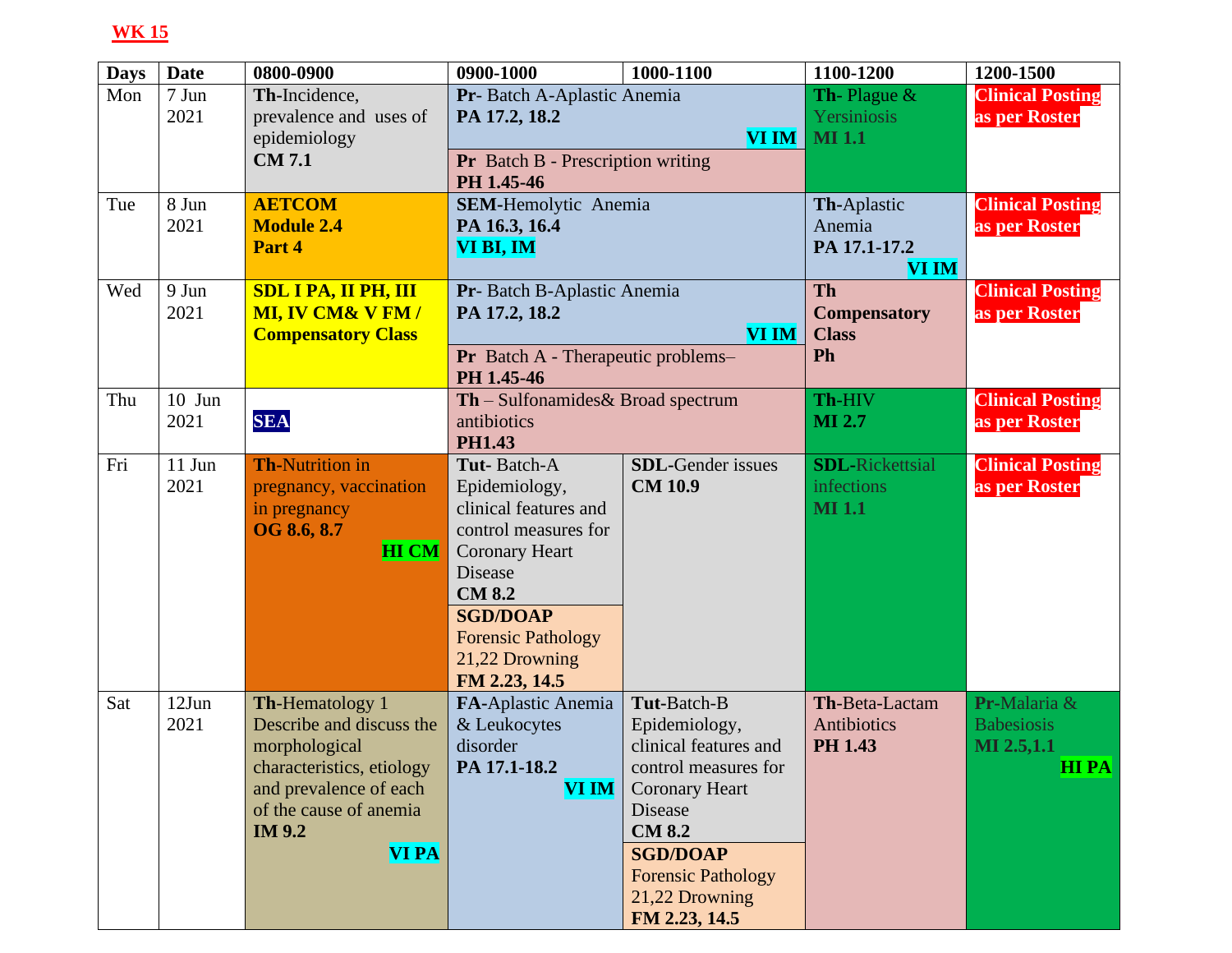| <b>Days</b> | <b>Date</b>         | 0800-0900                              | 0900-1000                                              | 1000-1100                            | 1100-1200                          | 1200-1500               |
|-------------|---------------------|----------------------------------------|--------------------------------------------------------|--------------------------------------|------------------------------------|-------------------------|
| Mon         | 14 Jun              | <b>HOLIDAY</b>                         | <b>SEM-</b> Batch A-Genetics and paediatric            |                                      | Th-Dengue,                         | <b>Clinical Posting</b> |
|             | 2021                |                                        | diseases                                               |                                      | chikungunya, and Z                 | as per Roster           |
|             |                     |                                        | PA 11.1                                                |                                      | <i>ikavirus</i>                    |                         |
|             |                     |                                        | <b>VI PE</b>                                           |                                      | <b>MI</b> 1.1                      |                         |
|             |                     |                                        | <b>Pr</b> Batch B - Therapeutic problems<br>PH 1.45-46 |                                      |                                    |                         |
| Tue         | $15$ Jun            | <b>AETCOM</b>                          | <b>PTS Compensatory Class</b>                          |                                      | Th-Aplastic                        | <b>Clinical Posting</b> |
|             | 2021                | <b>Compensatory Class</b>              | PA                                                     |                                      | Anemia                             | as per Roster           |
|             |                     |                                        |                                                        |                                      | PA 17.1-17.2                       |                         |
|             |                     |                                        |                                                        |                                      | <b>VI IM</b>                       |                         |
| Wed         | 16 Jun              | <b>SDL I PA, II PH, III</b>            | SEM-Lymphnode& spleen                                  |                                      | $\mathbf{Th} - \mathbf{Synthetic}$ | <b>Clinical Posting</b> |
|             | 2021                | <b>MI, IV CM&amp; V FM/</b>            | PA 19.1, 19.2                                          |                                      | penicillins                        | as per Roster           |
|             |                     | <b>Compensatory Class</b>              |                                                        | <b>VI SU</b>                         | <b>PH 1.43</b>                     |                         |
| Thu         | $17$ Jun            |                                        | Th-Cephalosporins                                      |                                      | Th-Leishmaniasis,                  | <b>Clinical Posting</b> |
|             | 2021                | <b>SEA</b>                             | <b>PH 1.43</b>                                         |                                      | Lymphatic                          | as per Roster           |
|             |                     |                                        |                                                        |                                      | filariasis                         |                         |
|             |                     |                                        |                                                        |                                      | MI 2.5,2.5                         |                         |
| Fri         | $\overline{18}$ Jun | <b>Th-Physiology of</b>                | Tut-Batch-A                                            | <b>SDL</b> -Epidemiology             | <b>SDL</b> -Other viral            | <b>Clinical Posting</b> |
|             | 2021                | normal labour,                         | Epidemiology,                                          | clinical features,                   | hemorrhagic fever-                 | as per Roster           |
|             |                     | monitoring and                         | clinical features and                                  | prevention and                       | Kyasanuar forest                   |                         |
|             |                     | management of labour<br><b>OG 13.1</b> | control measures for                                   | control of Severe                    | disease, Ebola and                 |                         |
|             |                     |                                        | Hypertension<br><b>CM 8.2</b>                          | <b>Acute Respiratory</b><br>Syndrome | Marburg virus,<br>Hantaviruses     |                         |
|             |                     |                                        |                                                        | CM 8.1, 8.3-8.6                      | <b>MI</b> 1.1                      |                         |
|             |                     |                                        |                                                        |                                      |                                    |                         |
|             |                     |                                        | <b>SGD</b>                                             |                                      |                                    |                         |
|             |                     |                                        | <b>Forensic Pathology</b>                              |                                      |                                    |                         |
|             |                     |                                        | 24 Thermal<br><b>FM 2.24</b>                           |                                      |                                    |                         |
| Sat         | $19$ Jun            | Th-Hematology 2                        | Th-Hemorrhagic                                         | Tut-Batch-B                          | Th-Quinolones                      | Pr-Acid fast            |
|             | 2021                | Describe the appropriate               | disorders                                              | Epidemiology,                        | <b>PH 1.43</b>                     | staining-I              |
|             |                     | diagnostic test work up                | PA 21.1                                                | clinical features and                |                                    | <b>MI</b> 1.2           |
|             |                     | based on the presumed                  |                                                        | control measures for                 |                                    |                         |
|             |                     | etiology                               |                                                        | Hypertension                         |                                    |                         |
|             |                     | <b>IM 9.6</b>                          |                                                        | <b>CM 8.2</b>                        |                                    |                         |
|             |                     | <b>VI PA</b>                           |                                                        | <b>SGD</b>                           |                                    |                         |
|             |                     |                                        |                                                        | <b>Forensic Pathology</b>            |                                    |                         |
|             |                     |                                        |                                                        | 24 Thermal                           |                                    |                         |
|             |                     |                                        |                                                        | <b>FM 2.24</b>                       |                                    |                         |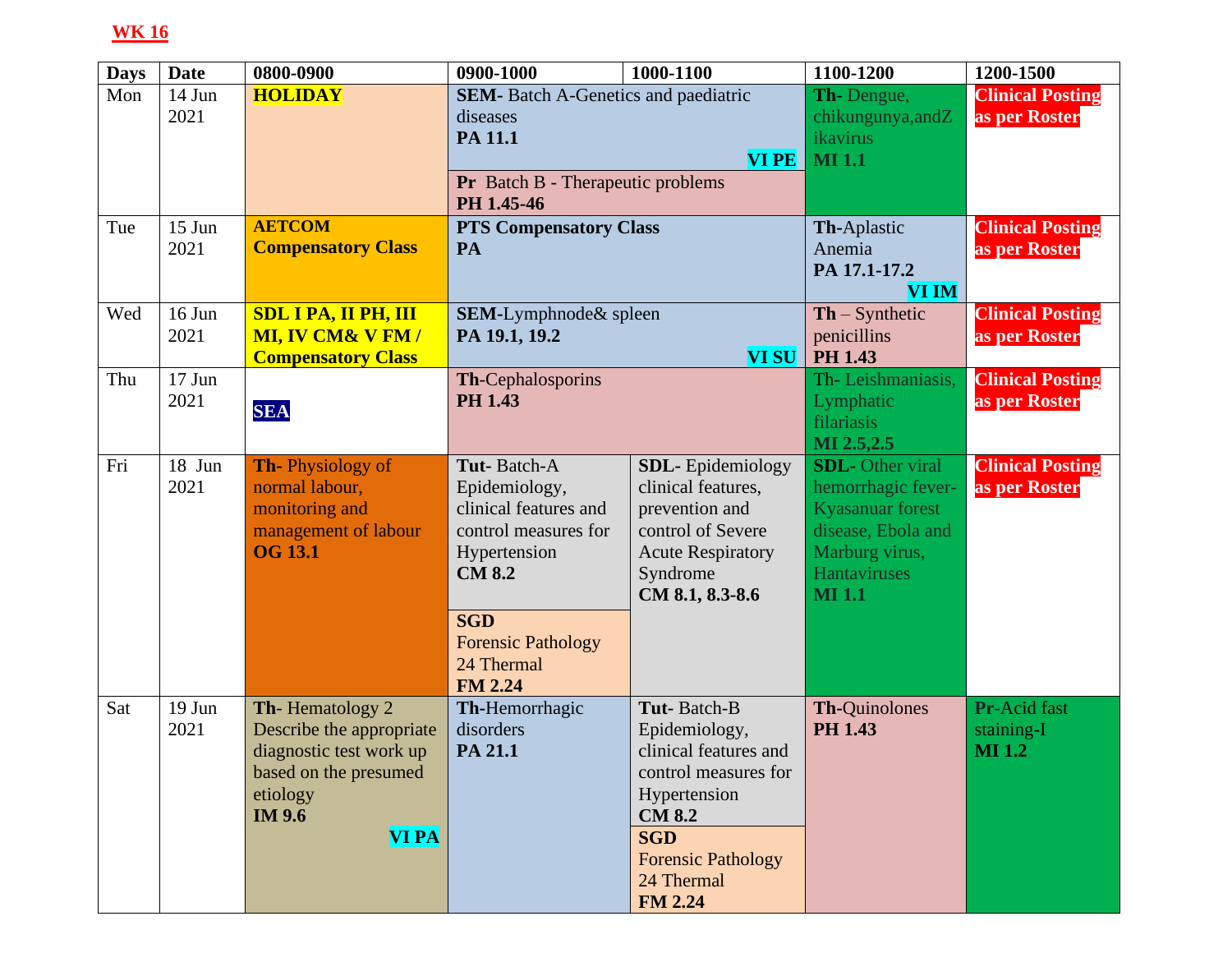| <b>Days</b> | <b>Date</b>      | 0800-0900                                                 | 0900-1000                                                   | 1000-1100    | 1100-1200                       | 1200-1500                                |
|-------------|------------------|-----------------------------------------------------------|-------------------------------------------------------------|--------------|---------------------------------|------------------------------------------|
| Mon         | $21$ Jun<br>2021 | <b>Th-Causes of declining</b><br>sex ratio and its social | Pr-Batch A-Lymph node & spleen<br>PA 19.3, 19.5, 19.7       |              | Th-<br>Trypanosomiasis          | <b>Clinical Posting</b><br>as per Roster |
|             |                  | and health implications                                   |                                                             | <b>VI SU</b> | and                             |                                          |
|             |                  | <b>CM 9.3</b>                                             | <b>Pr-</b> Batch B - Prescription writing<br><b>PH 1.47</b> |              | Schistosomiasis<br><b>MI1.1</b> |                                          |
| Tue         | $22$ Jun         | <b>AETCOM</b>                                             | <b>SEM-Hemorrhagic disorders</b>                            |              | Th-Hemorrhagic                  | <b>Clinical Posting</b>                  |
|             | 2021             | <b>Module 2.4</b>                                         | PA 21.4, 21.5                                               |              | disorders                       | as per Roster                            |
|             |                  | Part 5                                                    |                                                             | <b>VI IM</b> | PA21.2, 21.3                    |                                          |
|             |                  |                                                           |                                                             |              | VI PE, IM                       |                                          |
| Wed         | 23 Jun           | <b>SDL I PA, II PH, III</b>                               | <b>Pr</b> -Batch B-Lymph node & spleen                      |              | Th-                             | <b>Clinical Posting</b>                  |
|             | 2021             | <b>MI, IV CM&amp; V FM/</b>                               | PA 19.3, 19.5, 19.7                                         |              | Aminoglycosides                 | as per Roster                            |
|             |                  | <b>Compensatory Class</b>                                 |                                                             | <b>VI SU</b> | <b>PH 1.43</b>                  |                                          |
|             |                  |                                                           |                                                             |              |                                 |                                          |
|             |                  |                                                           | <b>Pr</b> Batch A - Prescription writing<br><b>PH 1.47</b>  |              |                                 |                                          |
|             |                  |                                                           |                                                             |              |                                 |                                          |
| Thu         | 24 Jun           | <b>Th-Forensic Pathology</b>                              | <b>Th-Macrolides</b>                                        |              | Th-Systemic                     | <b>Clinical Posting</b>                  |
|             | 2021             | 25 Thermal                                                | <b>PH 1.43</b>                                              |              | mycosis and<br>Candidiasis      | as per Roster                            |
|             |                  | <b>FM 2.25</b><br><b>VI SUR</b>                           |                                                             |              | <b>MI</b> 1.1                   |                                          |
|             |                  |                                                           |                                                             |              |                                 |                                          |
| Fri         | $25$ Jun         | Th-Hematology 3                                           | Tut-Batch-A                                                 | FA-          | Th-                             | <b>Clinical Posting</b>                  |
|             | 2021             | Describe and discuss the                                  | Epidemiology,                                               | PA 21.1-21.5 | Immunosuppressa                 | as per Roster                            |
|             |                  | various test for iron                                     | clinical features and                                       | VI IM, PE    | nts PH 1.43                     |                                          |
|             |                  | deficiency<br><b>IM 9.8</b>                               | control measures<br>for Stroke                              |              |                                 |                                          |
|             |                  | <b>VI PA</b>                                              | <b>CM 8.2</b>                                               |              |                                 |                                          |
|             |                  |                                                           | <b>SGD</b>                                                  |              |                                 |                                          |
|             |                  |                                                           | <b>Forensic Pathology</b>                                   |              |                                 |                                          |
|             |                  |                                                           | 26 Thermal                                                  |              |                                 |                                          |
|             |                  |                                                           | <b>FM 2.25</b>                                              |              |                                 |                                          |
|             |                  |                                                           | <b>VI SU</b>                                                |              |                                 |                                          |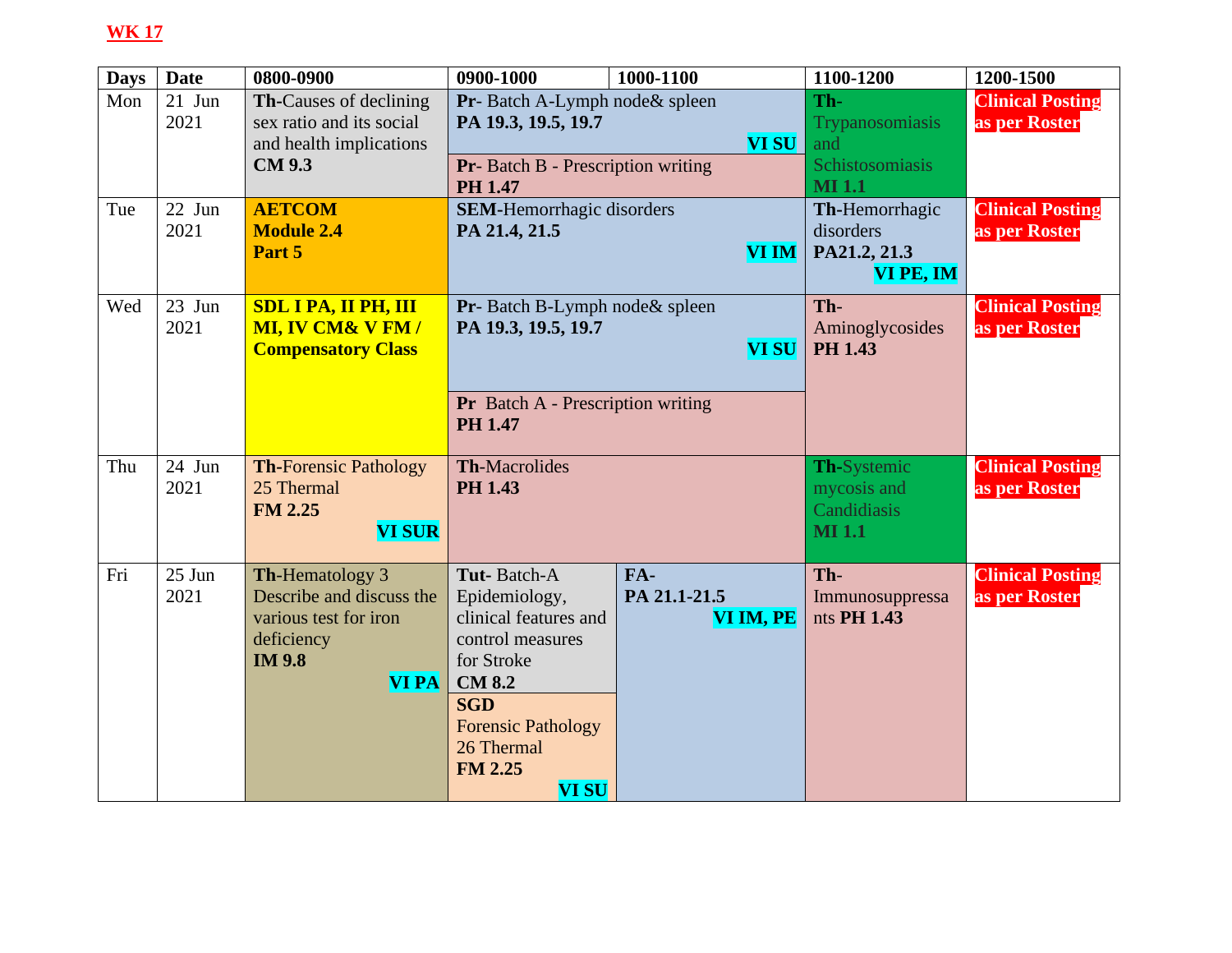| Sat | $26$ Jun | <b>Th-Counsel patients</b> | Th-Clinical | Tut-Batch-B                  | Th-Antifungal   | $Pr-$                   |
|-----|----------|----------------------------|-------------|------------------------------|-----------------|-------------------------|
|     | 2021     | and family friends for     | Pathology   | Epidemiology, clinical       | drugs $PH 1.43$ | <b>Gastrointestinal</b> |
|     |          | blood transfusion and      | PA 23.2     | features and control         |                 | <b>infective</b>        |
|     |          | blood donation             |             | measures for Stroke          |                 | syndromes               |
|     |          | <b>SU 3.3</b>              |             | <b>CM 8.2</b>                |                 | (Diarrheal              |
|     |          |                            |             |                              |                 | diseaseSem-             |
|     |          |                            |             |                              |                 | Diarrhea,               |
|     |          |                            |             | <b>SGD</b>                   |                 | gastroenteritis,        |
|     |          |                            |             | <b>Forensic Pathology 26</b> |                 | dysentery, food         |
|     |          |                            |             | Thermal                      |                 | poisoning,              |
|     |          |                            |             | <b>FM 2.25</b>               |                 | traveler's diarrhea     |
|     |          |                            |             | <b>VI SU</b>                 |                 | -Acute vomiting -       |
|     |          |                            |             |                              |                 | - Peritonitis and       |
|     |          |                            |             |                              |                 | Intraperitoneal         |
|     |          |                            |             |                              |                 | Abscesses               |
|     |          |                            |             |                              |                 | (Infections of the      |
|     |          |                            |             |                              |                 | liver and biliary       |
|     |          |                            |             |                              |                 | system (liver           |
|     |          |                            |             |                              |                 | abscess,                |
|     |          |                            |             |                              |                 | cholangitis,            |
|     |          |                            |             |                              |                 | cholecystitis) -        |
|     |          |                            |             |                              |                 | Pancreatic              |
|     |          |                            |             |                              |                 | infection, splenic      |
|     |          |                            |             |                              |                 | abscess,                |
|     |          |                            |             |                              |                 | appendicitis,           |
|     |          |                            |             |                              |                 | diverticulitis and      |
|     |          |                            |             |                              |                 | typhlitis)              |
|     |          |                            |             |                              |                 | <b>MI3.1</b>            |
|     |          |                            |             |                              |                 | <b>VI SU</b>            |

| <b>Days</b> | Date   | 0800-0900                     | 0900-1000                        | 1000-1100 | 1100-1200        | 1200-1500               |
|-------------|--------|-------------------------------|----------------------------------|-----------|------------------|-------------------------|
| Mon         | 28 Jun | <b>Th-General Information</b> | <b>Pr</b> -Batch A-Blood Banking |           | <b>L</b> -Normal | <b>Clinical Posting</b> |
|             | 2021   |                               | PA 22.1, 22.2                    |           | commensals       | as per Roster           |
|             |        | <b>FM 1.3</b>                 | VI OG                            |           | <b>MI3.1</b>     |                         |
|             |        |                               | <b>Pr-</b> Batch B-FDC           |           |                  |                         |
|             |        |                               | <b>PH 1.47</b>                   |           |                  |                         |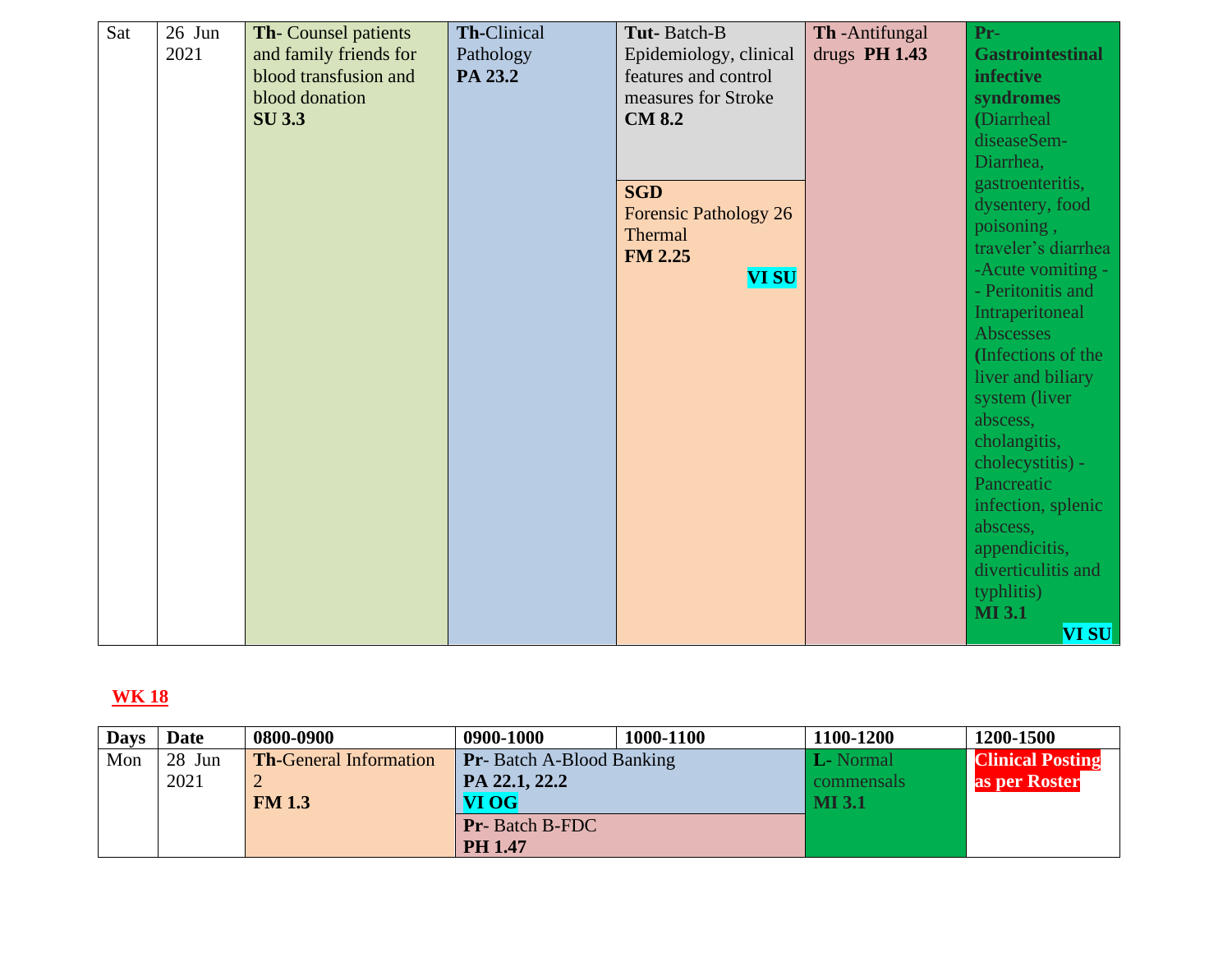| Tue | 29 Jun<br>2021  | <b>AETCOM</b><br><b>Module 2.5</b><br>Part 1                                                                                                                           | <b>SEM-Blood Banking</b><br>PA 22.5                                                                                                                          | <b>HIMI</b>                                                                                                                                                  | <b>Th-Blood Banking</b><br>PA 22.4<br>VI IM, SU                              | <b>Clinical Posting</b><br>as per Roster               |
|-----|-----------------|------------------------------------------------------------------------------------------------------------------------------------------------------------------------|--------------------------------------------------------------------------------------------------------------------------------------------------------------|--------------------------------------------------------------------------------------------------------------------------------------------------------------|------------------------------------------------------------------------------|--------------------------------------------------------|
| Wed | 30 Jun<br>2021  | <b>SDL I PA, II PH, III</b><br><b>MI, IV CM&amp; V FM/</b><br><b>Compensatory Class</b>                                                                                | <b>Pr-</b> Batch B-Blood Banking<br>PA 22.1, 22.2<br><b>VI OG</b><br>Pr Batch A-FDC<br><b>PH 1.47</b>                                                        |                                                                                                                                                              | Th-Drugs for TB<br><b>PH</b> 1.44<br><b>HIMI</b>                             | <b>Clinical Posting</b><br>as per Roster               |
| Thu | $1$ Jul<br>2021 | <b>SEA</b>                                                                                                                                                             | <b>SDL-XDR, MDR</b><br><b>PH 1.44</b>                                                                                                                        |                                                                                                                                                              | <b>L</b> -Shigellosis $\&$<br>Nontyphoidal<br>salmonellosis<br><b>MI</b> 3.1 | <b>Clinical Posting</b><br>as per Roster               |
| Fri | $2$ Jul<br>2021 | Th-Hematology 4<br>Describe the indications<br>and interpret the result of<br>a bone marrow aspiration<br>and biopsy<br><b>IM 9.11</b><br><b>VI PA</b>                 | Tut-Batch-A<br>Principles of<br>epidemiological<br>studies<br><b>CM7.8</b><br><b>SGD/DOAP-</b><br>Skills in FMT 1<br><b>Autopsy Report</b><br><b>FM 14.5</b> | <b>Th-Blood Banking</b><br>PA 22.6, 22.7<br><b>VI IM</b>                                                                                                     | Th-Drugs for<br>Leprosy<br><b>PH 1.46</b>                                    | <b>Clinical Posting</b><br>as per Roster               |
| Sat | $3$ Jul<br>2021 | Th-Elicit document and<br>present history I n case of<br>burns and perform<br>physical examination.<br>Describe patho<br>physiology of burns<br><b>SU 4.1</b><br>VI PH | FA-<br>PA 22.1-22.7<br>VI OG, IM<br><b>HIMI</b>                                                                                                              | Tut-Batch-B<br>Principles of<br>epidemiological<br>studies<br><b>CM 7.8</b><br><b>SGD/DOAP-Skills in</b><br><b>FMT 1 Autopsy</b><br>Report<br><b>FM 14.5</b> | Th-Antimalarial<br>drugs<br><b>PH 1.47</b>                                   | <b>PTSEM-Acid</b><br>fast staining-II<br><b>MI</b> 1.2 |

| <b>Days</b> | <b>Date</b> | 0800-0900                        | 0900-1000              | 1000-1100 | 1100-1200                              | 1200-1500               |
|-------------|-------------|----------------------------------|------------------------|-----------|----------------------------------------|-------------------------|
| Mon         | 5 Jul       | <b>Th-</b> Principle of analysis | <b>Pr</b> -Batch A-GIT |           |                                        | <b>Clinical Posting</b> |
|             | 2021        | and interpretation of            | PA 24.4, 24.5, 24.7    |           | DiarrheogenicE.co <b>as per Roster</b> |                         |
|             |             | statistical data                 |                        | VI SU N   | Cholera and                            |                         |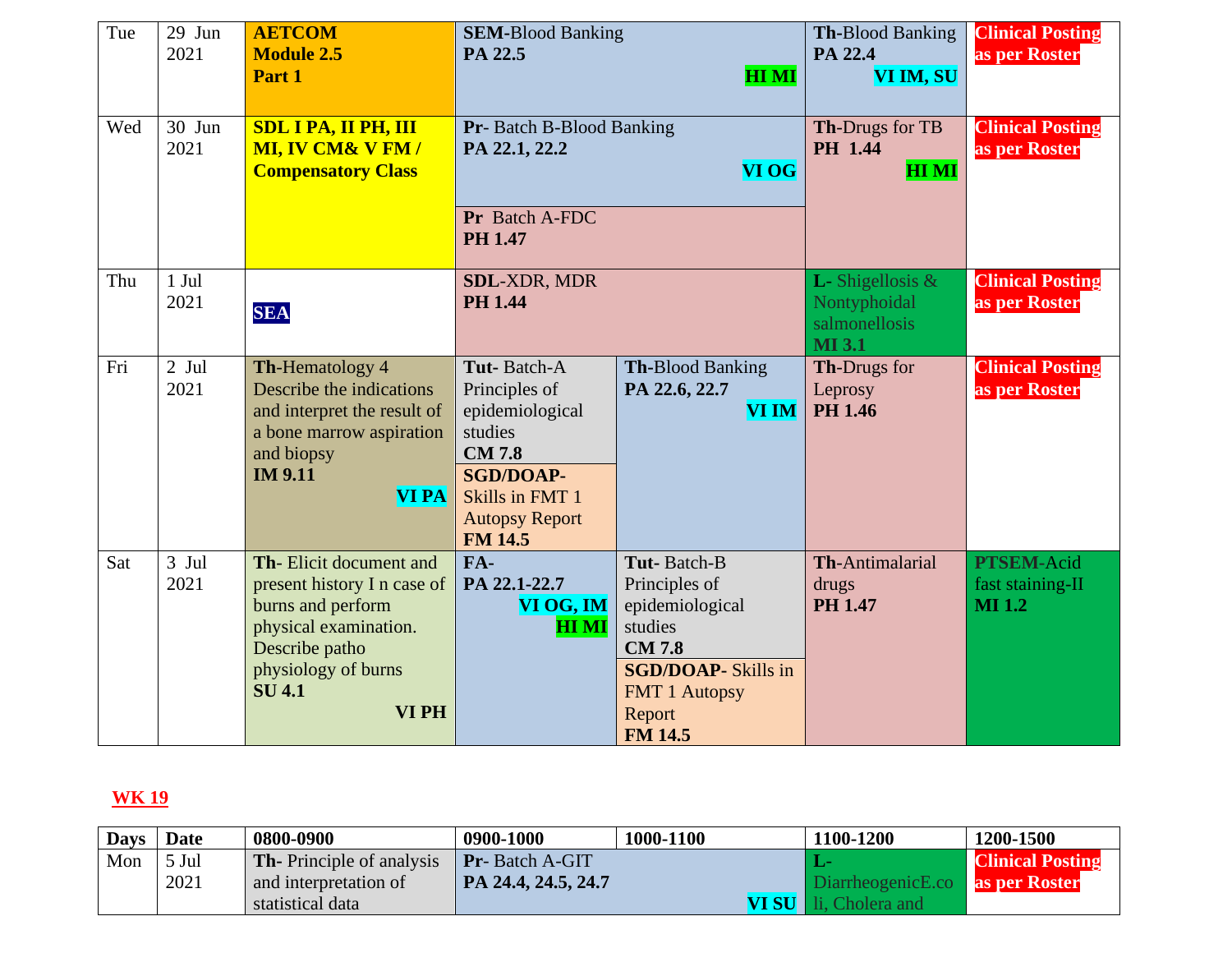|     |                  | <b>CM 6.2</b>                                                                                                                   | <b>Pr</b> - Batch B - Prescription writing<br><b>PH 1.48</b>                                                                                                            |                                                                                                                                                                         | halophilic Vibrio<br><i>infections</i><br><b>MI</b> 3.1                                           |                                                                                                                                 |
|-----|------------------|---------------------------------------------------------------------------------------------------------------------------------|-------------------------------------------------------------------------------------------------------------------------------------------------------------------------|-------------------------------------------------------------------------------------------------------------------------------------------------------------------------|---------------------------------------------------------------------------------------------------|---------------------------------------------------------------------------------------------------------------------------------|
| Tue | 6 Jul<br>2021    | <b>AETCOM</b><br><b>Module 2.4</b><br>Part 5                                                                                    | <b>SEM-GIT</b><br>PA 24.1, 24.2, 24.3<br>VI IM, DE                                                                                                                      |                                                                                                                                                                         | <b>Th</b><br><b>Compensatory</b><br>class<br>PA                                                   | <b>Clinical Posting</b><br>as per Roster                                                                                        |
| Wed | 7 Jul<br>2021    | <b>SDL I PA, II PH, III</b><br><b>MI, IV CM&amp; V FM/</b><br><b>Compensatory Class</b>                                         | Pr-Batch B-GIT<br>PA 24.4, 24.5, 24.7<br><b>VI SU</b><br>Pr - Batch A - Prescription writing<br><b>PH 1.48</b>                                                          |                                                                                                                                                                         | $SDL$ – Treatment<br>of Malaraia<br><b>PH 1.47</b><br><b>HIMI</b>                                 | <b>Clinical Posting</b><br>as per Roster                                                                                        |
| Thu | 8 Jul<br>2021    | <b>SEA</b>                                                                                                                      | $\mathbf{Th}$ – Antiamoebic drugs<br><b>PH 1.47</b>                                                                                                                     |                                                                                                                                                                         | L-Helicobacter<br>infection (acid<br>peptic disease)<br>Campylobacter<br>infections<br>MI 3.6,3.1 | <b>Clinical Posting</b><br>as per Roster                                                                                        |
| Fri | 9 Jul<br>2021    | <b>Th-Mechanism of</b><br>labour<br><b>OG 13.1</b>                                                                              | Tut-Batch-A<br>Association and<br>causation of<br>epidemiological<br>studies<br><b>CM7.8</b><br><b>SGD/DOAP- Skills</b><br>in FMT 2 Autopsy<br>Report<br><b>FM 14.5</b> | Th-GIT<br>PA 24.4, 24.7<br><b>VI SU</b>                                                                                                                                 | Th - Anthelmintic<br>drugs<br><b>PH 1.47</b>                                                      | <b>Clinical Posting</b><br>as per Roster                                                                                        |
| Sat | $10$ Jul<br>2021 | Th-Describe the clinical<br>features, diagnose type<br>and extent of burns and<br>plan appropriate<br>treatment<br><b>SU4.2</b> | Th-GIT<br>PA 24.6<br><b>VI SU</b>                                                                                                                                       | Tut-Batch-B<br>Association and<br>causation of<br>epidemiological<br>studies<br><b>CM7.8</b><br><b>SGD/DOAP- Skills</b><br>in FMT 2 Autopsy<br>Report<br><b>FM 14.5</b> | $Th - Antiviral$<br>drugs PH 1.48                                                                 | PTSEM-<br>Giardiasis,<br><b>Intestinal</b><br>coccidian<br>parasites and<br>microsporidia<br><i>infections</i><br><b>MI</b> 3.1 |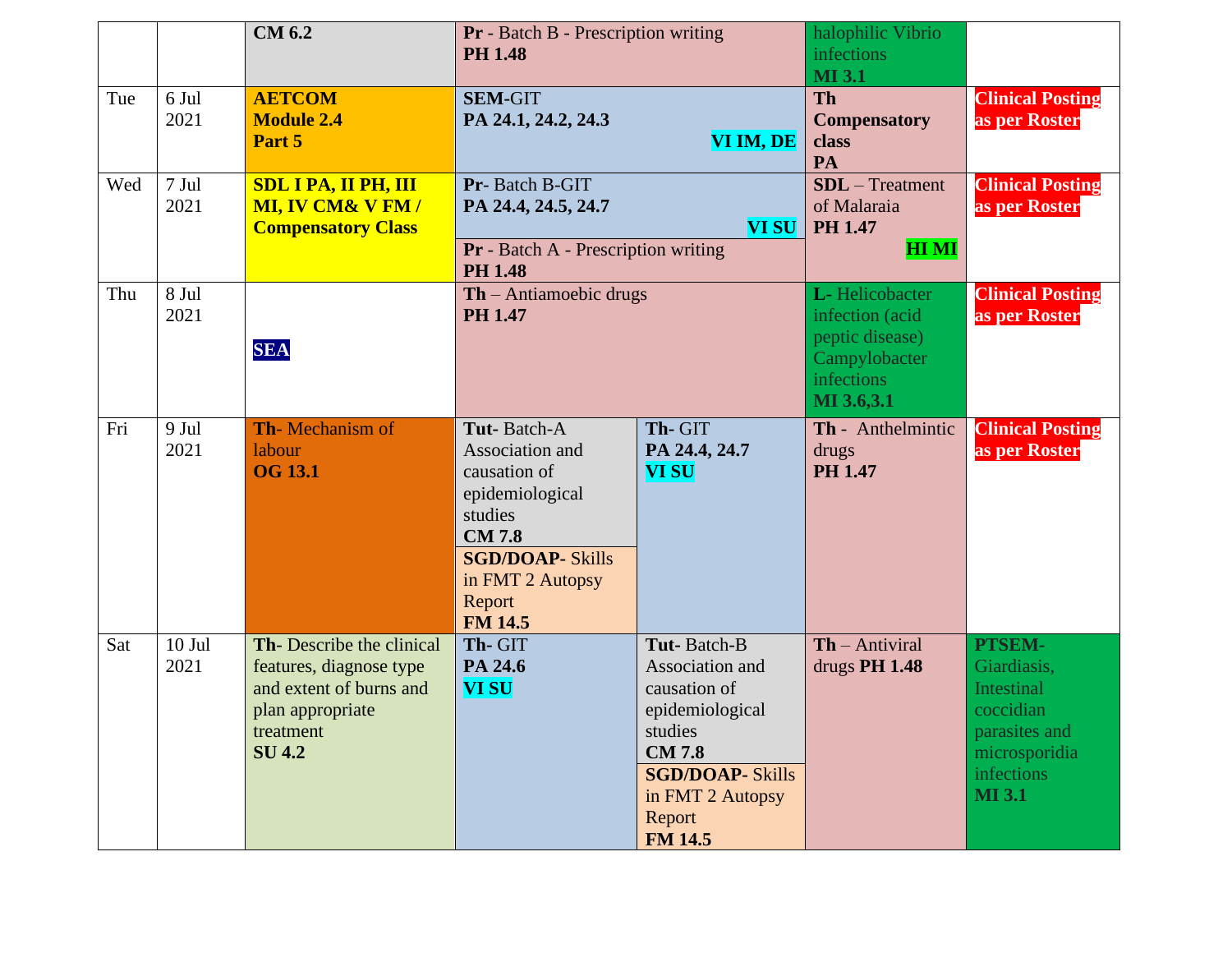| <b>Days</b> | <b>Date</b>      | 0800-0900                                                                                                                                  | 0900-1000                                                                                                                                            | 1000-1100                                                                                                                     | 1100-1200                                                                                           | 1200-1500                                |
|-------------|------------------|--------------------------------------------------------------------------------------------------------------------------------------------|------------------------------------------------------------------------------------------------------------------------------------------------------|-------------------------------------------------------------------------------------------------------------------------------|-----------------------------------------------------------------------------------------------------|------------------------------------------|
| Mon         | 12 Jul<br>2021   | Th-<br><b>General Information 3</b><br>FM 1.4, FM 2.29                                                                                     | FA-Batch A-GIT<br>PA 24.1-24.7<br><b>Pr</b> Batch $B$ – FDC<br><b>PH 1.48</b>                                                                        | VI DE, IM, SU                                                                                                                 | L-Food<br>poisoning-<br>Bacillus cereus,<br>Clostridium<br>botulinum,<br>mycotoxins<br><b>MI3.5</b> | <b>Clinical Posting</b><br>as per Roster |
| Tue         | $13$ Jul<br>2021 | <b>AETCOM</b><br><b>Module 2.5</b><br>Part 2                                                                                               | <b>SEM-Hepatobilary System</b><br>PA 25.2, 25.5                                                                                                      | VI IM, SU                                                                                                                     | Th-Hepatobilary<br>System<br>PA 25.1<br>VI IM, BI                                                   | <b>Clinical Posting</b><br>as per Roster |
| Wed         | $14$ Jul<br>2021 | <b>SDL I PA, II PH, III</b><br><b>MI, IV CM&amp; V FM/</b><br><b>Compensatory Class</b>                                                    | Pr-Batch B-GIT<br>PA24.4, 24.5, 24.7<br>Pr Batch A - Prescription writing<br><b>PH 1.48</b>                                                          | <b>VI SU</b>                                                                                                                  | <b>SDL</b> - Drugs for<br><b>HIV</b><br><b>PH 1.48</b><br><b>HIMI</b>                               | <b>Clinical Posting</b><br>as per Roster |
| Thu         | $15$ Jul<br>2021 | <b>SEA</b>                                                                                                                                 | $SDL$ – Misc drugs<br><b>PH 1.48</b>                                                                                                                 |                                                                                                                               | L-Viral<br>gastroenteritis<br><b>MI</b> 3.1<br><b>VI PD</b>                                         | <b>Clinical Posting</b><br>as per Roster |
| Fri         | $16$ Jul<br>2021 | <b>Th-Describe physiology</b><br>of puberty, features of<br>abnormal puberty,<br>common problem and<br>their managements<br><b>OG 23.1</b> | Tut-Batch-A<br>Universal<br>Immunization<br>Program<br><b>CM 10.5</b><br><b>SGD</b><br><b>General Information</b><br>$\overline{4}$<br><b>FM 1.4</b> | SDL-<br>Epidemiology,<br>Clinical features,<br>Prevention and<br>control of<br>Meningococcal<br>Meningitis<br>CM 8.1, 8.3-8.6 | <b>SDL</b> -Antibiotic<br>associated<br>diarrhea-<br>Clostridium<br>difficile<br>MI                 | <b>Clinical Posting</b><br>as per Roster |
| Sat         | $17$ Jul<br>2021 |                                                                                                                                            |                                                                                                                                                      | <b>Compensatory class</b>                                                                                                     |                                                                                                     |                                          |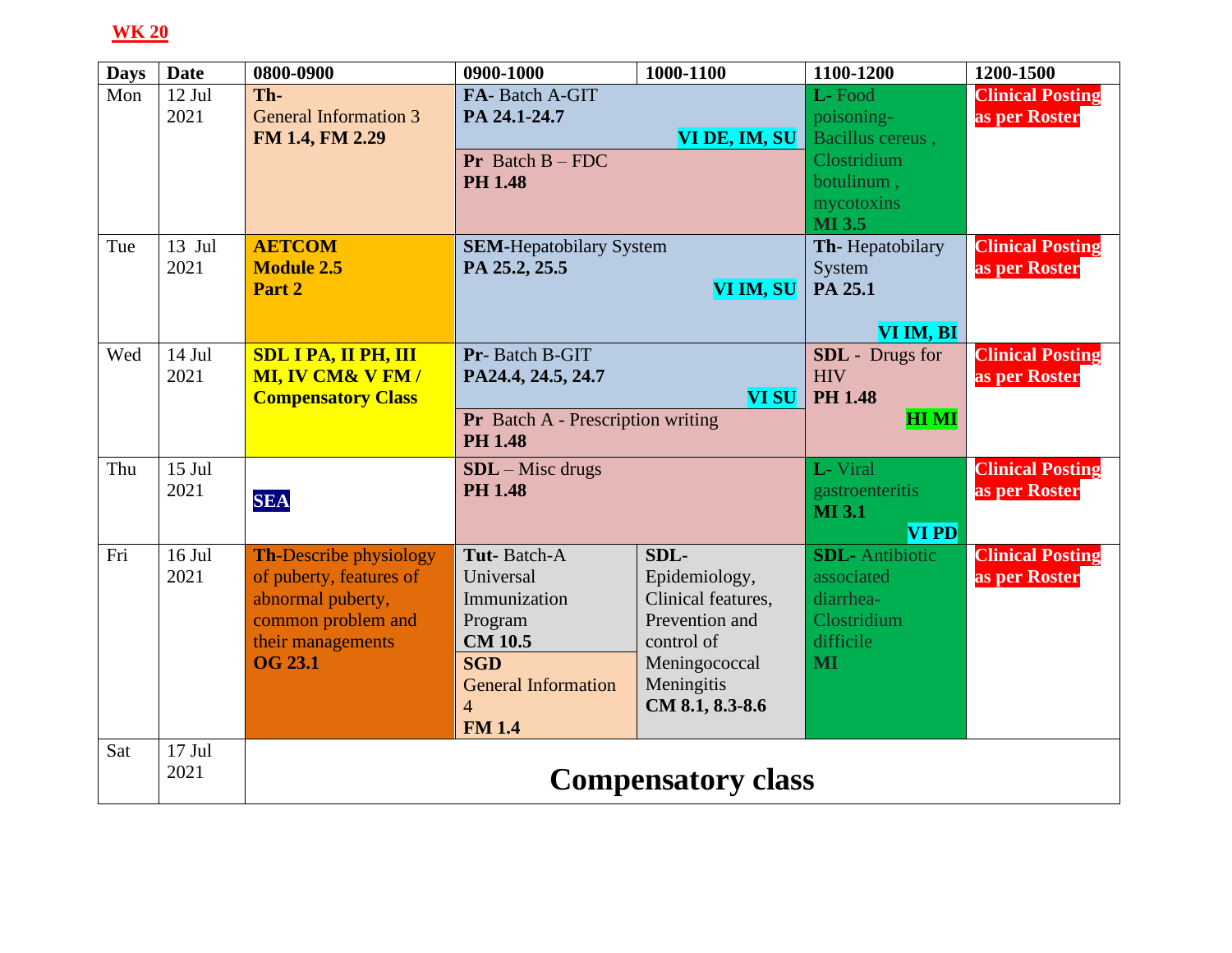| <b>Days</b> | Date                                  | 0800-0900 | 0900-1000                           | 1000-1100 | 1100-1200 | 1200-1500 |
|-------------|---------------------------------------|-----------|-------------------------------------|-----------|-----------|-----------|
|             | 18 Jul<br>to<br><b>31 Jul</b><br>2021 |           | <b>V Major Periodic Examination</b> |           |           |           |

| <b>Days</b> | <b>Date</b> | 0800-0900                     | 0900-1000                                | 1000-1100    | 1100-1200                    | 1200-1500               |
|-------------|-------------|-------------------------------|------------------------------------------|--------------|------------------------------|-------------------------|
| Mon         | $2$ Aug     | <b>Th-</b> Measure of central | <b>Pr</b> -Batch A-Hepatobilary System   |              | <b>L</b> -Intestinal         | <b>Clinical Posting</b> |
|             | 2021        | tendency and dispersion,      | PA 25.4, 25.6                            |              | amebiasis,                   | as per Roster           |
|             |             | Concept of frequency          |                                          | VI IM, SU    | <b>Balantidiasis</b>         |                         |
|             |             | distribution and sampling     | <b>Pr</b> -Batch B - Therapeutic problem |              | <b>MI</b> 3.1                |                         |
|             |             | techniques                    | <b>PH 1.34</b>                           |              |                              |                         |
|             |             | <b>CM 6.4</b>                 |                                          |              |                              |                         |
| Tue         | $3$ Aug     | <b>AETCOM</b>                 | <b>SEM-Pancreas</b>                      |              | <b>Th-Hepatobilary</b>       | <b>Clinical Posting</b> |
|             | 2021        | <b>Module 2.5</b>             | PA 32.6                                  |              | System                       | as per Roster           |
|             |             | Part 3                        |                                          | <b>VI SU</b> | PA 25.4, 25.6                |                         |
|             |             |                               |                                          |              | VI IM, SU                    |                         |
|             |             |                               |                                          |              |                              |                         |
|             |             |                               |                                          |              |                              |                         |
|             |             |                               |                                          |              |                              |                         |
| Wed         | 4 Aug       | <b>SDL I PA, II PH, III</b>   | Pr-Batch B-Hepatobilary System           |              | $\mathbf{Th}$ – Drugs for PU | <b>Clinical Posting</b> |
|             | 2021        | <b>MI, IV CM&amp; V FM/</b>   | PA 25.4, 25.6                            |              | <b>PH 1.34</b>               | as per Roster           |
|             |             | <b>Compensatory Class</b>     |                                          | VI IM, SU    | <b>VI IM</b>                 |                         |
|             |             |                               |                                          |              |                              |                         |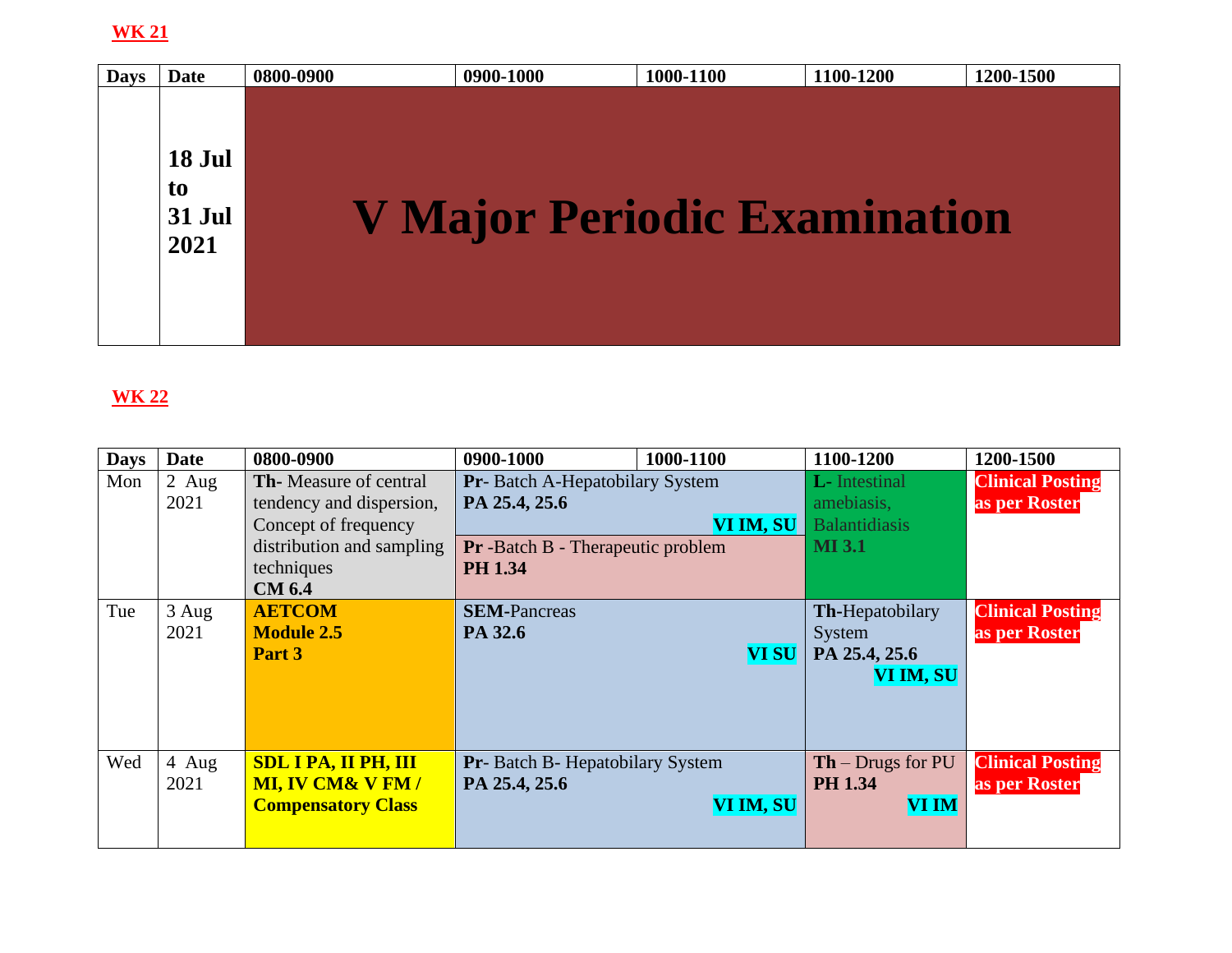|     |                 |                                                                                                                     | $Pr$ -Batch $A$ – FDC<br><b>PH 1.47</b>                                                                                                                                     |                                                                                                                                                   |                                                      |                                                                                                                                               |
|-----|-----------------|---------------------------------------------------------------------------------------------------------------------|-----------------------------------------------------------------------------------------------------------------------------------------------------------------------------|---------------------------------------------------------------------------------------------------------------------------------------------------|------------------------------------------------------|-----------------------------------------------------------------------------------------------------------------------------------------------|
| Thu | $5$ Aug<br>2021 | Th- General Information<br>5 <sup>5</sup><br><b>FM 1.5</b>                                                          | <b>Tut-Chemotherapy</b><br>PH1.42-48                                                                                                                                        |                                                                                                                                                   | L-Taenia,<br>Neurocysticersosis<br>MI 3.1,1.1        | <b>Clinical Posting</b><br>as per Roster                                                                                                      |
| Fri | 6 Aug<br>2021   | Th-Hematology 5<br>Prescribe replacement<br>therapy with iron, B12,<br>Folic acid<br><b>IM 9.14</b><br><b>VI PH</b> | <b>Tut-Batch-A</b><br>Principles of<br>management<br>information<br>systems<br><b>CM 8.7</b><br><b>SGD</b><br>General<br><b>Information 6 Legal</b><br>System<br>FM 1.6,1.7 | FA-Liver, Pancreas<br>PA 25.1-25.6<br>VI IM, SU                                                                                                   | <b>Th-Drugs for</b><br><b>GERD</b><br><b>PH 1.34</b> | <b>Clinical Posting</b><br>as per Roster                                                                                                      |
| Sat | 7 Aug<br>2021   | Th-Describe the<br>medicolegal aspects in<br>burn injuries<br><b>SU4.3</b>                                          | FA-GIT<br>PA24.1-24.7<br>VI DE, IM, SU                                                                                                                                      | Tut-Batch-B<br>Principles of<br>management<br>information systems<br><b>CM 8.7</b><br><b>SGD</b><br><b>General Information</b><br>6<br>FM 1.6,1.7 | Th-Drugs for<br>emesis PH 1.34                       | PTSEM-<br><b>Intestinal</b><br>nematodeSem-<br>Ascaris.<br>hookworm,<br>Trichuris,<br><b>Enterobius</b> and<br>Strongyloides<br><b>MI</b> 3.1 |

| <b>Days</b> | Date  | 0800-0900               | 0900-1000                                 | 1000-1100 | 1100-1200            | 1200-1500               |
|-------------|-------|-------------------------|-------------------------------------------|-----------|----------------------|-------------------------|
| Mon         | 9 Aug | <b>Th-Clinical FM 1</b> | <b>Pr</b> -Batch A-Respiratory System     |           | <b>L</b> -Intestinal | <b>Clinical Posting</b> |
|             | 2021  | <b>FM 3.1</b>           | PA 26.3, 26.4, 26.6                       |           | trematodes           | as per Roster           |
|             |       | <b>VI AN</b>            | <b>VI CM, IM</b> infections $-$           |           |                      |                         |
|             |       |                         |                                           |           | Fasciolopsisbuski    |                         |
|             |       |                         | <b>Pr</b> -Batch $B$ – Preparation of ORS |           | MI 3.1               |                         |
|             |       |                         | <b>PH 2.2</b>                             |           |                      |                         |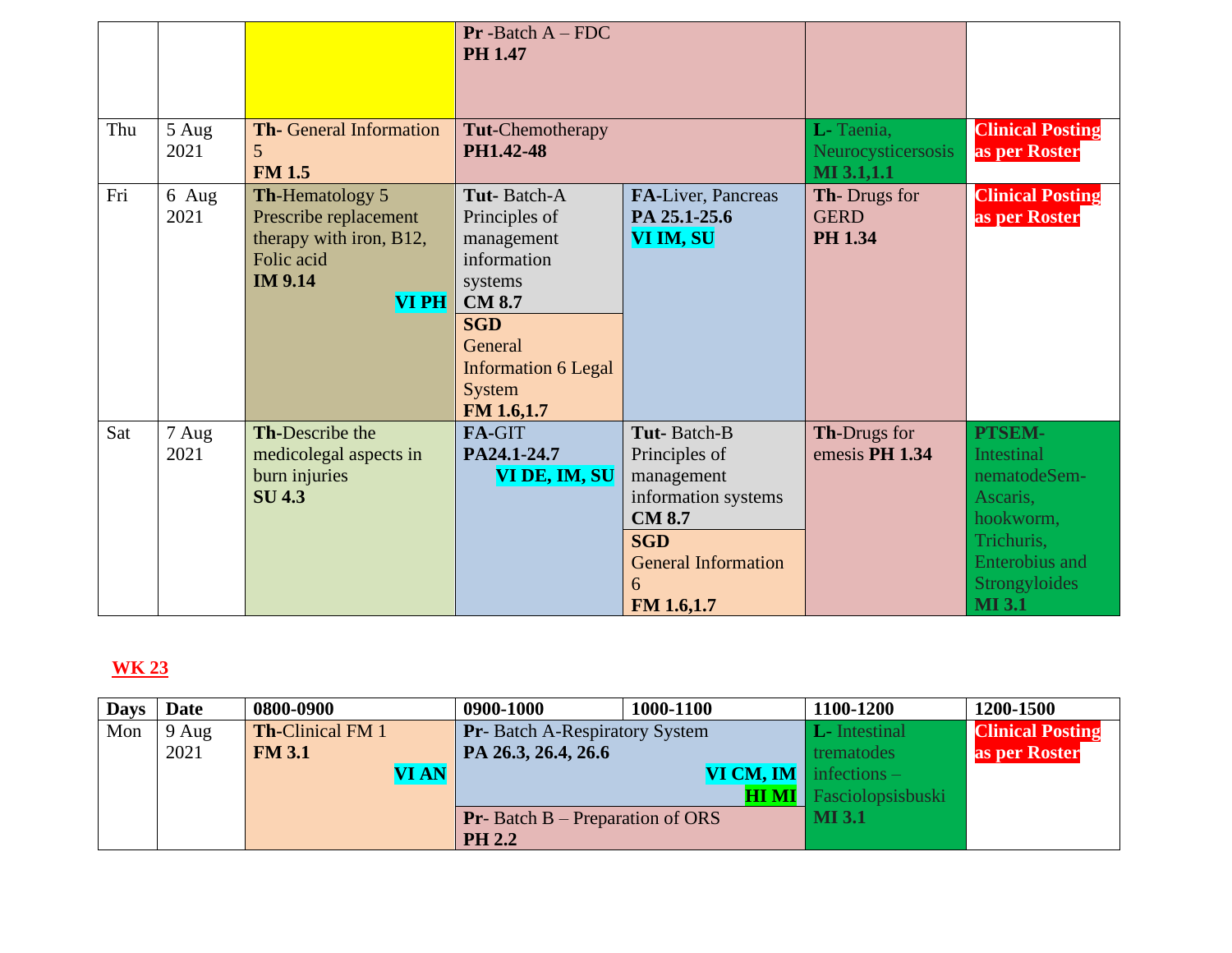| Tue<br>Wed | $10$ Aug<br>2021<br>11 Aug<br>2021 | <b>AETCOM</b><br><b>Module 2.5</b><br>Part 4<br><b>SDL I PA, II PH, III</b><br><b>MI, IV CM&amp; V FM/</b><br><b>Compensatory Class</b> | <b>SEM-Respiratory System</b><br>Pathology<br>PA 26.3, 26.6, 26.7<br>VI IM, CM<br><b>HI MI</b><br>Pr-Batch B-Respiratory System<br>PA 26.3, 26.4, 26.6<br>VI IM, CM<br><b>HIMI</b> |                                                                                                                                      | Th-Respiratory<br>System<br>PA 26.1, 26.2<br><b>VI IM</b><br><b>HI MI</b><br>$\mathbf{Th}$ – Drugs for<br>constipation<br><b>PH 1.34</b> | <b>Clinical Posting</b><br>as per Roster<br><b>Clinical Posting</b><br>as per Roster                                                                                                      |
|------------|------------------------------------|-----------------------------------------------------------------------------------------------------------------------------------------|------------------------------------------------------------------------------------------------------------------------------------------------------------------------------------|--------------------------------------------------------------------------------------------------------------------------------------|------------------------------------------------------------------------------------------------------------------------------------------|-------------------------------------------------------------------------------------------------------------------------------------------------------------------------------------------|
|            |                                    |                                                                                                                                         | <b>Pr</b> - Batch A - Therapeutic problems<br><b>PH 1.34</b>                                                                                                                       |                                                                                                                                      |                                                                                                                                          |                                                                                                                                                                                           |
| Thu        | 12 Aug<br>2021                     |                                                                                                                                         |                                                                                                                                                                                    |                                                                                                                                      |                                                                                                                                          |                                                                                                                                                                                           |
| Fri        | 13 Aug<br>2021                     | Th-Hematology 6<br>Describe the national<br>programmed for anemia<br>prevention<br><b>IM 9.14</b><br>VI PH, PM                          | Sem-Batch-A<br>National policies<br>related to health<br><b>CM 17.4</b><br><b>DOAP/SGD</b><br><b>Clinical FM 2</b><br><b>FM 14.6</b>                                               | Th-Respiratory<br>System<br>PA 26.4, 26.5<br>VI IM, CM<br><b>HIMI</b>                                                                | <b>Th-Drugs for</b><br>Cough<br><b>PH 1.33</b>                                                                                           | <b>Clinical Posting</b><br>as per Roster                                                                                                                                                  |
| Sat        | $14$ Aug<br>2021                   | Th-Communicate and<br>counsel patients and<br>families on the outcome<br>and rehabilitation<br>empathy and care<br><b>SU 4.4</b>        | FA-Respiratory<br>System<br>PA 26.1-26.7<br>VI CM, IM<br><b>HIMI</b>                                                                                                               | Sem-Batch-B<br>National policies<br>related to health<br><b>CM 17.4</b><br><b>DOAP/SGD</b><br><b>Clinical FM 2</b><br><b>FM 14.6</b> | Th-Drugs for<br><b>Bronchial Asthma</b><br>$-$ PH 1.33<br><b>VI IM</b>                                                                   | <b>PTSEM-Agents</b><br>of Viral<br><b>Hepatitis(Integr</b><br>ated with<br>Surgery)<br>-Hepatitis viruses<br>-Yellow fever<br>-Cytomegalovirus<br>-Epstein-Barr<br>virus<br><b>MI</b> 3.7 |

| <b>Days</b> | <b>Date</b>      | 0800-0900               | 0900-1000                                | 1000-1100 | 100-1200             | 1200-1500               |
|-------------|------------------|-------------------------|------------------------------------------|-----------|----------------------|-------------------------|
| Mon         | $16 \text{ Aug}$ | <b>Th-Epidemiology,</b> | <b>Pr</b> -Batch A-Cardiovascular System |           |                      | <b>Clinical Posting</b> |
|             | 2021             | clinical features.      | PA27.1,27.4, 27.8                        |           | infections of liver- | <b>as per Roster</b>    |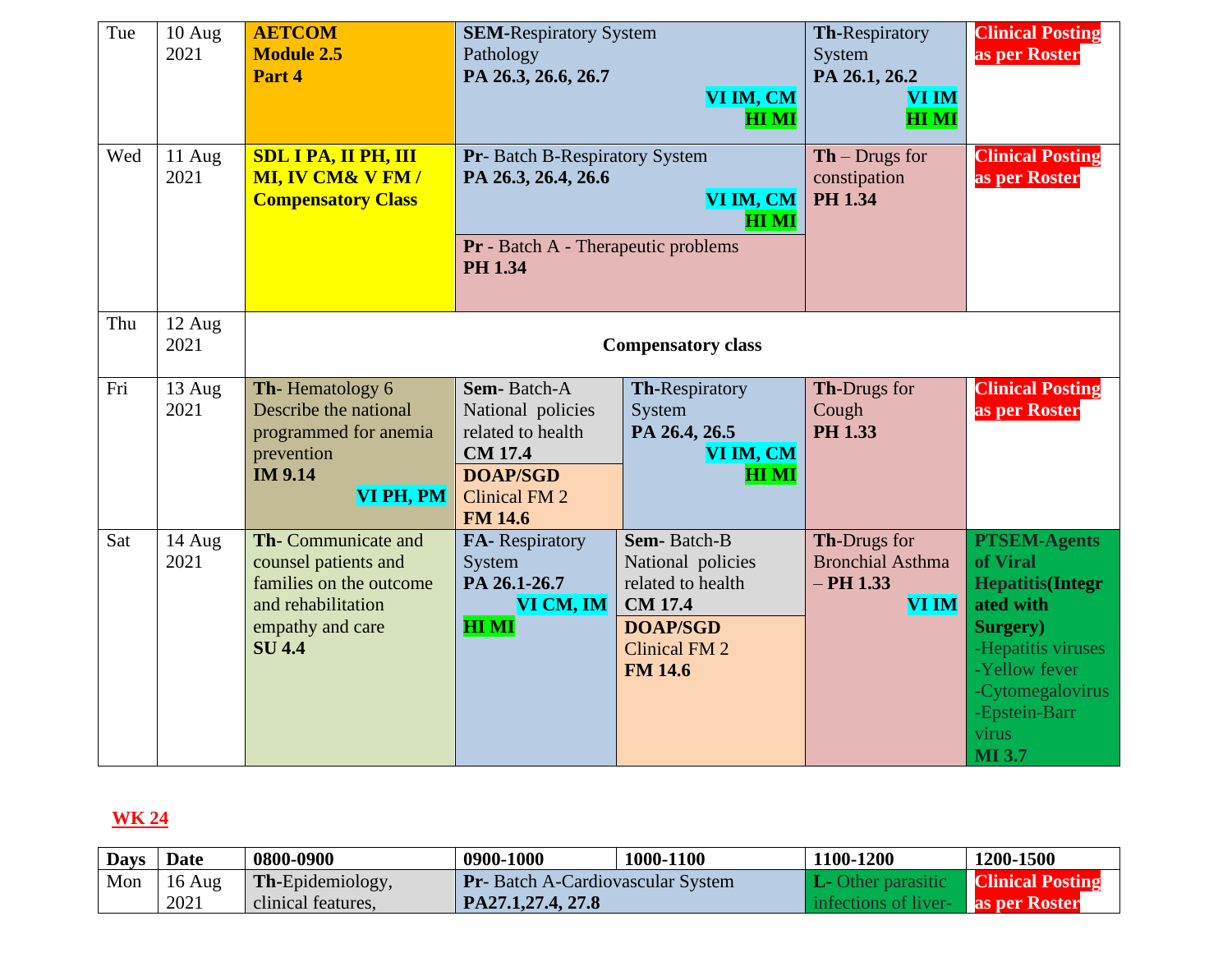|     |                          | prevention and control of<br>Amaebiasis And<br>Giardiasis.<br>CM 3.3, 8.1                                     | <b>Pr</b> Batch $B -$ Graphs<br>PH 1.14, 1.27                                                                                                                                | VI IM, PY                                                                                                              | amoebic liver<br>abscess, Fasciola<br>hepatica infection<br><b>MI1.1</b>                                  |                                                  |
|-----|--------------------------|---------------------------------------------------------------------------------------------------------------|------------------------------------------------------------------------------------------------------------------------------------------------------------------------------|------------------------------------------------------------------------------------------------------------------------|-----------------------------------------------------------------------------------------------------------|--------------------------------------------------|
| Tue | $17 \text{ Aug}$<br>2021 | <b>AETCOM</b><br><b>Module 2.5</b><br>Part 5                                                                  | <b>SEM-</b> Cardiovascular System<br>PA 27.3-27.5                                                                                                                            | VI PY, IM                                                                                                              | Th-<br>Cardiovascular<br>System<br>PA 27.1-27.2<br><b>VI IM</b>                                           | <b>Clinical Posting</b><br>as per Roster         |
| Wed | 18 Aug<br>2021           | <b>SDL I PA, II PH, III</b><br><b>MI, IV CM&amp; V FM/</b><br><b>Compensatory Class</b>                       | Pr- Batch B- Cardiovascular System<br>PA 27.1,27.4, 27.8<br><b>Pr</b> Batch $A$ – Preparation of ORS<br><b>PH 2.2</b>                                                        | VI IM, PY                                                                                                              | <b>Th-Diuretics</b><br><b>PH 1.24</b>                                                                     | <b>Clinical Posting</b><br>as per Roster         |
| Thu | 19 Aug<br>2021           | <b>SEA</b>                                                                                                    | FA-Chemotherapy<br>PH 1.42-48                                                                                                                                                |                                                                                                                        | L- Parasitic<br><i>infections</i><br>infecting bile duct-<br>Clonorchis,<br>Opisthorchis<br><b>MI</b> 1.1 | <b>Clinical Posting</b><br>as per Roster         |
| Fri | 20 Aug<br>2021           | Th-Define, classify AUB<br>etiology, clinical<br>features, investigations<br>and management<br><b>OB 24.1</b> | Sem-Batch-A<br>Millennium<br><b>Development Goals</b><br>and Sustainable<br>Development Goals<br><b>CM 17.4</b><br><b>DOAP/SGD</b><br><b>Clinical FM 3</b><br><b>FM 14.9</b> | <b>SDL-</b> Cardiovascular<br>System<br>PA 27.6-27.10<br>VI IM, PY                                                     | <b>Th-Antidiuretics</b><br><b>PH 1.24</b>                                                                 | <b>Clinical Posting</b><br>as per Roster         |
| Sat | $21$ Aug<br>2021         | Th-Describe normal<br>wound healing and<br>factors affecting healiong<br><b>SU 5.1</b><br><b>VI PA</b>        | FA- Cardiovascular<br>System<br>PA 27.1-27.10<br><b>VI IMVI PY</b>                                                                                                           | Sem-Batch-B<br>Millennium<br><b>Development Goals</b><br>and Sustainable<br><b>Development Goals</b><br><b>CM 17.4</b> | Th-Renin-<br>angiotensin and<br>aldosterone system<br><b>PH 1.26</b><br><b>HIPA</b>                       | <b>PTSEM-•</b><br>MI 4.1,4.2,4.3<br><b>VI DR</b> |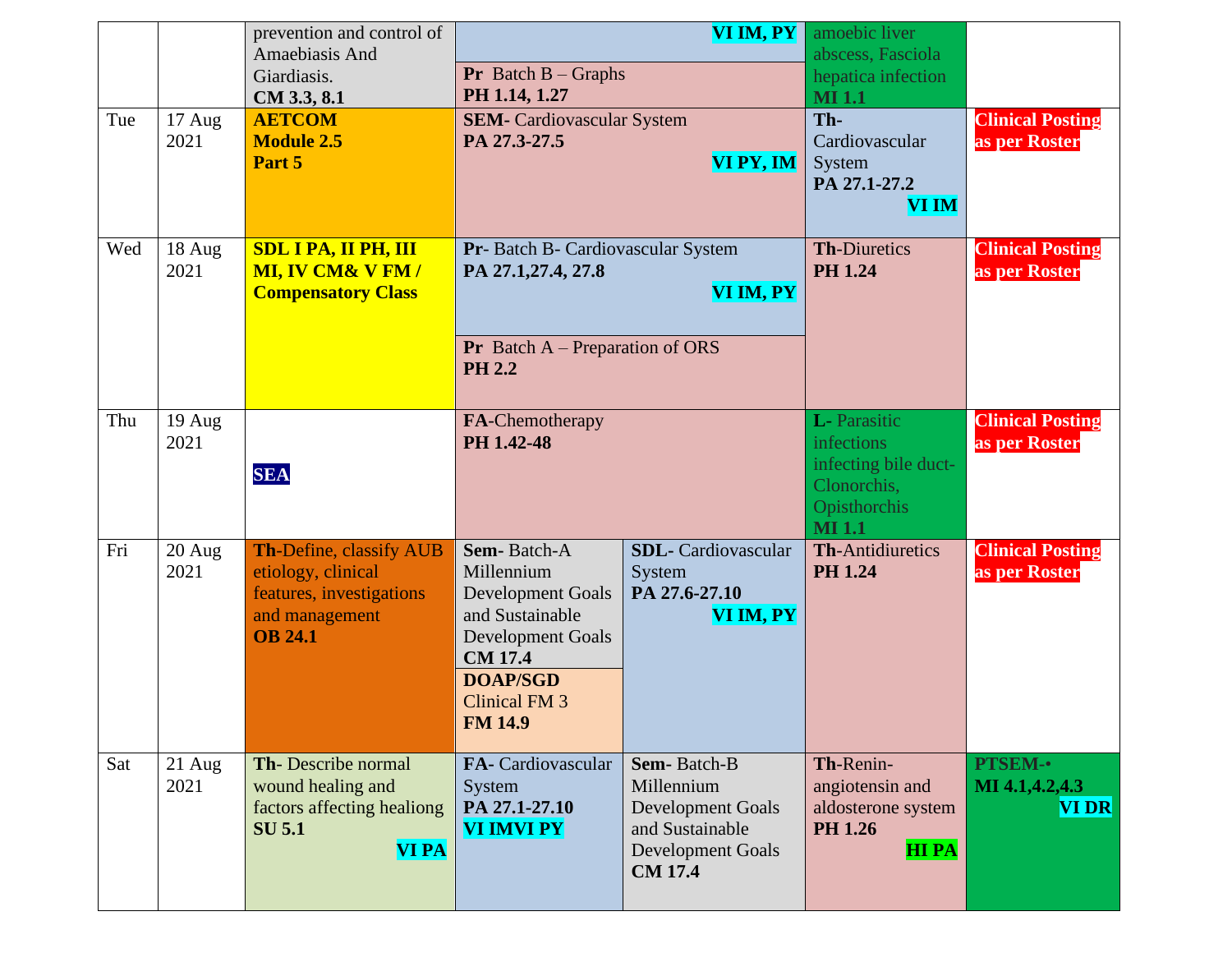|  |  | <b>DOAP/SGD</b> |  |
|--|--|-----------------|--|
|  |  | Clinical FM 3   |  |
|  |  | <b>FM 14.9</b>  |  |
|  |  |                 |  |

| <b>Days</b> | <b>Date</b>      | 0800-0900                                                                                                                   | 0900-1000                                                                                                | 1000-1100                                                                                             | 1100-1200                                                                                                                                                  | 1200-1500                                |
|-------------|------------------|-----------------------------------------------------------------------------------------------------------------------------|----------------------------------------------------------------------------------------------------------|-------------------------------------------------------------------------------------------------------|------------------------------------------------------------------------------------------------------------------------------------------------------------|------------------------------------------|
| Mon         | $23$ Aug<br>2021 | Th-<br><b>Clinical FM 4</b><br><b>FM 3.2</b>                                                                                | Pr- Batch A-Urinary tract<br>PA 23.1<br><b>Pr</b> Batch $B$ – Effect of drugs on BP-CAL<br><b>PH 4.2</b> |                                                                                                       | L-Streptococcal<br><i>infections</i><br>pertaining to SSTI<br><b>Anthrax (Bacillus</b><br>anthracis)<br><b>MI</b> 4.3                                      | <b>Clinical Posting</b><br>as per Roster |
| Tue         | 24 Aug<br>2021   | <b>AETCOM</b><br><b>Compensatory class</b>                                                                                  | <b>SEM-</b> Urinary Tract<br>PA 28.1, 28.12<br>VI IM, PE                                                 |                                                                                                       | <b>TH</b> Compensatory<br>class<br>PA                                                                                                                      | <b>Clinical Posting</b><br>as per Roster |
| Wed         | $25$ Aug<br>2021 | <b>SDL I PA, II PH, III</b><br><b>MI, IV CM&amp; V FM/</b><br><b>Compensatory Class</b>                                     | Pr- Batch B-Urinary tract<br>PA 23.1<br><b>Pr</b> Batch $A$ – Effect of drugs on BP-CAL<br><b>PH 4.2</b> |                                                                                                       | $\mathbf{Th}$ – Antianginal<br>drugs<br><b>PH1.28</b><br>VI IMHI PA                                                                                        | <b>Clinical Posting</b><br>as per Roster |
| Thu         | 26 Aug<br>2021   | <b>SEA</b>                                                                                                                  | Sem – Peptic ulcer<br>PH 1.34                                                                            |                                                                                                       | L- Gas gangrene<br>(Clostridium<br>perfringens)<br><b>Tetanus</b><br>(Clostridium tetani<br>)Infections due to<br>non-spring<br>anaerobes<br><b>MI 4.1</b> | <b>Clinical Posting</b><br>as per Roster |
| Fri         | 27 Aug<br>2021   | Th-Describe temporary<br>and permanent method of<br>contraception, indication,<br>technique, complications,<br>side effects | Sem-Batch-A<br><b>National Population</b><br>Policy<br><b>CM 9.6</b>                                     | SDL-Epidemiology,<br>clinical features,<br>prevention and<br>control measures for<br>non communicable | <b>SDL</b> -Intestinal<br>cestode infections<br>Diphyllobothrium<br>latum,                                                                                 | <b>Clinical Posting</b><br>as per Roster |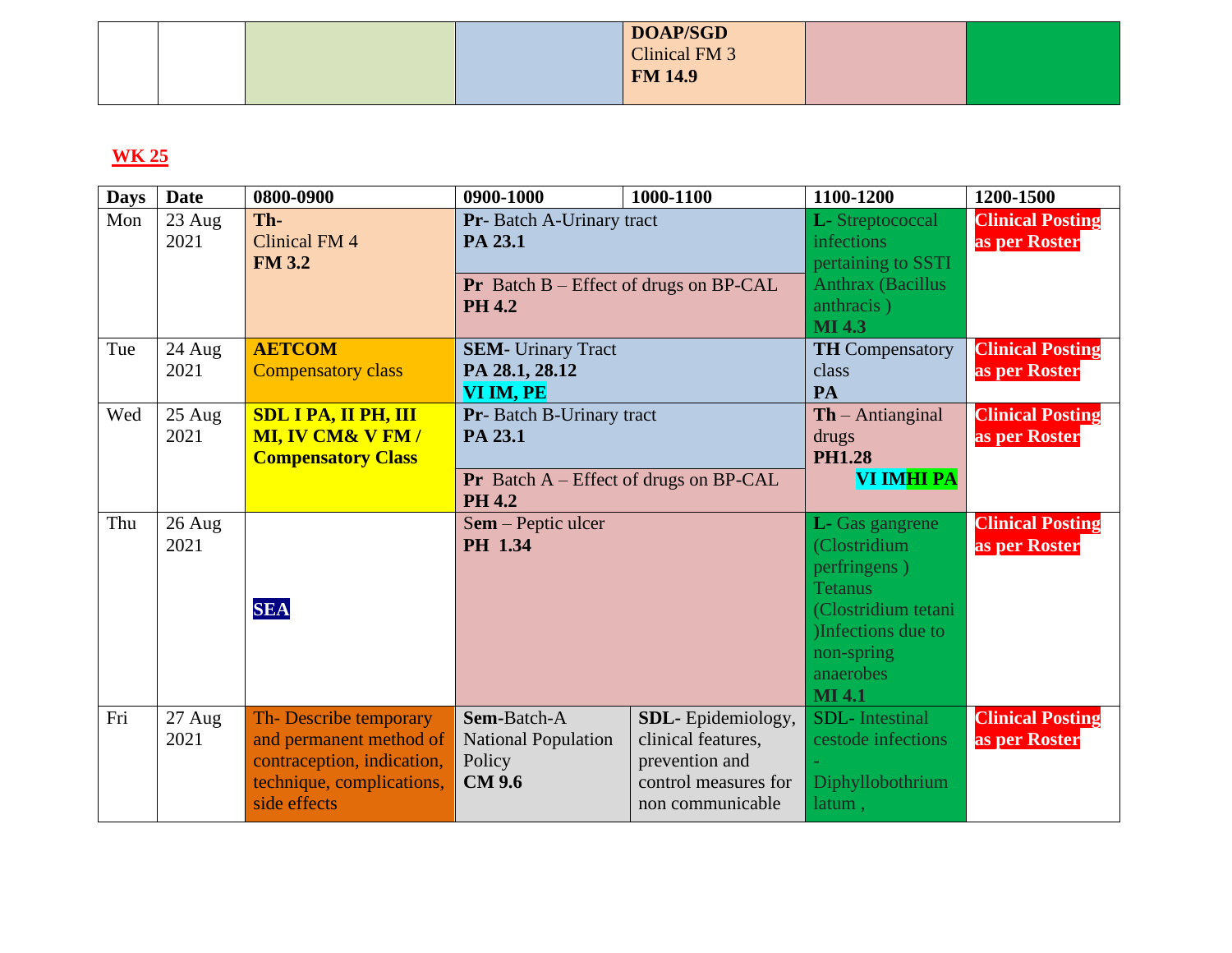|     |                | <b>OG 21.1</b><br><b>HI CM</b>                                                                                                                            | <b>DOAP/SGD</b><br>Skills in FMT 1<br><b>FM 14.4</b> | diseases (Accidents,<br>Obesity, Cancer and<br>Blindness)<br><b>CM 8.2</b>                                                   | Hymenolepis<br><b>MI3.1</b>                                      |                                                                                                                                                                                           |
|-----|----------------|-----------------------------------------------------------------------------------------------------------------------------------------------------------|------------------------------------------------------|------------------------------------------------------------------------------------------------------------------------------|------------------------------------------------------------------|-------------------------------------------------------------------------------------------------------------------------------------------------------------------------------------------|
| Sat | 28 Aug<br>2021 | Th-Hematology 7<br>Describe the indications<br>for blood transfusion and<br>the appropriate used of<br>blood component<br><b>IMP 9.17</b><br><b>VI PA</b> | Th- Urinary Tract<br>PA 28.3-28.4<br><b>VI IM</b>    | Sem-Batch-B<br><b>National Population</b><br>Policy<br><b>CM 9.6</b><br><b>DOAP/SGD</b><br>Skills in FMT 1<br><b>FM 14.4</b> | <b>SDL</b> -Treatment of<br>MI<br><b>PH 1.28</b><br><b>VI IM</b> | <b>PTSEM-Viral</b><br>exanthemSem-<br>Measles, rubella,<br>parvovirus, HHV-<br>6, Pox viruses,<br>Varicella zoster<br>(chickenpox and<br>zoster) Herpes<br>simplex virus<br><b>MI</b> 4.3 |

| <b>Days</b> | <b>Date</b>      | 0800-0900                                                                               | 0900-1000                                                                         | 1000-1100 | 1100-1200                                                                                                                             | 1200-1500                                |
|-------------|------------------|-----------------------------------------------------------------------------------------|-----------------------------------------------------------------------------------|-----------|---------------------------------------------------------------------------------------------------------------------------------------|------------------------------------------|
| Mon         | $30$ Aug<br>2021 | <b>Revision/Compensatory</b><br><b>Class</b><br><b>FM</b>                               | Pr- Batch A-Urinary tract<br>PA 23.1<br>Pr-Batch B-Graphs                         |           | <b>Revision/Compen</b><br>satory Class<br><b>MI</b>                                                                                   | <b>Clinical Posting</b><br>as per Roster |
| Tue         | $31$ Aug<br>2021 | <b>AETCOM</b><br><b>Module 2.5</b><br>Part 6                                            | PH 1.14, 1.27<br><b>SEM-Urinary Tract</b><br>PA 28.5<br>VI PYVI IM                |           | Th- Urinary Tract<br>PA 28.5<br>VI PY, IM                                                                                             | <b>Clinical Posting</b><br>as per Roster |
| Wed         | 1 Sep<br>2021    | <b>SDL I PA, II PH, III</b><br><b>MI, IV CM&amp; V FM/</b><br><b>Compensatory Class</b> | Pr- Batch B-Urinary tract<br>PA 23.1<br><b>Pr-Batch A-Graphs</b><br>PH 1.14, 1.27 |           | Th-Cardiac<br>glycosides<br><b>PH 1.29</b>                                                                                            | <b>Clinical Posting</b><br>as per Roster |
| Thu         | 2 Sep<br>2021    | <b>Th-Clinical FM4</b><br><b>FM 3.3</b><br><b>VI SU</b>                                 | Tut-GIT & RS<br>PH 1.33-34                                                        |           | <b>L</b> - Infection due to<br>non-fermeneters<br>(Pseudomonas, Aci<br>netobacter,<br>Stenotrophomonas<br>, Burkholderia<br>including | <b>Clinical Posting</b><br>as per Roster |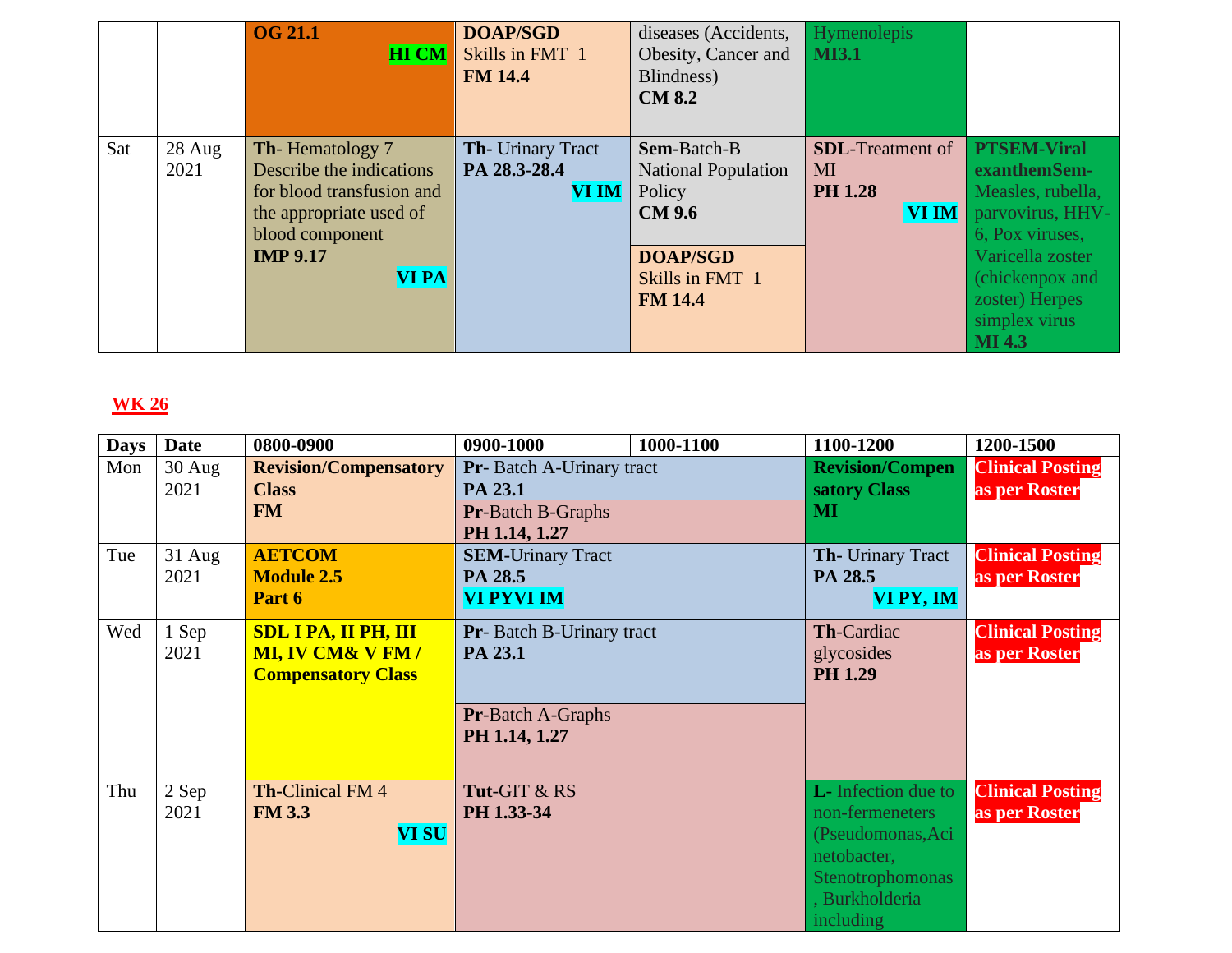|     |               |                                                                                                                                                                                           |                                                                                                                                                                                                                      |                                                                                                                                                                                                                            | Melioidosis)<br>Infection due to<br>Actinomycetes and<br>Nocardia<br><b>MI</b> 4.3     |                                          |
|-----|---------------|-------------------------------------------------------------------------------------------------------------------------------------------------------------------------------------------|----------------------------------------------------------------------------------------------------------------------------------------------------------------------------------------------------------------------|----------------------------------------------------------------------------------------------------------------------------------------------------------------------------------------------------------------------------|----------------------------------------------------------------------------------------|------------------------------------------|
| Fri | 3 Sep<br>2021 | Th-Nutrition 1<br>Describe and discuss the<br>aetilogy of obesity<br>including modifiable and<br>non modifiable risk<br>factors and secondary<br>causes<br><b>IM 14.2</b><br><b>VI PA</b> | Sem-Batch-A<br>Identifying features<br>and life cycle of<br>ticks, mites and bugs<br>and their control<br>measures<br><b>CM 3.7</b><br><b>VI DE</b><br><b>SGD</b><br>Clinical FM 5<br><b>FM 3.3</b><br><b>VI SUR</b> | <b>SDL-</b> Urinary Tract<br>PA 28.6-28.7<br><b>VI IM</b>                                                                                                                                                                  | <b>SDL-Treatment of</b><br><b>CHF</b><br><b>PH 1.29</b><br><b>VI IM</b><br><b>HIPA</b> | <b>Clinical Posting</b><br>as per Roster |
| Sat | 4 Sep<br>2021 | Th-Elicit, document and<br>present a history in a<br>patient presenting with<br>wounds<br><b>SU 5.2</b>                                                                                   | Th-Urinary Tract<br>PA 28.8-28.9<br><b>VI IM</b>                                                                                                                                                                     | Sem-Batch-B<br>Identifying features<br>and life cycle of<br>ticks, mites and bugs<br>and their control<br>measures<br><b>CM 3.7</b><br><b>VIDE</b><br><b>SGD</b><br><b>Clinical FM 5</b><br><b>FM 3.3</b><br><b>VI SUR</b> | Th-<br>Antihypertensive<br>drugs<br>PH 1.27                                            | <b>PTSEM-Leprosy</b><br><b>MI</b> 4.3    |

| <b>Days</b> | <b>Date</b> | 0800-0900               | 0900-1000                        | 1000-1100 | 100-1200 | 1200-1500               |
|-------------|-------------|-------------------------|----------------------------------|-----------|----------|-------------------------|
| Mon         | 6 Sep       | <b>Th-Epidemiology,</b> | <b>Pr</b> -Batch A-Urinary tract |           |          | <b>Clinical Posting</b> |
|             | 2021        | clinical features.      | PA 23.1                          |           | nematode | as per Roster           |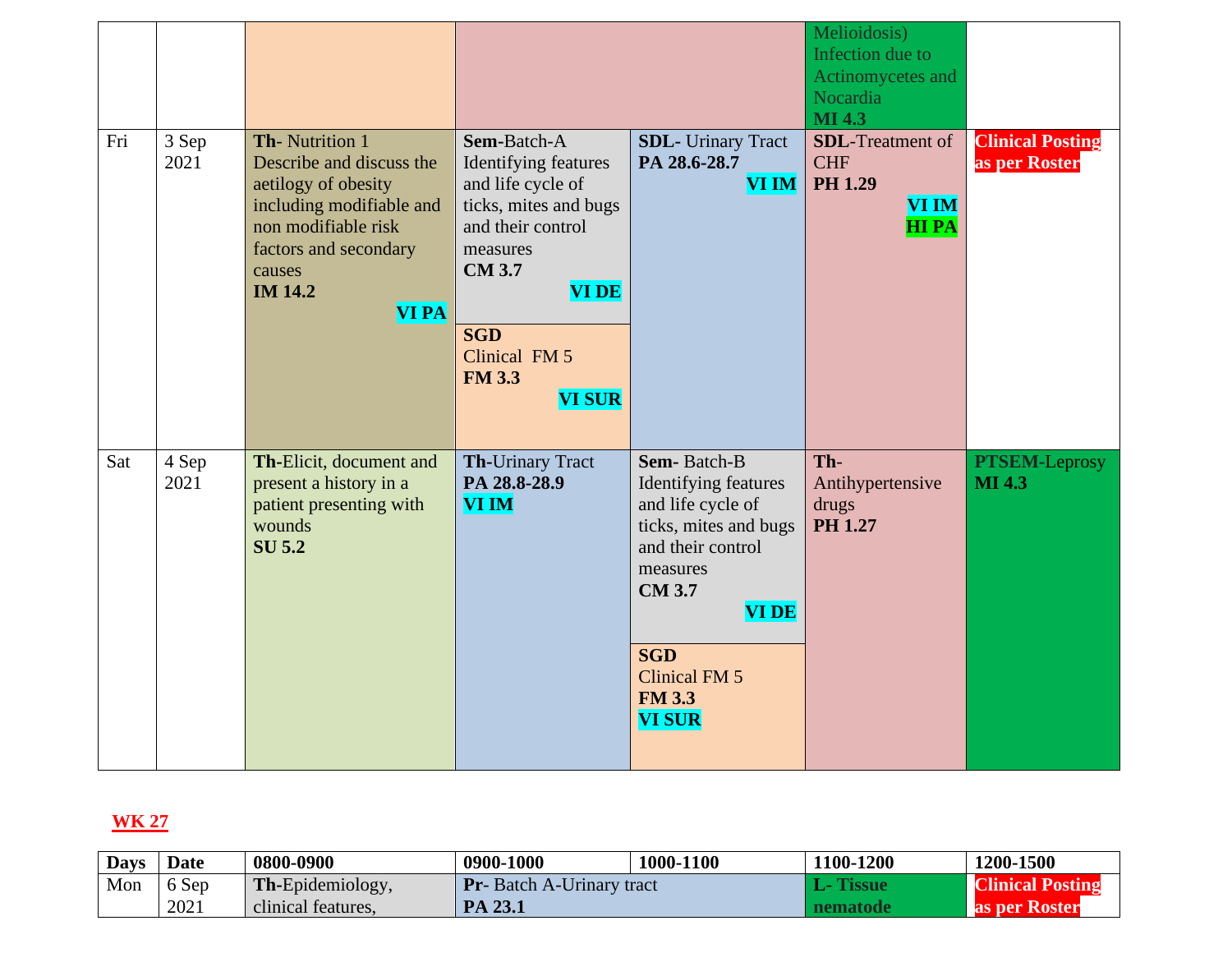|     |                  | prevention and control of<br>Roundworm,<br>Threadworm & Hydatid<br><b>Disease</b><br>CM 3.3, 8.1                          | <b>Pr</b> Batch $B$ – Effect of drugs on dog heart<br>$- CAL$<br><b>PH 1.28</b>                                 |                                                          | infections of skin<br>and soft-tissue-<br>Onchocerca, Loa<br>loa,<br>MansonellaandDra<br>cunculus,<br>Trichinella, Larva<br>migrans and other<br>parasitic infections<br>of lower animals<br>infecting man<br><b>MI 4.3</b> |                                          |
|-----|------------------|---------------------------------------------------------------------------------------------------------------------------|-----------------------------------------------------------------------------------------------------------------|----------------------------------------------------------|-----------------------------------------------------------------------------------------------------------------------------------------------------------------------------------------------------------------------------|------------------------------------------|
| Tue | 7 Sep<br>2021    | <b>AETCOM</b><br><b>Module 2.6</b><br>Part 1                                                                              | <b>SEM-</b> Urinary Tract<br>PA 28.13,28.15<br>VI SU, IM                                                        |                                                          | Th- Urinary Tract<br>PA 28.10-28.11<br>VI AN, SU, IM                                                                                                                                                                        | <b>Clinical Posting</b><br>as per Roster |
| Wed | 8 Sep<br>2021    | <b>SDL I PA, II PH, III</b><br><b>MI, IV CM&amp; V FM/</b><br><b>Compensatory Class</b>                                   | Pr- Batch B-Urinary tract<br>PA 23.1<br>Pr Batch A - Effect of drugs on BP-CAL<br><b>PH 4.2</b>                 |                                                          | $\mathbf{Th}$ – Treatment of<br>hypertension<br><b>PH 1.29</b>                                                                                                                                                              | <b>Clinical Posting</b><br>as per Roster |
| Thu | 9 Sep<br>2021    | <b>SEA</b>                                                                                                                | $Sem$ – Tuberculosis drugs–<br><b>PH 1.44</b>                                                                   |                                                          | Th-Agents of<br>pyogenic<br>meningitis:<br>Neisseria<br>meningitidis,<br>Streptococcus<br>pneumoniae,<br>Streptococcus<br>agalactiae,<br>Haemophilus<br>influenzae, Listeria<br><b>MI 5.1</b>                               | <b>Clinical Posting</b><br>as per Roster |
| Fri | $10$ Sep<br>2021 | Th-Nutrition 2<br>Describe and enumerate<br>the indications<br>pharmacology and side<br>effects of<br>pharmacotherapy for | Sem-Batch-A<br>Identifying features<br>and life cycle of flies<br>and their control<br>measures<br><b>CM3.7</b> | Th- Urinary Tract<br>PA 28.14, 28.16<br><b>VI PE, SU</b> | <b>Th-Antiarrhythmic</b><br>drugs<br><b>PH 1.30</b>                                                                                                                                                                         | <b>Clinical Posting</b><br>as per Roster |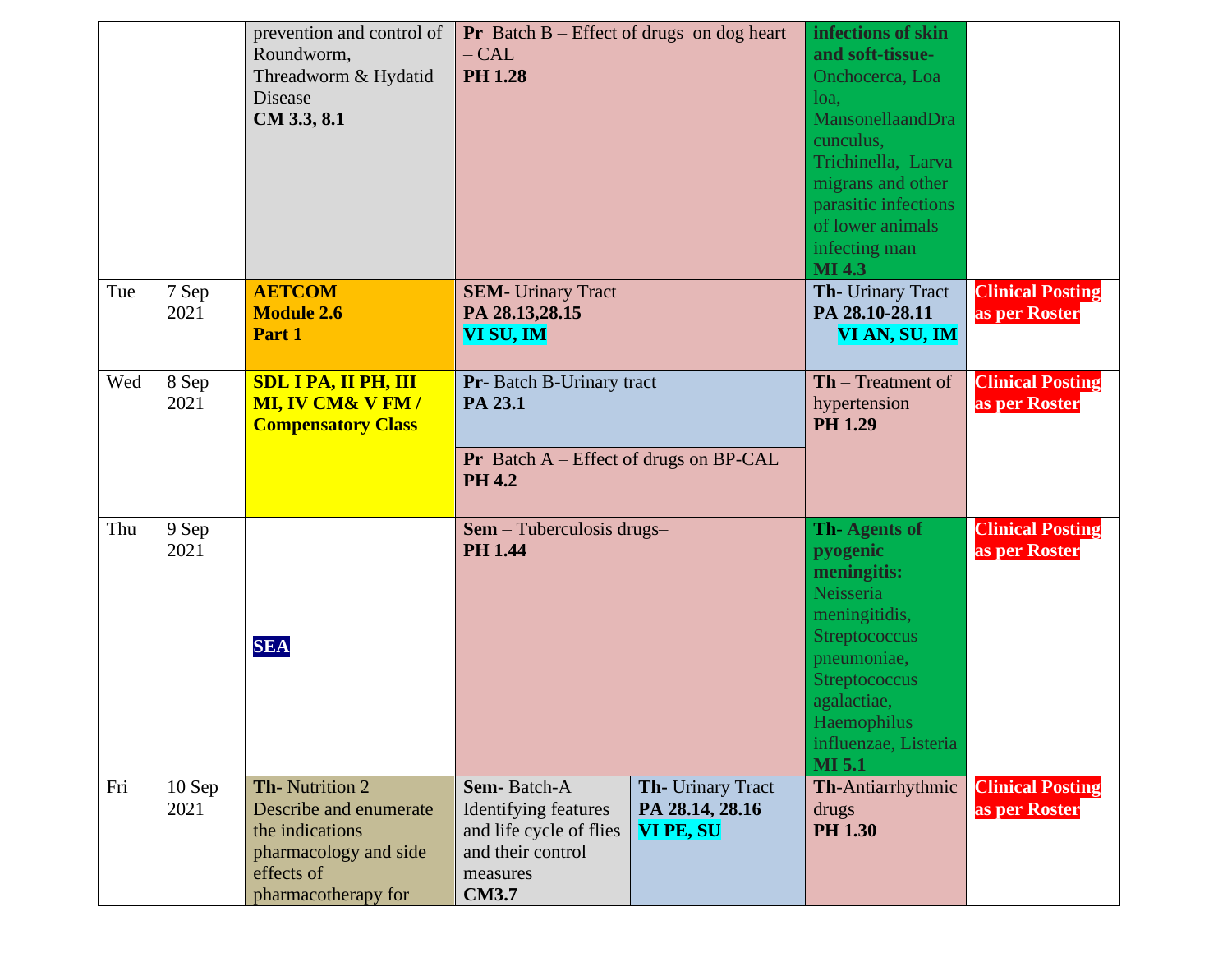|     |                | obesity<br><b>IM 14.13</b><br><b>VI PH</b>                                                                    | <b>SGD</b><br>Clinical FM 6<br><b>FM 3.3</b><br><b>VI SU</b> |                                                                                                        |                                                                     |                                                                                      |
|-----|----------------|---------------------------------------------------------------------------------------------------------------|--------------------------------------------------------------|--------------------------------------------------------------------------------------------------------|---------------------------------------------------------------------|--------------------------------------------------------------------------------------|
| Sat | 11 Sep<br>2021 | Th-Differentiate the<br>various types of wounds,<br>pain and observe<br>management of wounds<br><b>SU 5.3</b> | FA- Urinary Tract<br>PA 28.1-28.16<br>VI IM, SU              | Sem-Batch-B<br><b>Identifying features</b><br>and life cycle of flies<br>and their control<br>measures | <b>Th-Treatment</b><br>Arrhythmia<br><b>PH 1.30</b><br><b>VI IM</b> | PTSEM-<br><b>Infective</b><br>syndromes of<br><b>CNS</b><br>· MeningitiSem-          |
|     |                |                                                                                                               |                                                              | <b>CM 3.7</b>                                                                                          |                                                                     | Acute (pyogenic,<br>aseptic-viral,<br>spirochetal,<br>parasitic) and                 |
|     |                |                                                                                                               |                                                              | <b>SGD</b><br>Clinical FM 6<br><b>FM 3.3</b><br><b>VI SUR</b>                                          |                                                                     | chronic<br>• Encephalitis<br>• Focal CNS                                             |
|     |                |                                                                                                               |                                                              |                                                                                                        |                                                                     | lesions (e.g.,<br>brain abscess,<br>subdural<br>empyema,                             |
|     |                |                                                                                                               |                                                              |                                                                                                        |                                                                     | epidural abscess)<br>• Suppurative<br><b>Intracranial</b><br><b>Thrombophlebitis</b> |
|     |                |                                                                                                               |                                                              |                                                                                                        |                                                                     | • CSF Shunt and<br><b>Drain Infections</b><br><b>MI 5.1</b>                          |

| <b>Days</b> | <b>Date</b> | 0800-0900               | 0900-1000                           | 1000-1100 | 1100-1200           | 1200-1500               |
|-------------|-------------|-------------------------|-------------------------------------|-----------|---------------------|-------------------------|
| Mon         | $13$ Sep    | <b>Th-Clinical FM 7</b> | Pr-Batch A-MGT                      |           | <b>Th-Agents of</b> | <b>Clinical Posting</b> |
|             | 2021        | <b>FM 3.4</b>           | PA 23.3, 29.1, 29.3                 |           | aseptic             | as per Roster           |
|             |             | <b>VI SU</b>            |                                     | VI SU     | meningitiSem-:      |                         |
|             |             |                         | <b>Pr-</b> Batch $B$ – Museum study |           | Viral agents:       |                         |
|             |             |                         | <b>PH 1.1</b>                       |           | (including polio,   |                         |
|             |             |                         |                                     |           | coxsackie virus,    |                         |
|             |             |                         |                                     |           | mumps) : Other      |                         |
|             |             |                         |                                     |           | agents:             |                         |
|             |             |                         |                                     |           | Spirochaetal        |                         |
|             |             |                         |                                     |           | meningitis,         |                         |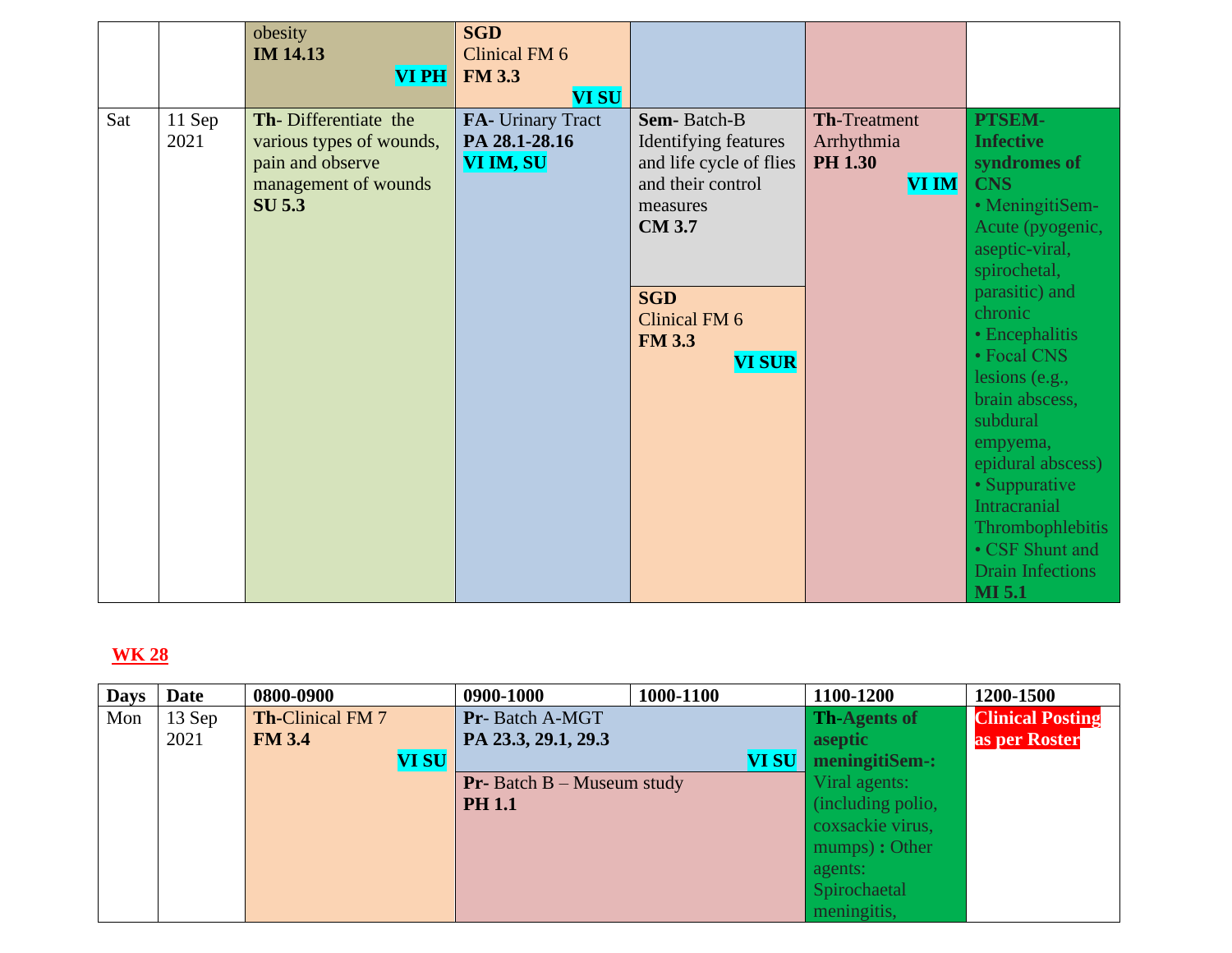| Tue | 14 Sep         |                                                                       |                                                                                                                                                                                        |                                                                                                                                                                                                      | tubercular<br>meningitis,<br>cryptococcal<br>meningitis and<br>other fungi<br>affecting CNS<br><b>MI 5.1</b> | <b>Clinical Posting</b>                                                                                                                                                                                             |  |
|-----|----------------|-----------------------------------------------------------------------|----------------------------------------------------------------------------------------------------------------------------------------------------------------------------------------|------------------------------------------------------------------------------------------------------------------------------------------------------------------------------------------------------|--------------------------------------------------------------------------------------------------------------|---------------------------------------------------------------------------------------------------------------------------------------------------------------------------------------------------------------------|--|
| Wed | 2021<br>15 Sep |                                                                       | <b>Compensatory classes</b>                                                                                                                                                            |                                                                                                                                                                                                      |                                                                                                              | as per Roster<br><b>Clinical Posting</b><br>as per Roster                                                                                                                                                           |  |
|     | 2021           |                                                                       | <b>Compensatory classes</b>                                                                                                                                                            |                                                                                                                                                                                                      |                                                                                                              |                                                                                                                                                                                                                     |  |
| Thu | 16 Sep<br>2021 | <b>SEA</b>                                                            | $Tut-CVS$<br>PH1.24, 1.26-30                                                                                                                                                           |                                                                                                                                                                                                      | Th- Viral agents<br>of encephalitiSem-<br>1: Rabies and HSV<br>encephalitis<br><b>MI 5.2</b>                 | <b>Clinical Posting</b><br>as per Roster                                                                                                                                                                            |  |
| Fri | 17 Sep<br>2021 | Th- OC, IUCD, Male<br>contraception<br><b>OG 21.1</b><br><b>HI CM</b> | Tut-Batch-A<br>Mode of action and<br>application cycle of<br>commonly used<br>insecticides and<br>rodenticides<br><b>CM 3.8</b><br><b>SGD</b><br><b>Clinical FM 8</b><br><b>FM 3.5</b> | Th-MGT<br>PA 29.1<br><b>VI SU</b>                                                                                                                                                                    | Th-Drugs for<br>thyroid disorders -<br>PH 1.36<br>VI IMHI PA                                                 | <b>Clinical Posting</b><br>as per Roster                                                                                                                                                                            |  |
| Sat | 18 Sep<br>2021 | Th-Discuss medicolegal<br>aspects of wounds<br><b>SU 5.4</b>          | Th-MGT<br>PA 29.2<br><b>VI SU</b>                                                                                                                                                      | Tut-Batch-B<br>Mode of action and<br>application cycle of<br>commonly used<br>insecticides and<br>rodenticides<br><b>CM 3.8</b><br><b>SGD</b><br>Clinical FM 8 -<br><b>Injuries</b><br><b>FM 3.5</b> | Th-Corticosteroids<br><b>PH 1.38</b>                                                                         | PTSEM-<br><b>Parasites</b><br>causing<br>encephalitis:<br>Primary amoebic<br>meningoencephali<br>tis (Naegleria),<br>granulomatous<br>ameobic<br>encephalitis<br>(Acanthamoeba<br>and Balamuthia),<br>toxoplasmosis |  |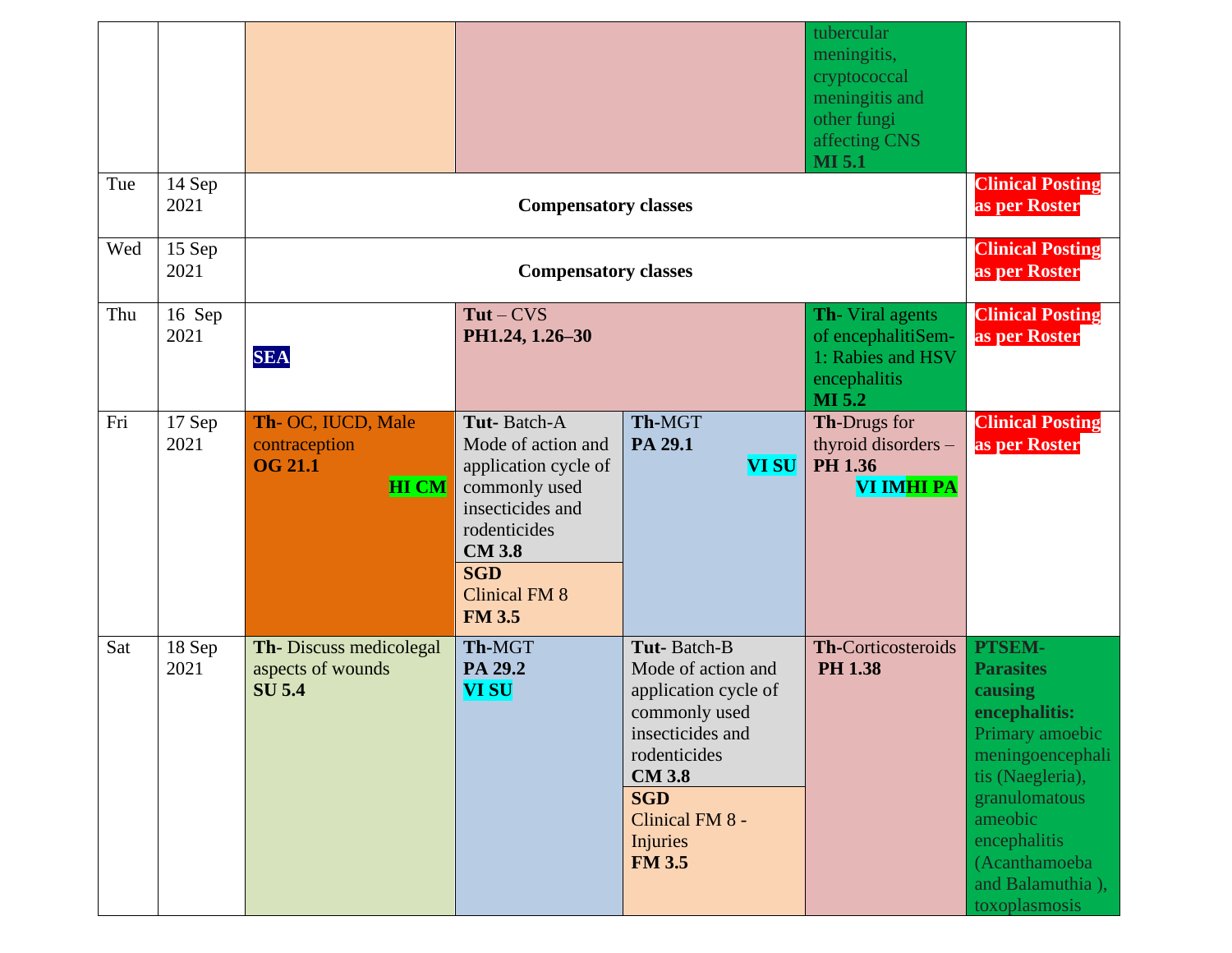|  |  | MI 5.2 |
|--|--|--------|
|  |  |        |
|  |  |        |
|  |  |        |

| <b>Days</b> | <b>Date</b>    | 0800-0900                                                                        | 0900-1000                                                                                           | 1000-1100                                                                                                             | 1100-1200                                                                                                                                                               | 1200-1500                                |
|-------------|----------------|----------------------------------------------------------------------------------|-----------------------------------------------------------------------------------------------------|-----------------------------------------------------------------------------------------------------------------------|-------------------------------------------------------------------------------------------------------------------------------------------------------------------------|------------------------------------------|
| Mon         | 20 Sep<br>2021 | <b>Th-Identifying features</b><br>& life cycle of<br>mosquitoes<br><b>CM 3.7</b> | Pr-Batch A-MGT<br>PA 23.3, 29.1, 29.3<br>Pr- Batch B-Treatment of ocular diseases<br><b>PH 1.58</b> | <b>VI SU</b>                                                                                                          | L-Viral agents of<br>encephalitiSem-2:<br><b>Arboviral</b><br>encephalitis (JE<br>and Westnile),<br>Nipah virus<br>infection, Slow<br>viral infections<br><b>MI 5.2</b> | <b>Clinical Posting</b><br>as per Roster |
| Tue         | 21 Sep<br>2021 | <b>AETCOM</b><br><b>Module 2.6</b><br>Part 2                                     | Pr-Batch B-MGT<br>PA 23.3, 29.1, 29.3<br>$- CAL$<br><b>PH 1.28</b>                                  | <b>VI SU</b><br><b>Pr</b> Batch $A$ – Effect of drugs on dog heart                                                    | Th-MGT<br>PA 29.5<br><b>VI SU</b>                                                                                                                                       | <b>Clinical Posting</b><br>as per Roster |
| Wed         | 22 Sep<br>2021 |                                                                                  | <b>Compensatory Class</b>                                                                           |                                                                                                                       |                                                                                                                                                                         | <b>Clinical Posting</b><br>as per Roster |
| Thu         | 23 Sep<br>2021 | <b>SEA</b>                                                                       | FA-CVS, GIT & RS<br>PH 1.24, 1.26-30                                                                |                                                                                                                       | <b>L</b> -Bacterial<br><b>URTI: -</b><br>Diphtheria, Group<br>A Streptococccus<br><b>MI</b> 6.1                                                                         | <b>Clinical Posting</b><br>as per Roster |
| Fri         | 24 Sep<br>2021 | Th-Discuss and describe<br><b>PPIUCD</b><br><b>OG 21.2</b><br><b>HI CM</b>       | <b>Sem-Batch-A</b><br>Prevention and<br>control of<br>Tuberculosis<br>CM 8.1, 8.3-8.6               | SDL-Epidemiology,<br>clinical features,<br>prevention and<br>control of tick typhus<br>and Q fever<br>CM 8.1, 8.3-8.6 | <b>SDL-SSTI</b> due to<br>Superficial and<br><b>Subcutaneous</b><br>fungal infections,<br><b>Cutaneous and</b><br>mucosal<br>Candidiasis                                | <b>Clinical Posting</b><br>as per Roster |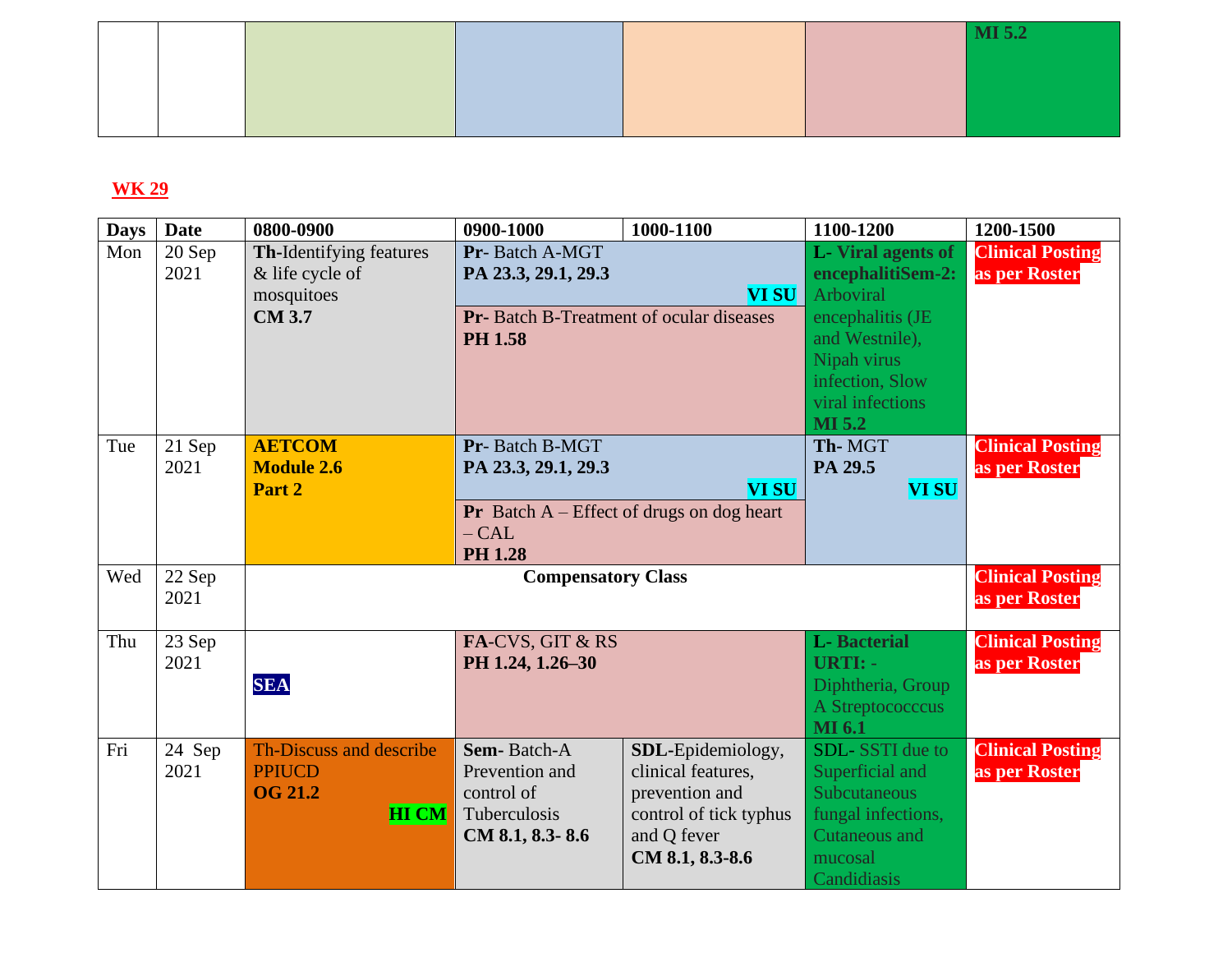|     |                |                                                                                                                                                                           | <b>SGD/DOPE</b><br>Skills in FMT 2<br><b>FM 14.10</b> |                                                                                                                                         | Penicillium<br>marneffei<br>MI 4.3,8.15                 |                                                                                                                                                                                                                                                                                                                                                                                                                                                                                            |
|-----|----------------|---------------------------------------------------------------------------------------------------------------------------------------------------------------------------|-------------------------------------------------------|-----------------------------------------------------------------------------------------------------------------------------------------|---------------------------------------------------------|--------------------------------------------------------------------------------------------------------------------------------------------------------------------------------------------------------------------------------------------------------------------------------------------------------------------------------------------------------------------------------------------------------------------------------------------------------------------------------------------|
| Sat | 25 Sep<br>2021 | Th-Nutrition 3<br>De Describe and<br>enumerate the indications<br>pharmacology and side<br>effects of<br>pharmacotherapy for<br>obesity<br><b>IM 14.13</b><br><b>VIPH</b> | FA-MGT<br>PA29.1-29.5<br><b>VI SU</b>                 | Sem-Batch-B<br>Prevention and<br>control of<br>Tuberculosis<br>CM 8.1, 8.3-8.6<br><b>SGD/DOPE</b><br>Skills in FMT 2<br><b>FM 14.10</b> | Th-Drugs for<br>diabetes mellitus $-$<br><b>PH 1.36</b> | <b>PTSEM-Normal</b><br>commensals and<br>defense<br>mechanisms<br><b>Infective</b><br>syndrome of<br>respiratory<br>system<br>· URTI-Rhinitis<br>(common cold),<br>sinusitis,<br>pharyngitis (sore<br>throat), tonsillitis,<br>laryngitis,<br>laryngotracheobro<br>nchitis (croup),<br>epiglottitis<br>$\bullet$ LRTI-<br>Bronchitis,<br>bronchiolitis,<br>pneumonia (CAP,<br>HAP), pleural<br>effusion,<br>empyema<br><b>Fungal URTI:</b><br>Zygomycosis<br><b>MI</b> 6.1<br><b>VI EN</b> |

| <b>Days</b> | Date   | 0800-0900               | 0900-1000                         | 1000-1100 | 1100-1200             | 1200-1500               |
|-------------|--------|-------------------------|-----------------------------------|-----------|-----------------------|-------------------------|
| Mon         | 27 Sep | <b>Th-Clinical FM 8</b> | <b>Pr-Batch A- FGT</b>            |           | <b>L</b> -Viral URTI: | <b>Clinical Posting</b> |
|             | 2021   | <b>FM 3.7</b>           | PA 30.3, 30.7, 30.8               |           | Influenza-like        | as per Roster           |
|             |        | VI SU, OR               |                                   |           | <b>VI OG</b> illness, |                         |
|             |        |                         | <b>Pr-Batch B-ADR Photographs</b> |           | orthomyxovirus        |                         |
|             |        |                         | <b>PH 1.7</b>                     |           | Rhinovirus,           |                         |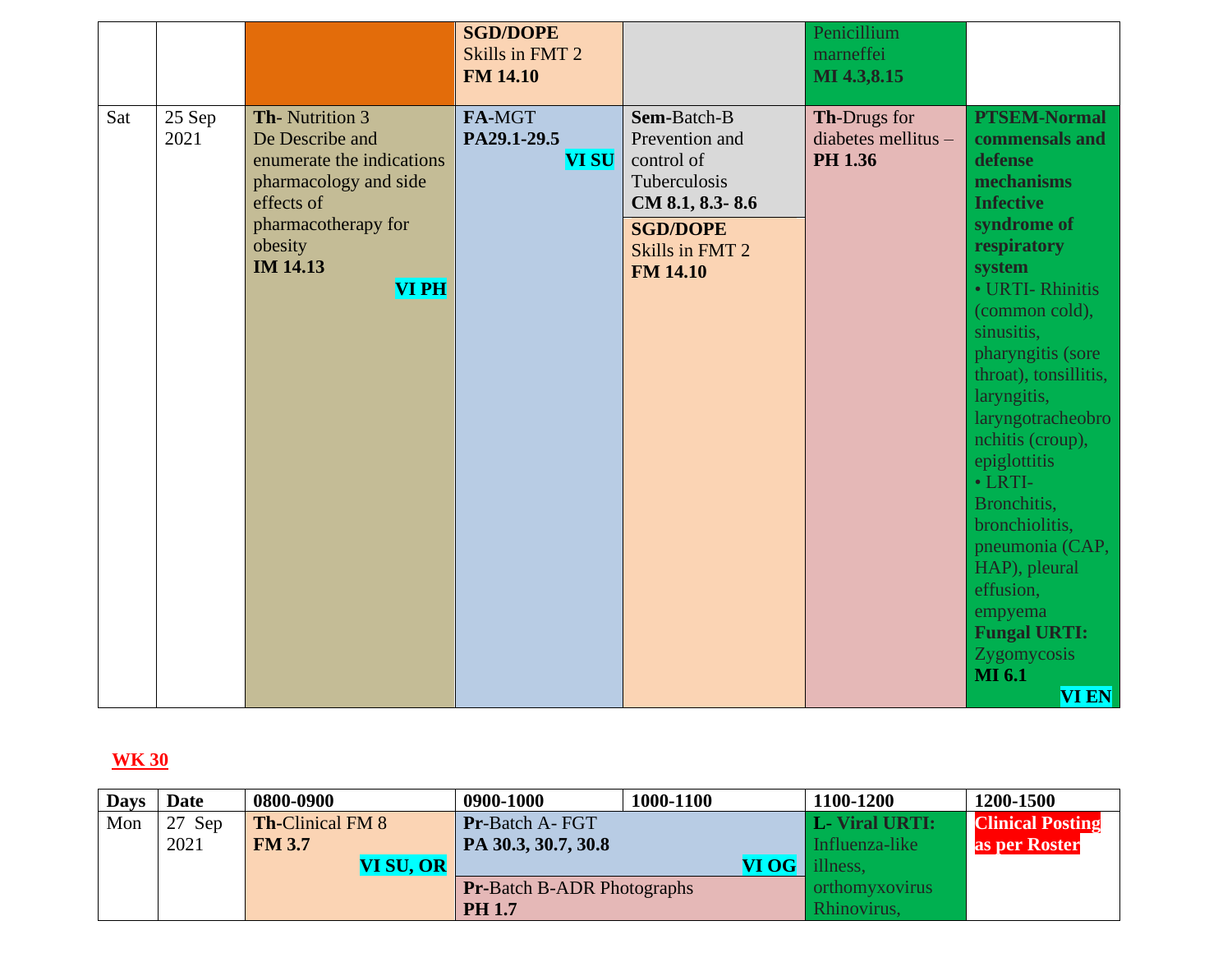|     |                |                                                                                         |                                                                                                             | adenovirus and<br>infectious,<br>mononucleosis<br>(EBV)<br><b>MI</b> 6.1                                                                                                                                                                                          |                                          |
|-----|----------------|-----------------------------------------------------------------------------------------|-------------------------------------------------------------------------------------------------------------|-------------------------------------------------------------------------------------------------------------------------------------------------------------------------------------------------------------------------------------------------------------------|------------------------------------------|
| Tue | 28 Sep<br>2021 | <b>AETCOM</b><br><b>Module 2.6</b><br>Part 3                                            | <b>SEM-FGT</b><br>PA 30.4-30.5<br><b>VI OG</b>                                                              | Th-FGT<br>PA 30.1, 30.2,<br>30.6<br><b>VI OG</b>                                                                                                                                                                                                                  | <b>Clinical Posting</b><br>as per Roster |
| Wed | 29 Sep<br>2021 | <b>SDL I PA, II PH, III</b><br><b>MI, IV CM&amp; V FM/</b><br><b>Compensatory Class</b> | Pr-Batch B-FGT<br>PA 30.3, 30.7, 30.8<br>VI OG<br>Pr Batch A-Treatment of ocular disorder<br><b>PH 1.58</b> | $SDL - Treatment$<br>of diabetes<br>mellitus<br>PH 1.36<br>VI IMHI PA                                                                                                                                                                                             |                                          |
| Thu | 30 Sep<br>2021 | <b>SEA</b>                                                                              | <b>Sem-Bronchial Asthma</b><br><b>PH 1.33</b>                                                               | <b>L-Agents of</b><br>typical<br>pneumonia:<br>Pneumococcal<br>pneumonia<br>Haemophilus<br>influenzae<br><b>Bordetella</b><br>infections<br><b>Agents of atypical</b><br>pneumonia(Bacte<br>rial):<br>Mycoplasma,<br>Chlamydia and<br>Legionella<br><b>MI</b> 6.1 | <b>Clinical Posting</b><br>as per Roster |
| Fri | 1 Oct<br>2021  |                                                                                         | <b>Summer Vacation</b>                                                                                      |                                                                                                                                                                                                                                                                   |                                          |
| Sat | 2 Oct<br>2021  |                                                                                         |                                                                                                             |                                                                                                                                                                                                                                                                   |                                          |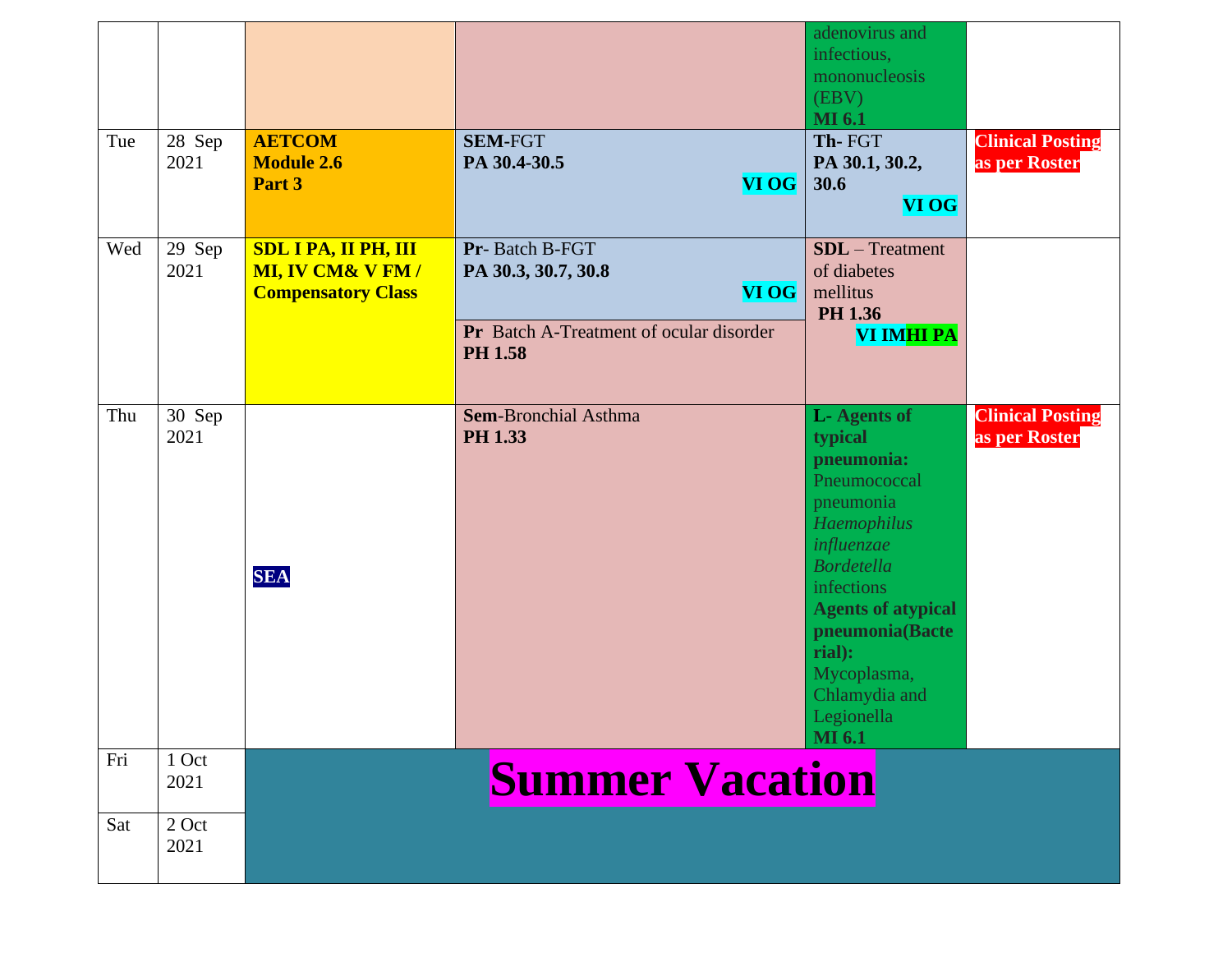| <b>Days</b> | <b>Date</b>   | 0800-0900                                                                                                      | 0900-1000                                                                                                                                                                                      | 1000-1100                                                                                                                                                                                        | 1100-1200                            | 1200-1500                                                                                                                                           |
|-------------|---------------|----------------------------------------------------------------------------------------------------------------|------------------------------------------------------------------------------------------------------------------------------------------------------------------------------------------------|--------------------------------------------------------------------------------------------------------------------------------------------------------------------------------------------------|--------------------------------------|-----------------------------------------------------------------------------------------------------------------------------------------------------|
|             | 4 Oct<br>2021 |                                                                                                                |                                                                                                                                                                                                | <b>Summer Vacation</b>                                                                                                                                                                           |                                      |                                                                                                                                                     |
|             | 5 Oct<br>2021 |                                                                                                                |                                                                                                                                                                                                |                                                                                                                                                                                                  |                                      |                                                                                                                                                     |
|             | 6 Oct<br>2021 |                                                                                                                |                                                                                                                                                                                                |                                                                                                                                                                                                  |                                      |                                                                                                                                                     |
|             | 7 Oct<br>2021 |                                                                                                                |                                                                                                                                                                                                |                                                                                                                                                                                                  |                                      |                                                                                                                                                     |
| Fri         | 8 Oct<br>2021 | <b>Th-Discuss and</b><br>descdribe PPIUCD<br><b>OG 21.2</b><br><b>HI CM</b>                                    | Tut-Batch-A<br>Epidemiology,<br>clinical features,<br>prevention & control<br>of Yellow Fever and<br>Salmonellosis<br>CM 8.1, 8.3-8.6<br><b>SGD/DOPE</b><br>Skills in FMT 3<br><b>FM 14.11</b> | <b>SDL-Health</b><br>seeking behavior<br><b>CM 2.3</b>                                                                                                                                           | <b>SDL-Botulism</b><br><b>MI 4.1</b> | <b>Clinical Posting</b><br>as per Roster                                                                                                            |
| Sat         | 9 Oct<br>2021 | Th-Define and describe<br>the etiology and<br>pathogenesis of surgical<br>infections<br><b>SU 6.1</b><br>VI MI | FA-FGT<br>PA 30.1-30.8<br><b>VI OG</b>                                                                                                                                                         | Tut-Batch-B<br>Epidemiology,<br>clinical features,<br>prevention<br>&control of Yellow<br>Fever and<br>Salmonellosis<br>CM 8.1, 8.3-8.6<br><b>SGD/DOPE</b><br>Skills in FMT 3<br><b>FM 14.11</b> | Th-Androgens<br>PH 1.37              | PTSEM-<br>Tuberculosis,<br>Labaratory<br>diagnosis of<br>tuberculosis<br>including non-<br>tuberculous<br>mycobacteria<br>MI 6.3,6.1<br><b>HIPA</b> |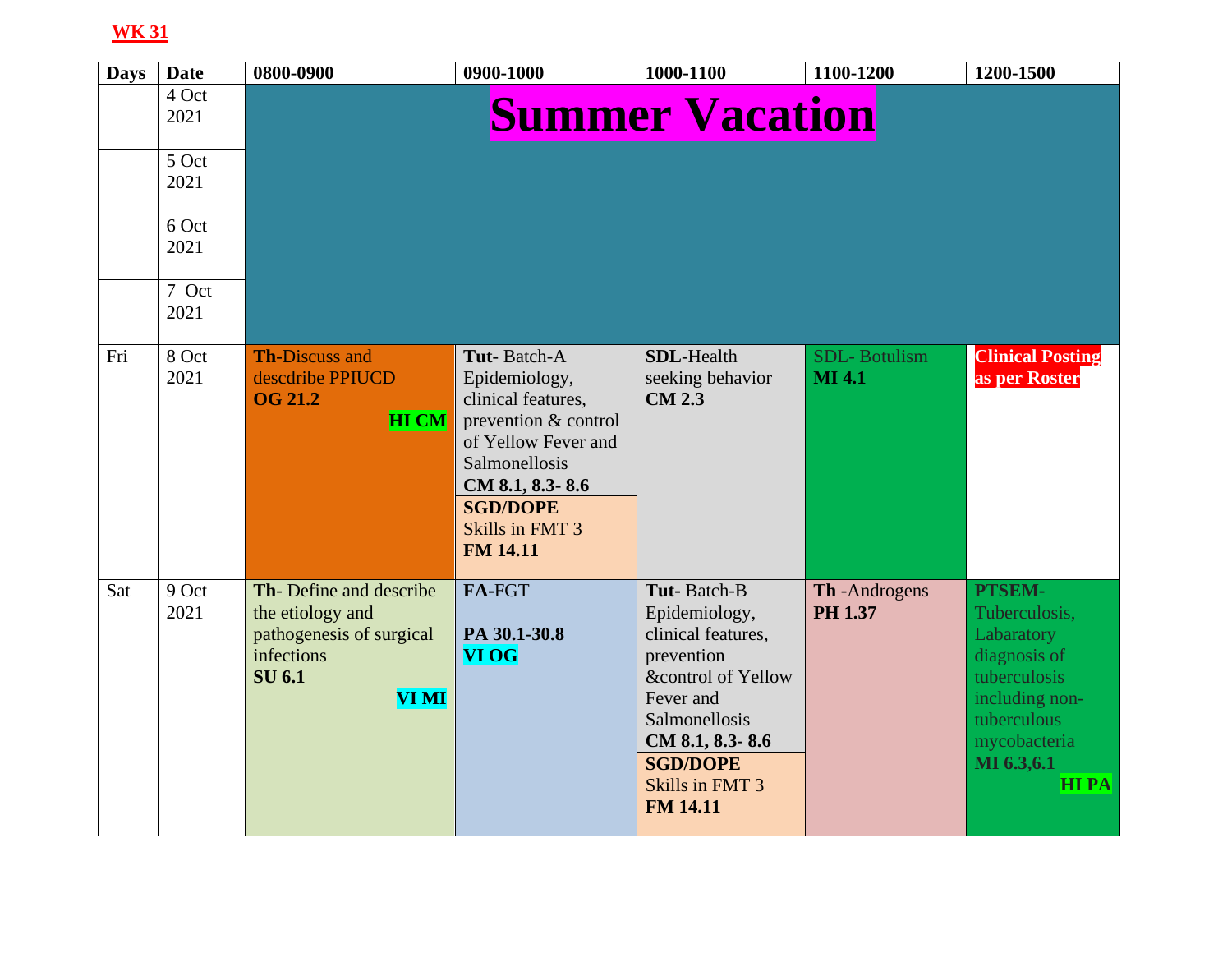| <b>Days</b> | Date | 0800-0900                    | 0900-1000                                     | 1000-1100 | 1100-1200             | 1200-1500               |
|-------------|------|------------------------------|-----------------------------------------------|-----------|-----------------------|-------------------------|
| Mon         |      | <b>Th-Mosquitoes control</b> | Pr-Batch A-MGT                                |           | L- Acid fast          | <b>Clinical Posting</b> |
|             |      | measures                     | PA 23.3, 29.1, 29.3                           |           | staining-5            | as per Roster           |
|             |      | <b>CM 3.7</b>                |                                               |           | <b>VI SU   MI 1.2</b> |                         |
|             |      |                              | <b>Pr</b> Batch B-Treatment of skin infection |           |                       |                         |
|             |      |                              | <b>PH 1.57</b>                                |           |                       |                         |

| <b>Days</b> | <b>Date</b> | 0800-0900                   | 0900-1000                                | 1000-1100                                         | 1100-1200                 | 1200-1500               |
|-------------|-------------|-----------------------------|------------------------------------------|---------------------------------------------------|---------------------------|-------------------------|
| Mon         | 11 Oct      | Th-Epidemiology,            | <b>Pr-Batch A-Breast</b>                 |                                                   | <b>L</b> -Viral agents of | <b>Clinical Posting</b> |
|             | 2021        | clinical features,          | PA 31.1-31.2                             |                                                   | <b>LRTI</b>               | as per Roster           |
|             |             | prevention and control of   |                                          | VI SU, AN                                         | Paramyxovirus             |                         |
|             |             | Brucellosis &               | <b>Pr</b> Batch B - Prescription writing |                                                   | infectionSem-             |                         |
|             |             | Leptospirosis               | PH 1.29, 1.36, 1.32, 1.34                |                                                   | Parainfluenza,            |                         |
|             |             | CM 8.1, 8.3-8.6             |                                          |                                                   | <b>RSV</b>                |                         |
|             |             |                             |                                          |                                                   | Coronaviruses             |                         |
|             |             |                             |                                          |                                                   | including                 |                         |
|             |             |                             |                                          |                                                   | SARSEM-CoV                |                         |
|             |             |                             |                                          |                                                   | and MERS CoV              |                         |
|             |             |                             |                                          |                                                   | <b>Bacterial agents</b>   |                         |
|             |             |                             |                                          |                                                   | of LRTI                   |                         |
|             |             |                             |                                          |                                                   | (Pneumococcal             |                         |
|             |             |                             |                                          |                                                   | pneumonia,                |                         |
|             |             |                             |                                          |                                                   | <b>Haemophilus</b>        |                         |
|             |             |                             |                                          |                                                   | influenzae, agents        |                         |
|             |             |                             |                                          |                                                   | of atypical               |                         |
|             |             |                             |                                          |                                                   | pneumonia)                |                         |
|             |             |                             |                                          |                                                   | MI 6.1,6.3                |                         |
| Tue         | 12 Oct      | <b>AETCOM</b>               | <b>SEM-Breast</b>                        |                                                   | <b>Th-Breast</b>          | <b>Clinical Posting</b> |
|             | 2021        | <b>Module 2.6</b>           | PA 31.3-31.4                             |                                                   | PA 31.2                   | as per Roster           |
|             |             | Part 4                      |                                          | <b>VI SU</b>                                      | <b>VI SU</b>              |                         |
| Wed         | 13 Oct      | <b>SDL I PA, II PH, III</b> | <b>Pr</b> -Batch B-Breast                |                                                   | $Th - Estrogens$          | <b>Clinical Posting</b> |
|             | 2021        | <b>MI, IV CM&amp; V FM/</b> | PA 31.1-31.2                             |                                                   | <b>PH1.40</b>             | as per Roster           |
|             |             | <b>Compensatory Class</b>   |                                          | <b>VI SU, AN</b>                                  | <b>VI OG</b>              |                         |
|             |             |                             |                                          |                                                   |                           |                         |
|             |             |                             | PH 1.57                                  | <b>Pr</b> Batch $A$ – Treatment of skin infection |                           |                         |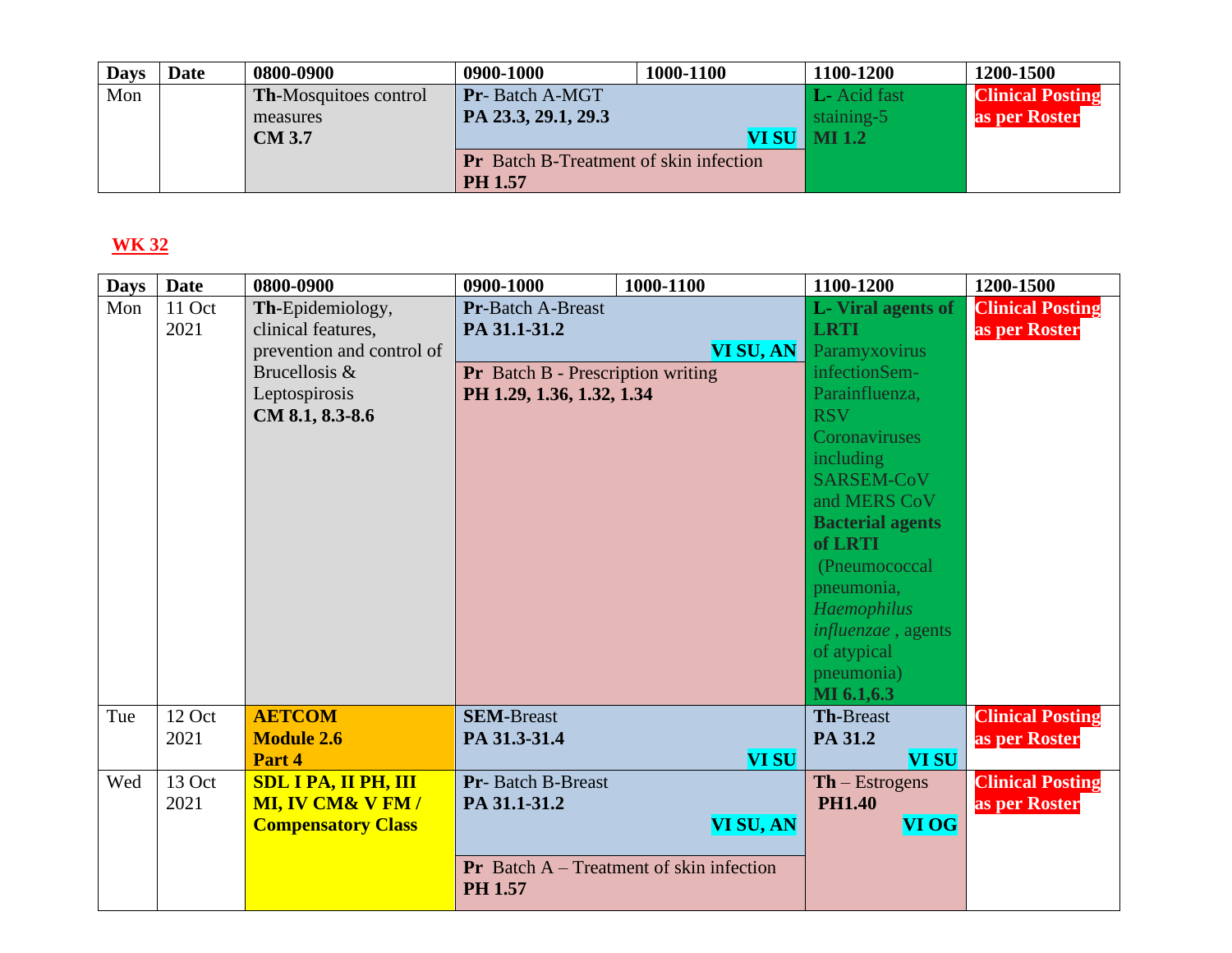| Thu | 14 Oct<br>2021                       | <b>SEA</b>                                                                                                                                                                                        | <b>Sem</b> – Diabetes mellitus<br>PH 1.36                                                                                                                                                                 |                                                                                                                                                                                                                 | <b>L</b> -Fungal agents<br>causing respiratory<br>tract infection:<br>aspergillosis,<br>pneumocystosis<br><b>Parasitic agents</b><br>causing respiratory<br>tract infection:<br>paragonimiasis<br><b>MI</b> 6.1 | <b>Clinical Posting</b><br>as per Roster                                                   |
|-----|--------------------------------------|---------------------------------------------------------------------------------------------------------------------------------------------------------------------------------------------------|-----------------------------------------------------------------------------------------------------------------------------------------------------------------------------------------------------------|-----------------------------------------------------------------------------------------------------------------------------------------------------------------------------------------------------------------|-----------------------------------------------------------------------------------------------------------------------------------------------------------------------------------------------------------------|--------------------------------------------------------------------------------------------|
| Fri | 15 Oct<br>2021<br><b>Holid</b><br>ay | <b>Th-Describe clinical</b><br>character of<br>physiological vaginal<br>discharge<br><b>OG 22.1</b><br><b>HI CM</b>                                                                               | Tut-Batch-A<br>Epidemiology,<br>clinical features,<br>prevention & control<br>of Yellow fever and<br>Salmonellosis<br>CM 8.1, 8.3-8.6<br><b>SGD</b><br><b>Clinical FM 9</b><br><b>FM 3.9</b><br>VI SU, OR | <b>FA-Breast</b><br>PA 31.1-31.4<br><b>VI SU</b>                                                                                                                                                                | <b>Th-Progesterone</b><br><b>PH 1.40</b>                                                                                                                                                                        | <b>Clinical Posting</b><br>as per Roster                                                   |
| Sat | 16 Oct<br>2021                       | Th-Nutrition 4<br>Discuss the methods of<br>nutritional assessment in<br>an adult and calculation<br>of caloric requirement<br>during illness<br><b>IM 23.1</b><br><b>VI PY BI</b><br><b>HIPE</b> | Th-Endocrine<br>System<br>PA 32.1-32.3<br>VI IM, PY                                                                                                                                                       | Tut-Batch-B<br>Epidemiology,<br>clinical features,<br>prevention $\&$<br>control of Yellow<br>fever and<br>Salmonellosis<br>CM 8.1, 8.3-8.6<br><b>SGD</b><br><b>Clinical FM 9</b><br><b>FM 3.9</b><br>VI SU, OR | <b>SDL-OCP'S</b><br><b>PH 1.39</b><br><b>VI OG</b>                                                                                                                                                              | PTSEM-<br><b>Sexually</b><br>transmitted<br><b>infections</b><br>MI 7.1, 7.<br><b>VIDR</b> |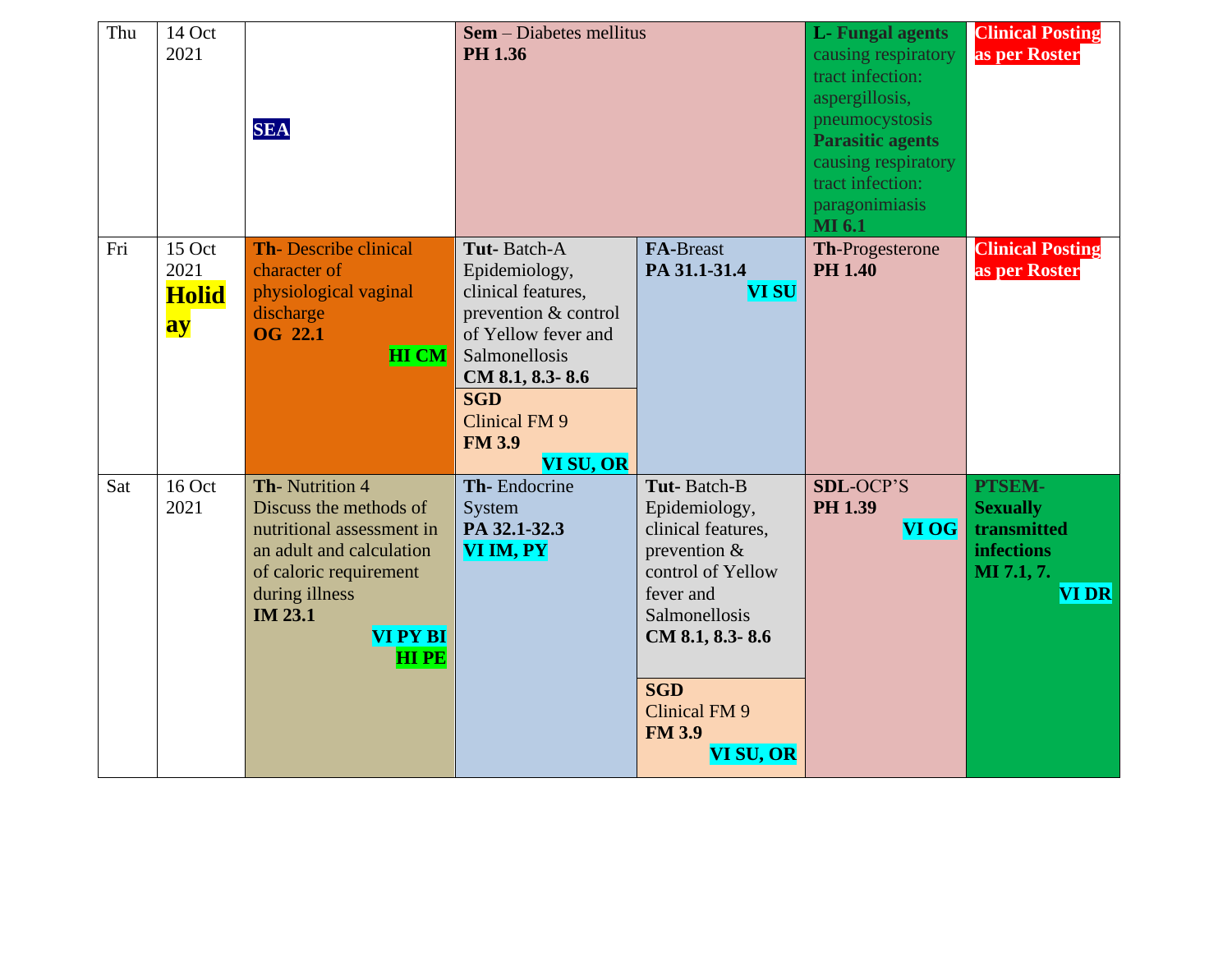| <b>Days</b> | <b>Date</b> | 0800-0900                      | 0900-1000                            | 1000-1100                                           | 1100-12001                    | 1200-1500               |
|-------------|-------------|--------------------------------|--------------------------------------|-----------------------------------------------------|-------------------------------|-------------------------|
| Mon         | 18 Oct      | <b>Th-Clinical FM 10</b>       | Pr- Batch A-Endocrine System         |                                                     | <b>L-Normal</b>               | <b>Clinical Posting</b> |
|             | 2021        | <b>FM 3.10</b>                 | PA 32.1-32.3                         |                                                     | commensals of                 | as per Roster           |
|             |             | VI SU, OR                      |                                      | VI IM, $PY$                                         | genitourinary                 |                         |
|             |             |                                | Pr Batch B - Therapeutic problem     |                                                     | tract                         |                         |
|             |             |                                | PH 1.25, 1.27, 1.29, 1.36-39         |                                                     | <b>Urinary tract</b>          |                         |
|             |             |                                |                                      |                                                     |                               |                         |
|             |             |                                |                                      |                                                     | • Upper UTI:                  |                         |
|             |             |                                |                                      |                                                     | Pyelonephritis,               |                         |
|             |             |                                |                                      |                                                     | ureteritis                    |                         |
|             |             |                                |                                      |                                                     | • Lower UTI:                  |                         |
|             |             |                                |                                      |                                                     | Cystitis, urethritis          |                         |
|             |             |                                |                                      |                                                     | <b>MI 7.3</b>                 |                         |
| Tue         | 19 Oct      | <b>AETCOM</b>                  | Pr- Batch B- Endocrine System        |                                                     | Th-Endocrine                  | <b>Clinical Posting</b> |
|             | 2021        | <b>Module 2.6</b>              | PA 32.1-32.3                         |                                                     | System                        | as per Roster           |
|             |             | Part 5                         | VI IM, PY                            |                                                     | PA 32.4-32.6                  |                         |
|             |             |                                | Pr Batch A - Prescription writing    |                                                     | VI IM, PY                     |                         |
|             |             |                                | PH 1.29, 1.32, 1.34, 1.36            |                                                     |                               |                         |
| Wed         | 20 Oct      |                                | <b>Compensatory Class</b>            | <b>Clinical Posting</b>                             |                               |                         |
|             | 2021        |                                |                                      |                                                     |                               | as per Roster           |
| Thu         | 21 Oct      |                                | Th-Treatment of osteoporosis         |                                                     | L- Agents of UTI:             | <b>Clinical Posting</b> |
|             | 2021        |                                | PH 1.36                              |                                                     | UropathogenicE.c              | as per Roster           |
|             |             |                                |                                      | VI OR                                               | oli, Klebsiella,              |                         |
|             |             |                                |                                      |                                                     | Proteus,                      |                         |
|             |             | <b>SEA</b>                     |                                      |                                                     | <b>Enterococcus</b>           |                         |
|             |             |                                |                                      |                                                     | Staphylococcus                |                         |
|             |             |                                |                                      |                                                     | saprophyticus,                |                         |
|             |             |                                |                                      |                                                     | <b>Streptococus</b>           |                         |
|             |             |                                |                                      |                                                     | agalactiae                    |                         |
|             | 22 Oct      |                                |                                      |                                                     | <b>MI 7.3</b>                 |                         |
| Fri         | 2021        | <b>Th-Describe and discuss</b> | Tut-Batch-A                          | SDL-Identifying                                     | <b>SDL-Agents of</b>          | <b>Clinical Posting</b> |
|             |             | the etology candida            | Epidemiology,                        | features and life cycle<br>of fleas, lice and their | genital ulcerSem-             | as per Roster           |
|             |             | vaginitis, bacterial           | clinical features,<br>prevention and | control measure                                     | Syphilis, LGV,<br>Granuloma   |                         |
|             |             | vaginosis, genital             | control of Malaria                   | <b>CM 3.7</b>                                       | inguinale, soft               |                         |
|             |             | hygiene, syndromic             |                                      |                                                     |                               |                         |
|             |             |                                |                                      |                                                     |                               |                         |
|             |             | management<br><b>OG 22.2</b>   | and Dengue<br><b>CM 3.6</b>          |                                                     | chancre, HSV<br><b>MI</b> 7.2 |                         |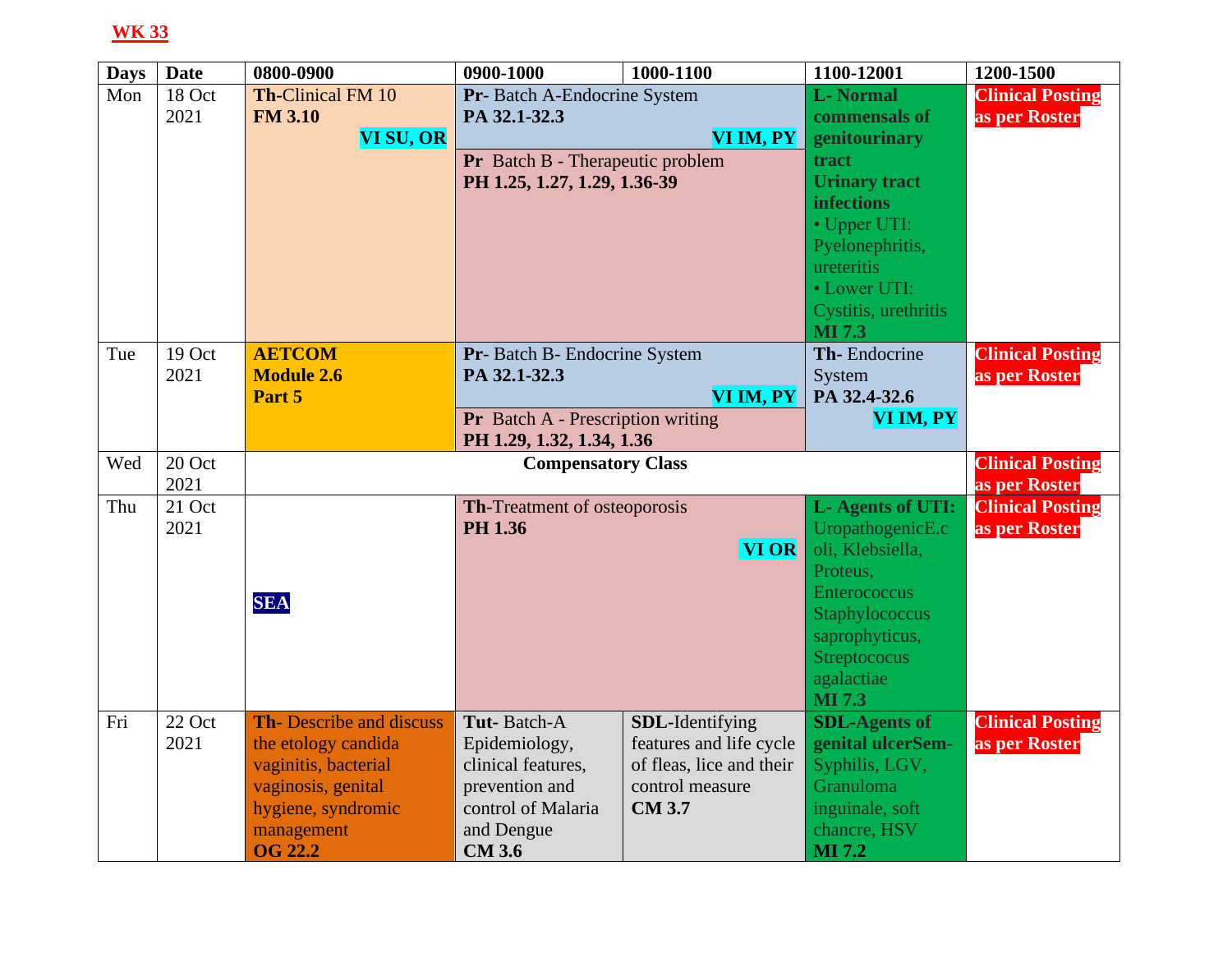|                       | <b>HI CM</b>                                                                                                                                                                        | <b>SGD/DOPE</b><br>Skills in FMT 4<br><b>FM 14.12</b> |                                                                                                                                                                 |                                                                  |                                        |
|-----------------------|-------------------------------------------------------------------------------------------------------------------------------------------------------------------------------------|-------------------------------------------------------|-----------------------------------------------------------------------------------------------------------------------------------------------------------------|------------------------------------------------------------------|----------------------------------------|
| Sat<br>23 Oct<br>2021 | <b>Th-Nutrition 5</b><br>Discuss and describe the<br>causes and consequences<br>of protein caloric<br>malnutrition in the<br>hospital<br><b>IM 23.2</b><br>VI PY, BI<br><b>HIPE</b> | FA-Endocrine<br>System<br>PA 32.1-32.9<br>VI IM, PY   | Tut-Batch-B<br>Epidemiology,<br>clinical features,<br>prevention and<br>control of Malaria<br>and Dengue<br><b>CM 3.6</b><br><b>SGD/DOPE</b><br>Skills in FMT 4 | <b>Th</b> - Drugs acting<br>on uterus<br><b>PH 1.41</b><br>VI OG | <b>PTSEM-Syphilis</b><br><b>MI</b> 7.2 |

| <b>Days</b> | <b>Date</b> | 0800-0900                   | 0900-1000                         | 1000-1100    | 1100-1200                               | 1200-1500               |
|-------------|-------------|-----------------------------|-----------------------------------|--------------|-----------------------------------------|-------------------------|
| Mon         | 25 Oct      | <b>Th-</b> Management of    | Pr-Batch A-Bone & Soft tissue     |              | <b>L</b> -Agents of                     | <b>Clinical Posting</b> |
|             | 2021        | Tuberculosis                | PA 33.2                           |              | vaginal                                 | as per Roster           |
|             |             | $CM 8.1, 8.3 - 8.6$         |                                   | VI AN, OR    | discharge-                              |                         |
|             |             |                             | Pr-Batch B-FDC                    |              | <b>Bacterial</b>                        |                         |
|             |             |                             | PH 1.16, 1.27                     |              | vaginosis,                              |                         |
|             |             |                             |                                   |              | <b>Trichomonas</b>                      |                         |
|             |             |                             |                                   |              | vaginalis, Candida                      |                         |
|             |             |                             |                                   |              | <b>Agents of genital</b>                |                         |
|             |             |                             |                                   |              | wartSem-HPV                             |                         |
|             |             |                             |                                   |              | (Human papilloma                        |                         |
|             |             |                             |                                   |              | virus)                                  |                         |
|             |             |                             |                                   |              | <b>MI</b> 7.2                           |                         |
| Tue         | 26 Oct      | <b>AETCOM</b>               | <b>SEM-Bone &amp; soft tissue</b> |              | <b>Th-Bone <math>\&amp;</math> soft</b> | <b>Clinical Posting</b> |
|             | 2021        | <b>Module 2.7</b>           | PA 33.5                           |              | tissue                                  | as per Roster           |
|             |             | Part 1                      |                                   | <b>VI IM</b> | PA 33.2                                 |                         |
|             |             |                             |                                   |              | VI AN, OR                               |                         |
|             |             |                             |                                   |              |                                         |                         |
|             |             |                             |                                   |              |                                         |                         |
| Wed         | 27 Oct      | <b>SDL I PA, II PH, III</b> | Pr-Batch B-Bone & Soft tissue     |              | <b>Tut-Endocrine</b>                    | <b>Clinical Posting</b> |
|             | 2021        | <b>MI, IV CM&amp; V FM/</b> | PA 33.2                           |              | PH 1.36-41                              | as per Roster           |
|             |             | <b>Compensatory Class</b>   |                                   | VI AN, OR    |                                         |                         |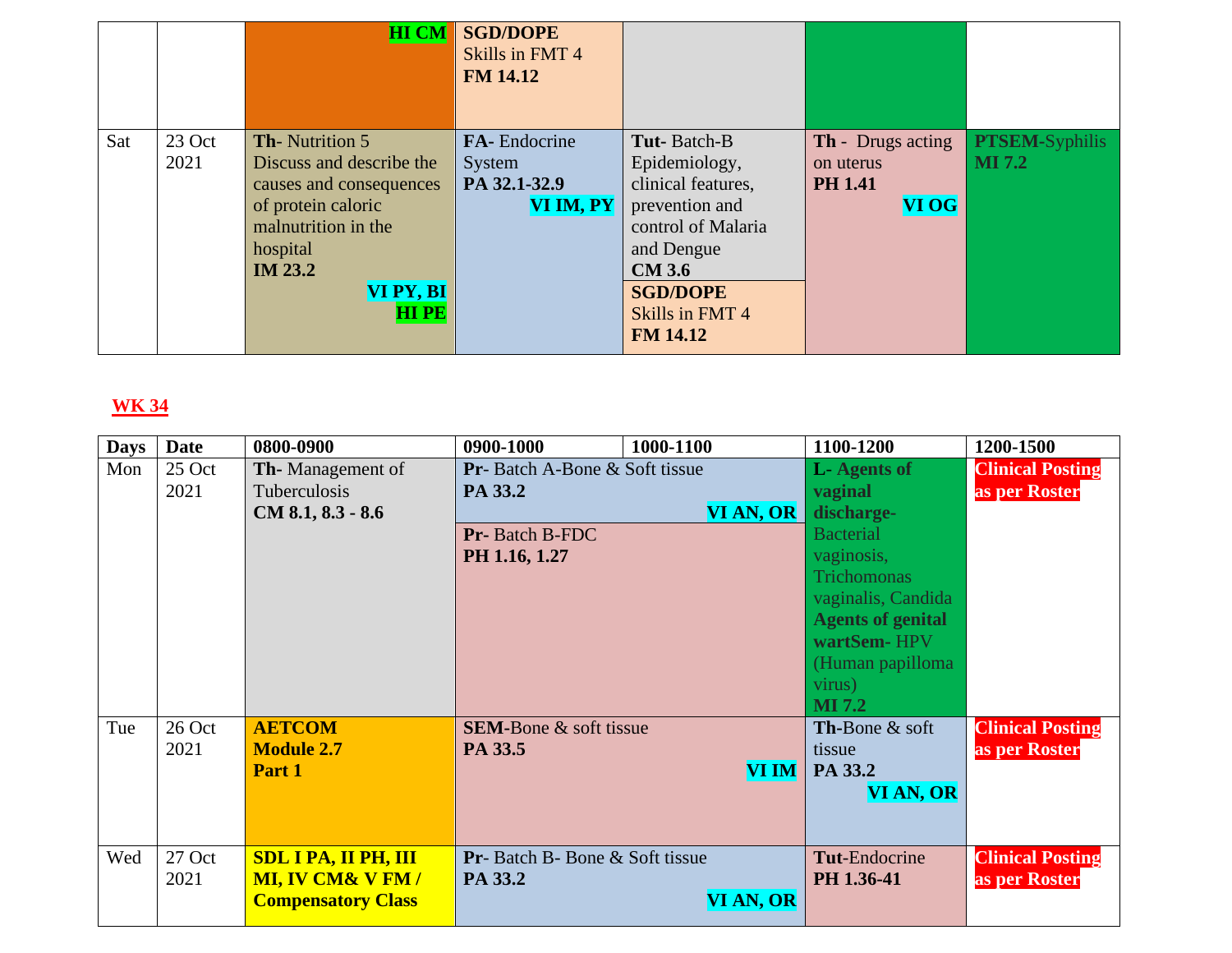|     |                |                                                                                                                                                                                                                              | Pr-Batch A - Therapeutic problem<br>PH 1.25, 1.27, 1.29, 1.36-39                                                                                                                    |                                                                                                                                                                       |                                                                                     |                                                                                                                   |
|-----|----------------|------------------------------------------------------------------------------------------------------------------------------------------------------------------------------------------------------------------------------|-------------------------------------------------------------------------------------------------------------------------------------------------------------------------------------|-----------------------------------------------------------------------------------------------------------------------------------------------------------------------|-------------------------------------------------------------------------------------|-------------------------------------------------------------------------------------------------------------------|
| Thu | 28 Oct<br>2021 | <b>Th-Clinical FM 11</b><br><b>FM 3.13</b><br>VI OG                                                                                                                                                                          | <b>Th-Introduction to CNS</b><br><b>PH 1.18</b>                                                                                                                                     |                                                                                                                                                                       | <b>L</b> -Infective<br>syndrmes of eye<br><b>MI</b> 1.1<br>(Integrated with<br>Eve) | <b>Clinical Posting</b><br>as per Roster                                                                          |
| Fri | 29 Oct<br>2021 | Th-Nutrition 6<br>Discuss and describe the<br>aetilogy, causes, clinical<br>manifestations.<br>complications, diagnosis<br>and management of<br>common vitamin<br>deficiencies<br><b>IM 23.3</b><br>VI PY, BI<br><b>HIPE</b> | Tut-Batch-A<br>Assessment of<br>barriers to good<br>health and health<br>seeking behavior<br><b>CM 2.3</b><br><b>SGD</b><br><b>Clinical FM 12</b><br><b>FM 3.13</b><br><b>VI OG</b> | Th-Bone & soft<br>tissue<br>PA 33.1, 33.4<br><b>VI OR</b>                                                                                                             | <b>Th-General</b><br>anaesthesia<br><b>PH 1.18</b><br><b>VI AS</b>                  | <b>Clinical Posting</b><br>as per Roster                                                                          |
| Sat | 30 Oct<br>2021 | Th-Enumerate<br>prophylactic and<br>therapeutic antibiotics<br>plan appropriate<br>treatment<br><b>SU 6.2</b>                                                                                                                | FA-Bone & soft<br>tissue<br>PA 33.1-33.5                                                                                                                                            | Tut-Batch-B<br>Assessment of<br>barriers to good<br>health and health<br>seeking behavior<br><b>CM 2.3</b><br><b>SGD</b><br>Clinical FM 12<br><b>FM 3.13</b><br>VI OG | $FA - Endocrine$<br>PH 1.36-41                                                      | <b>PTSEM-</b><br><b>Infective</b><br>syndrmes of ear,<br>nose and oral<br>cavity<br><b>MI</b> 1.1<br><b>VI EN</b> |

| <b>Days</b> | Date          | 0800-0900                                                             | 0900-1000                                                 | 1000-1100 | 1100-1200                                                          | 1200-1500                                |
|-------------|---------------|-----------------------------------------------------------------------|-----------------------------------------------------------|-----------|--------------------------------------------------------------------|------------------------------------------|
| Mon         | 1 Nov<br>2021 | <b>Th-Counterfeit medicine</b><br>and its prevention<br><b>CM19.3</b> | <b>Pr-Batch A-Skin</b><br>PA 34.1, 34.3                   |           | <b>L</b> -Opportunistic<br>infections<br><b>VI DR</b>   MI 8.2,8.3 | <b>Clinical Posting</b><br>as per Roster |
|             |               |                                                                       | <b>Pr</b> Batch B - Therapeutic problems<br>PH 1.16, 1.19 |           | <b>HIPA</b>                                                        |                                          |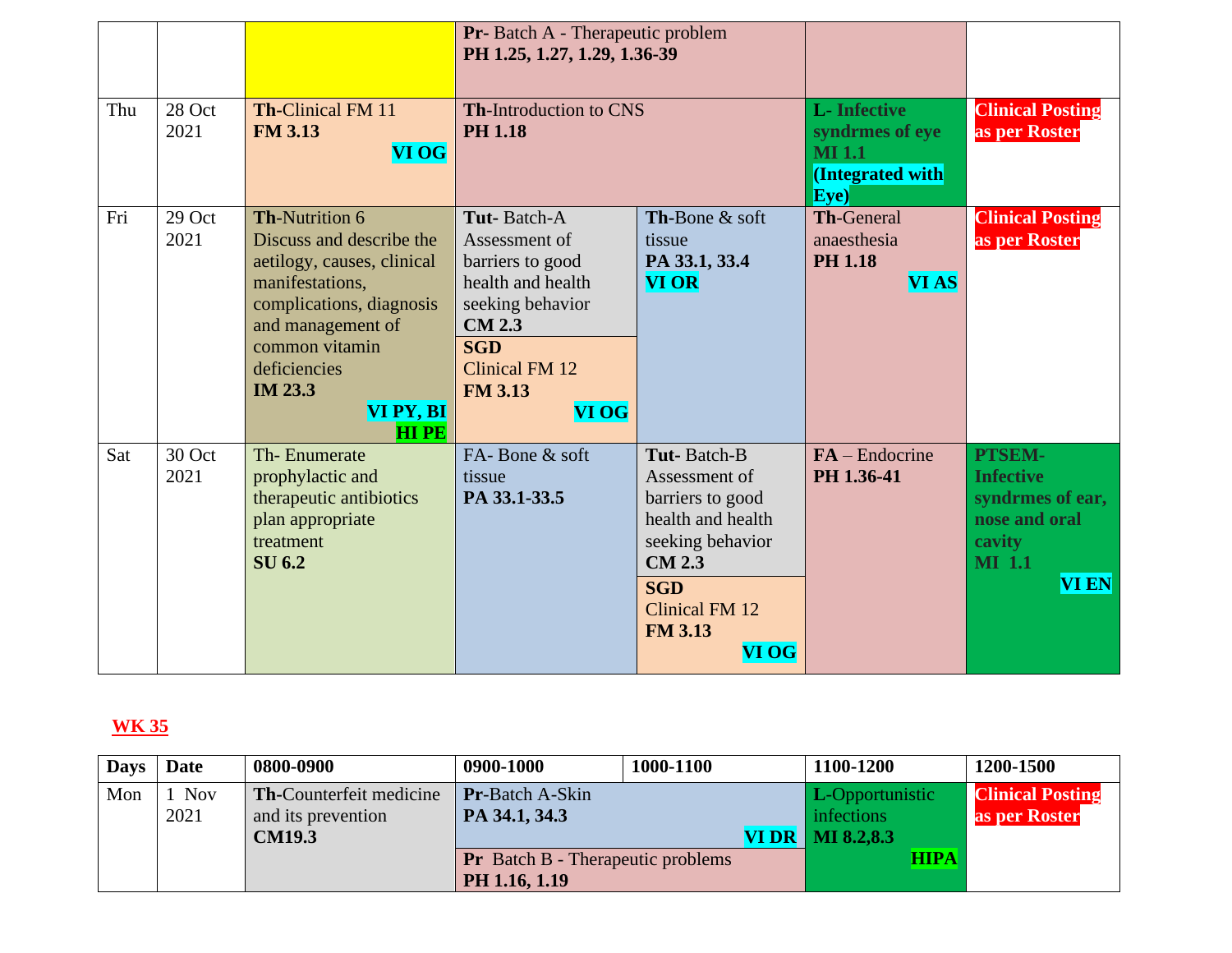| Tue | 2 Nov<br>2021 | <b>AETCOM</b><br><b>Module 2.7</b><br>Part 2                                                                                                                                                                                        | <b>SEM-Skin</b><br>PA 34.2                                                                                                                                                                                                   | <b>VI DR</b>                                                                                                                                                                                                                 | Th-Skin<br>PA 34.1<br><b>VI DR</b>                                           | <b>Clinical Posting</b><br>as per Roster                         |
|-----|---------------|-------------------------------------------------------------------------------------------------------------------------------------------------------------------------------------------------------------------------------------|------------------------------------------------------------------------------------------------------------------------------------------------------------------------------------------------------------------------------|------------------------------------------------------------------------------------------------------------------------------------------------------------------------------------------------------------------------------|------------------------------------------------------------------------------|------------------------------------------------------------------|
| Wed | 3 Nov<br>2021 | <b>SDL I PA, II PH, III</b><br><b>MI, IV CM&amp; V FM/</b><br><b>Compensatory Class</b>                                                                                                                                             | Pr-Batch B-Skin<br>PA 34.1,34.3<br><b>VI DR</b><br><b>Pr</b> Batch $A$ – FDC                                                                                                                                                 |                                                                                                                                                                                                                              | $Th-Sedatives -$<br><b>PH 1.19</b>                                           | <b>Clinical Posting</b><br>as per Roster                         |
| Thu | 4 Nov<br>2021 | <b>SEA</b>                                                                                                                                                                                                                          | PH 1.16, 1.27<br>$Sem - Osteoporosis$<br>PH 1.36                                                                                                                                                                             |                                                                                                                                                                                                                              | <b>L</b> - Emerging and<br>Re-emerging<br><b>Infections</b><br><b>MI 8.4</b> | <b>Clinical Posting</b><br>as per Roster                         |
| Fri | 5 Nov<br>2021 | <b>Th-Nutrition 7</b><br>Discuss and describe the<br>etiology, causes, clinical<br>manifestations,<br>complications, diagnosis<br>and management of<br>common vitamin<br>deficiencies<br><b>IM 23.3</b><br>VI PY, BI<br><b>HIPE</b> | Pr-Batch-A<br>Assessment of<br>barriers to good<br>health and health<br>seeking behavior in<br>a simulated<br>environment<br><b>CM 2.3</b><br><b>SGD</b><br><b>Clinical FM 13</b><br><b>FM 3.14</b><br>VI OG<br><b>VI PS</b> | Th-Skin<br>PA 34.3-34.4<br><b>VI DR</b>                                                                                                                                                                                      | Th-Antiepileptic<br>drugs<br><b>PH 1.19</b>                                  | <b>Clinical Posting</b><br>as per Roster                         |
| Sat | 6 Nov<br>2021 | Th-Describe the<br>planning and conduct of<br>surgical adult<br><b>SU 7.1</b><br><b>VI CM</b>                                                                                                                                       | FA-Skin<br>PA34.1-34.4<br><b>VI DR</b>                                                                                                                                                                                       | Pr-Batch-B<br>Assessment of<br>barriers to good<br>health and health<br>seeking behavior in a<br>simulated<br>environment<br><b>CM 2.3</b><br><b>SGD</b><br>Clinical FM 13<br><b>FM 3.14</b><br><b>VI OG</b><br><b>VI PS</b> | <b>Th-Treatment of</b><br>Epilepsy<br><b>PH 1.19</b><br><b>VI IM</b>         | <b>PTSEM-Hospital</b><br>acquired<br>infections<br><b>MI 8.8</b> |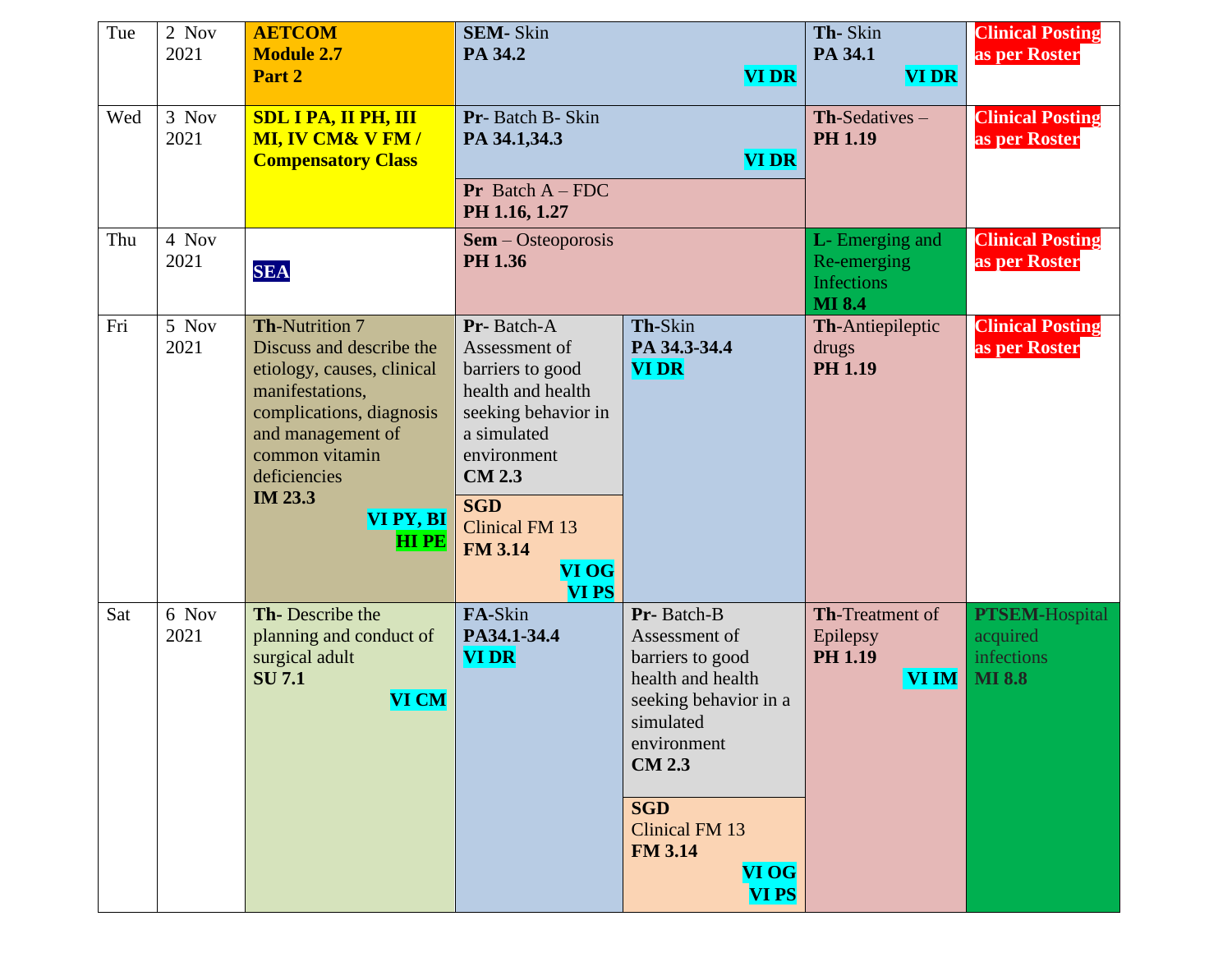| <b>Days</b> | <b>Date</b> | 0800-0900                   | 0900-1000                         | 1000-1100    | 1100-1200               | 1200-1500               |
|-------------|-------------|-----------------------------|-----------------------------------|--------------|-------------------------|-------------------------|
| Mon         | 8 Nov       | <b>Th-Clinical FM 14</b>    | Pr-Batch A-CNS                    |              | Th-National             | <b>Clinical Posting</b> |
|             | 2021        | <b>FM 3.13</b>              | PA 35.2                           |              | health programs         | as per Roster           |
|             |             | <b>VI OG</b>                |                                   | VI IM, PE    | <b>MI 8.16</b>          |                         |
|             |             |                             | <b>Pr</b> Batch $B$ – FDC         |              | <b>VI CM</b>            |                         |
|             |             |                             | PH 1.34, 1.36, 1.39               |              |                         |                         |
| Tue         | 9 Nov       | <b>AETCOM</b>               | <b>SEM-CNS</b>                    |              | Th-CNS                  | <b>Clinical Posting</b> |
|             | 2021        | <b>Module 2.7</b>           | PA 35.2                           |              | PA35.1                  | as per Roster           |
|             |             | Part 3                      |                                   | VI IM, PE    | VI IM                   |                         |
|             |             |                             |                                   |              | <b>HIMI</b>             |                         |
|             |             |                             |                                   |              |                         |                         |
| Wed         | 10 Nov      | <b>SDL I PA, II PH, III</b> | Pr-Batch B-CNS                    |              | Th-                     | <b>Clinical Posting</b> |
|             | 2021        | MI, IV CM& V FM /           | PA 35.2                           |              | Antiparkinsonian        | as per Roster           |
|             |             | <b>Compensatory Class</b>   |                                   | VI IM, PE    | drugs<br><b>PH 1.19</b> |                         |
|             |             |                             | Pr Batch A - Therapeutic problems |              |                         |                         |
|             |             |                             | PH 1.16, 1.19                     |              |                         |                         |
|             |             |                             |                                   |              |                         |                         |
| Thu         | 11 Nov      |                             | Sem-Epilepsy                      |              | L- Microbial            | <b>Clinical Posting</b> |
|             | 2021        |                             | <b>PH 1.19</b>                    |              | agents of               | as per Roster           |
|             |             | <b>SEA</b>                  |                                   |              | <b>Bioterrorism</b>     |                         |
|             |             |                             |                                   |              | <b>MI 8.4</b>           |                         |
| Fri         | 12 Nov      | Th-Describe, clinical       | Tut-Batch-A                       | Th-CNS       | Th-Antipsychotic        | <b>Clinical Posting</b> |
|             | 2021        | features, D/D and           | Rehabilitation in                 | PA 35.3      | drugs                   | as per Roster           |
|             |             | management,                 | the context of                    | <b>VI IM</b> | <b>PH 1.19</b>          |                         |
|             |             | complication of sexually    | sociocultural                     | <b>HIMI</b>  |                         |                         |
|             |             | transmitted infections      | factors                           |              |                         |                         |
|             |             | <b>OG 27.1</b>              | <b>CM 5.5</b>                     |              |                         |                         |
|             |             | <b>HIMI</b>                 |                                   |              |                         |                         |
|             |             |                             | <b>DOAP/SGD</b>                   |              |                         |                         |
|             |             |                             | <b>Batch-B</b>                    |              |                         |                         |
|             |             |                             | <b>Clinical FM 15</b>             |              |                         |                         |
|             |             |                             | <b>FM 3.15</b>                    |              |                         |                         |
|             |             |                             | VI OG, PS                         |              |                         |                         |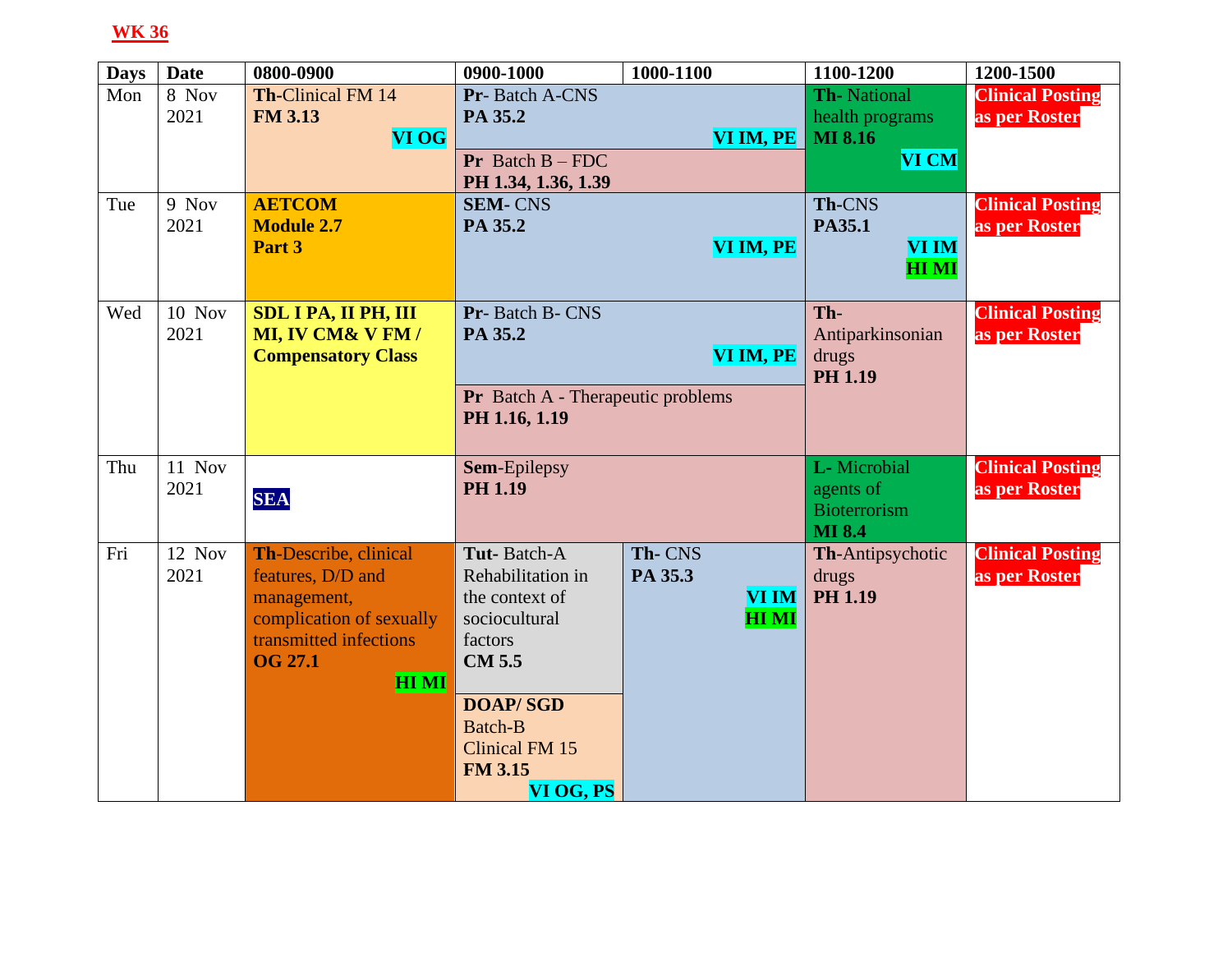| Sat | 13 Nov | <b>Th-Describe the</b>  | FA-CNS       | Tut-Batch-B           | <b>Th-Antidepressant</b> | PTSEM-              |
|-----|--------|-------------------------|--------------|-----------------------|--------------------------|---------------------|
|     | 2021   | principles and steps of | PA 35.1-35.3 | Rehabilitation in the | drugs                    | Demonstrate         |
|     |        | clinical research in    | <b>VI IM</b> | context of            | <b>PH 1.19</b>           | respect for patient |
|     |        | general surgery         | <b>HI MI</b> | sociocultural factors | <b>VIPS</b>              | samples sent for    |
|     |        | <b>SU 7.2</b>           |              | <b>CM 5.5</b>         |                          | lab                 |
|     |        | <b>VI CM</b>            |              |                       |                          | Investigations,     |
|     |        |                         |              |                       |                          | Confidentiality     |
|     |        |                         |              | <b>DOAP/SGD</b>       |                          | pertaining to       |
|     |        |                         |              | Clinical FM 15        |                          | patient's identity  |
|     |        |                         |              | <b>FM 3.15</b>        |                          | in lab result,      |
|     |        |                         |              | VI OG, PS             |                          | Choose              |
|     |        |                         |              |                       |                          | appropriate         |
|     |        |                         |              |                       |                          | laboratory test in  |
|     |        |                         |              |                       |                          | diagnosis of        |
|     |        |                         |              |                       |                          | infectious disease  |
|     |        |                         |              |                       |                          | (Rational use of    |
|     |        |                         |              |                       |                          | microbiological     |
|     |        |                         |              |                       |                          | investigations)     |
|     |        |                         |              |                       |                          | MI 8.11, 8.12, 8.13 |

| <b>Days</b> | <b>Date</b>   | 0800-0900                 | 0900-1000                                 | 1000-1100    | 1100-1200              | 1200-1500               |
|-------------|---------------|---------------------------|-------------------------------------------|--------------|------------------------|-------------------------|
| Mon         | 15 Nov        | Th-Counterfeit medicine   | <b>Pr-Batch A-Clinical Pathology</b>      |              |                        | <b>Clinical Posting</b> |
|             | 2021          | and its prevention        | PA 23.2                                   |              | <b>Compensatory</b>    | as per Roster           |
|             |               | <b>CM 19.3</b>            | <b>Pr-Batch B-Management of poisoning</b> |              | <b>class</b>           |                         |
|             |               |                           | <b>PH</b> 1.52                            |              |                        |                         |
|             |               |                           |                                           | <b>VI IM</b> |                        |                         |
| Tue         | <b>16 Nov</b> | <b>AETCOM</b>             | Pr- Batch B- Clinical Pathology           |              | <b>Th-Plasma cells</b> | <b>Clinical Posting</b> |
|             | 2021          | <b>Module 2.7</b>         | PA 23.2                                   |              | disorders              | as per Roster           |
|             |               | Part 4                    | <b>Pr-</b> Batch $A$ – FDC                |              | PA 20.1                |                         |
|             |               |                           | PH 1.34, 1.36, 1.39                       |              |                        |                         |
| Wed         | 17 Nov        | <b>Compensatory class</b> |                                           |              |                        | <b>Clinical Posting</b> |
|             | 2021          |                           |                                           |              |                        | as per Roster           |
|             |               |                           |                                           |              |                        |                         |
| Thu         | 18 Nov        | <b>Th-Clinical FM 16</b>  | <b>Sem-Antidepressant drugs</b>           |              |                        | <b>Clinical Posting</b> |
|             | 2021          | <b>FM 3.17</b>            | <b>PH 1.19</b>                            |              | <b>Compensatory</b>    | as per Roster           |
|             |               | VI OG, PS                 |                                           |              | <b>class</b>           |                         |
|             |               |                           |                                           |              |                        |                         |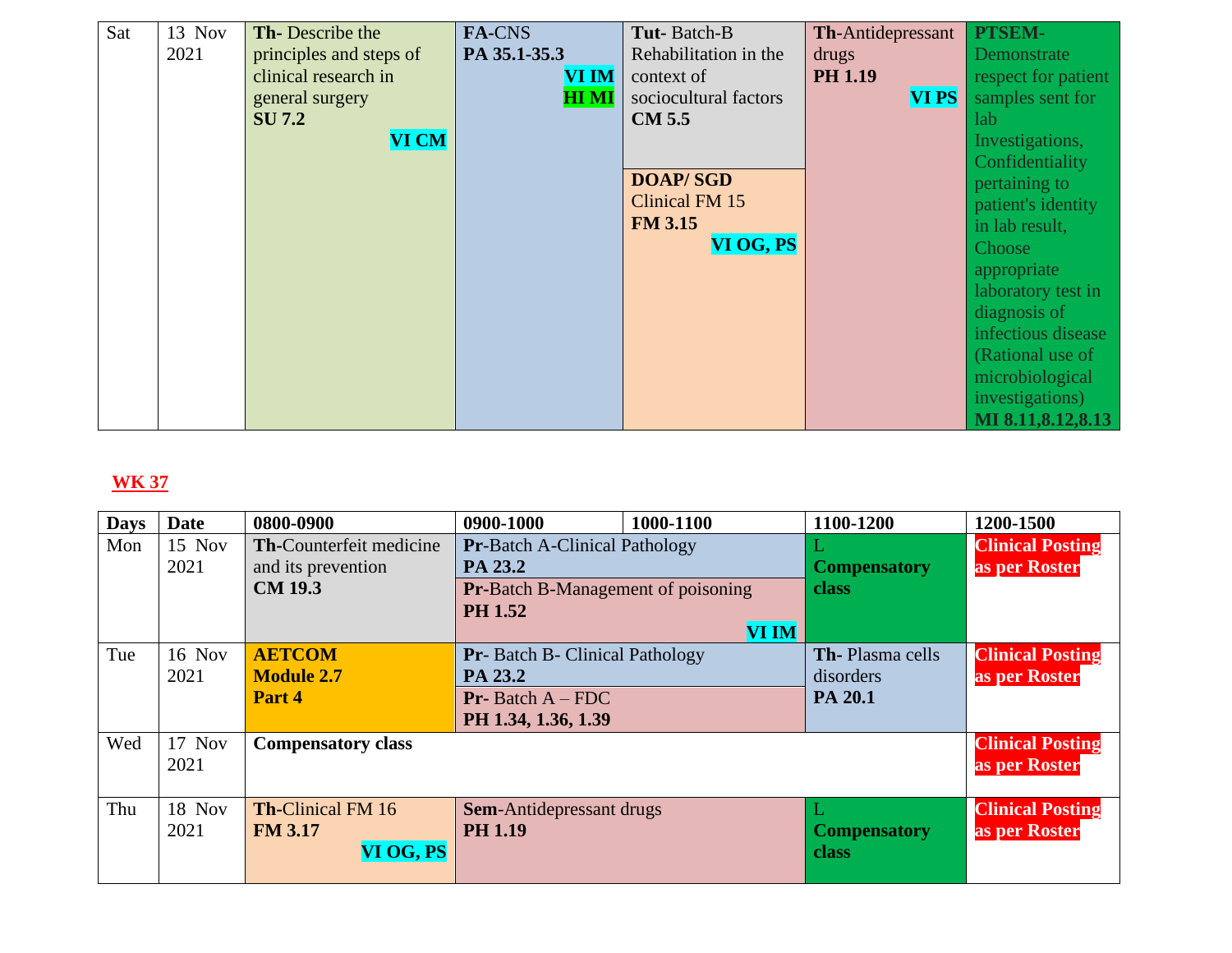| Fri | 19 Nov | <b>Th-Nutrition 8</b>      | Tut-Batch-A         | <b>SDL</b>                | Th-Antimaniac  | <b>Clinical Posting</b> |
|-----|--------|----------------------------|---------------------|---------------------------|----------------|-------------------------|
|     | 2021   | Discuss and describe the   | Concept of health   | <b>Compensatory class</b> | drugs          | as per Roster           |
|     |        | aetilogy, causes, clinical | care to community   |                           | <b>PH 1.19</b> |                         |
|     |        | manifestations,            | <b>CM 17.1</b>      |                           |                |                         |
|     |        | complications, diagnosis   |                     |                           |                |                         |
|     |        | and management of          | <b>SGD/DOAP</b>     |                           |                |                         |
|     |        | common vitamin             | Skills in FMT 5     |                           |                |                         |
|     |        | deficiencies               | <b>FM 14.14</b>     |                           |                |                         |
|     |        | <b>IM 23.3</b>             |                     |                           |                |                         |
|     |        | VI PY, BI                  |                     |                           |                |                         |
|     |        | <b>HIPE</b>                |                     |                           |                |                         |
|     |        |                            |                     |                           |                |                         |
| Sat | 20 Nov | Th-Describe the            | Ι.                  | Tut-Batch-B               | $Th$ – OPIOIDs | <b>PTS</b>              |
|     | 2021   | principles of ethics as it | <b>Compensatory</b> | Concept of health         | <b>PH 1.19</b> | <b>Compensatory</b>     |
|     |        | pertains to general        | class               | care to community         |                | <b>class</b>            |
|     |        | surgery                    |                     | <b>CM 17.1</b>            |                |                         |
|     |        | <b>SU 8.1</b>              |                     |                           |                |                         |
|     |        | <b>VI FM</b>               |                     | <b>SGD/DOAP</b>           |                |                         |
|     |        |                            |                     | Skills in FMT 5           |                |                         |
|     |        |                            |                     | <b>FM 14.14</b>           |                |                         |

| <b>Days</b> | <b>Date</b> | 0800-0900                          | 0900-1000                                      | 1000-1100 | 1100-1200              | 1200-1500               |
|-------------|-------------|------------------------------------|------------------------------------------------|-----------|------------------------|-------------------------|
| Mon         | 22 Nov      | <b>Th-Reproductive &amp; child</b> | <b>Pr</b> -Batch A-Urinary System              |           |                        | <b>Clinical Posting</b> |
|             | 2021        | health program-I                   | PA 28.14, 28.16                                |           | <b>Compensatory</b>    | as per Roster           |
|             |             | <b>CM 10.5</b>                     |                                                | VI SU, PE | class                  |                         |
|             |             |                                    | <b>Pr</b> Batch $B -$ Graphs<br><b>PH 1.58</b> |           |                        |                         |
| Tue         | $23$ Nov    | <b>AETCOM</b>                      | Tut                                            |           |                        | <b>Clinical Posting</b> |
|             | 2021        | <b>Module 2.7</b>                  | <b>Compensatory class</b>                      |           | <b>Compensatory</b>    | as per Roster           |
|             |             | Part 5                             |                                                |           | class                  |                         |
|             |             |                                    |                                                |           |                        |                         |
|             |             |                                    |                                                |           |                        |                         |
| Wed         | $24$ Nov    |                                    |                                                |           | <b>Th-Treatment of</b> |                         |
|             |             | <b>SDL I PA, II PH, III</b>        | <b>Pr-Batch B- Urinary System</b>              |           |                        | <b>Clinical Posting</b> |
|             | 2021        | <b>MI, IV CM&amp; V FM/</b>        | PA 28.14, 28.16                                |           | morphine               | as per Roster           |
|             |             | <b>Compensatory Class</b>          |                                                | VI SU, PE | poisoning PH           |                         |
|             |             |                                    |                                                |           | 1.19                   |                         |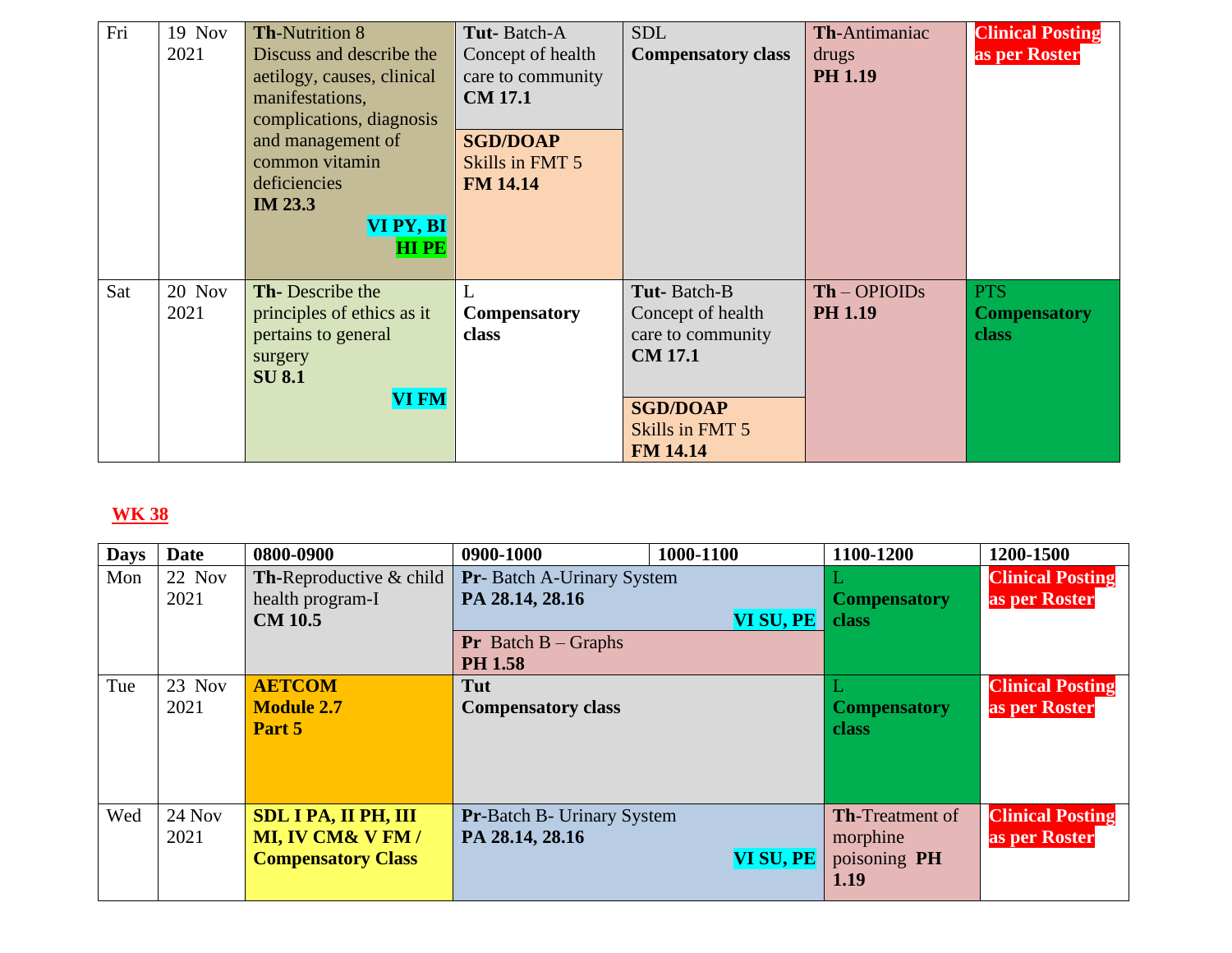|     |                       |                                                                                                                                                                        | <b>Pr</b> Batch A-Management of poisoning<br><b>PH 1.52</b><br><b>VI IM</b>                                                   |                                                                                                              |                                     |                                          |
|-----|-----------------------|------------------------------------------------------------------------------------------------------------------------------------------------------------------------|-------------------------------------------------------------------------------------------------------------------------------|--------------------------------------------------------------------------------------------------------------|-------------------------------------|------------------------------------------|
| Thu | 25 Nov<br>2021        | <b>SEA</b>                                                                                                                                                             | $Th - Alcohols$<br><b>PH 1.20</b>                                                                                             |                                                                                                              | L                                   | <b>Clinical Posting</b><br>as per Roster |
| Fri | <b>26 Nov</b><br>2021 | <b>Th-Nutrition 9</b><br>Enumerate the indication<br>for entral and parentral<br>nutrition in critically ill<br>patients<br><b>IM 23.4</b><br>VI PY, BI<br><b>HIPE</b> | Pr-Batch-A<br>Community<br>diagnosis<br><b>CM 17.2</b><br><b>SGD/DOAP</b><br>Skills in<br>FMT <sub>6</sub><br><b>FM 14.15</b> | <b>SDL</b>                                                                                                   | $Th - CNS$<br>Stimulants PH<br>1.19 | <b>Clinical Posting</b><br>as per Roster |
| Sat | <b>27 Nov</b><br>2021 | <b>Th-Demonstrate</b><br>professionalism and<br>empathy to the patient<br>undergoing general<br>surgery<br><b>SU 8.2</b><br>VI FM                                      |                                                                                                                               | Pr-Batch-B<br>Community diagnosis<br><b>CM 17.2</b><br><b>SGD/DOAP</b><br>Skills in FMT 6<br><b>FM 14.15</b> | $Tut - CMS$<br>PH 1.18-20           | <b>PTS</b>                               |

| <b>Days</b> | Date             | 0800-0900                                                                               | 0900-1000                                          | 1000-1100                                            | 1100-1200                                | 1200-1500                                |
|-------------|------------------|-----------------------------------------------------------------------------------------|----------------------------------------------------|------------------------------------------------------|------------------------------------------|------------------------------------------|
| Mon         | $29$ Nov         | <b>Th-Clinical FM 17</b>                                                                | <b>Pr-Batch A-Thyroid function test</b>            |                                                      |                                          | <b>Clinical Posting</b>                  |
|             | 2021             | <b>FM 3.18</b>                                                                          | PA 23.3                                            |                                                      |                                          | as per Roster                            |
|             |                  |                                                                                         | <b>PH 3.7</b>                                      | <b>Pr-Batch B-Preparation of essential drug list</b> |                                          |                                          |
| Tue         | $30$ Nov<br>2021 | <b>AETCOM</b><br><b>Module 2.8</b><br>Part 1                                            | Tut                                                |                                                      |                                          | <b>Clinical Posting</b><br>as per Roster |
| Wed         | 1 Dec<br>2021    | <b>SDL I PA, II PH, III</b><br><b>MI, IV CM&amp; V FM/</b><br><b>Compensatory Class</b> | <b>Pr-Batch B-Thyroid function test</b><br>PA 23.3 |                                                      | <b>Th-Chelating</b><br>Agents<br>PH 1.53 | <b>Clinical Posting</b><br>as per Roster |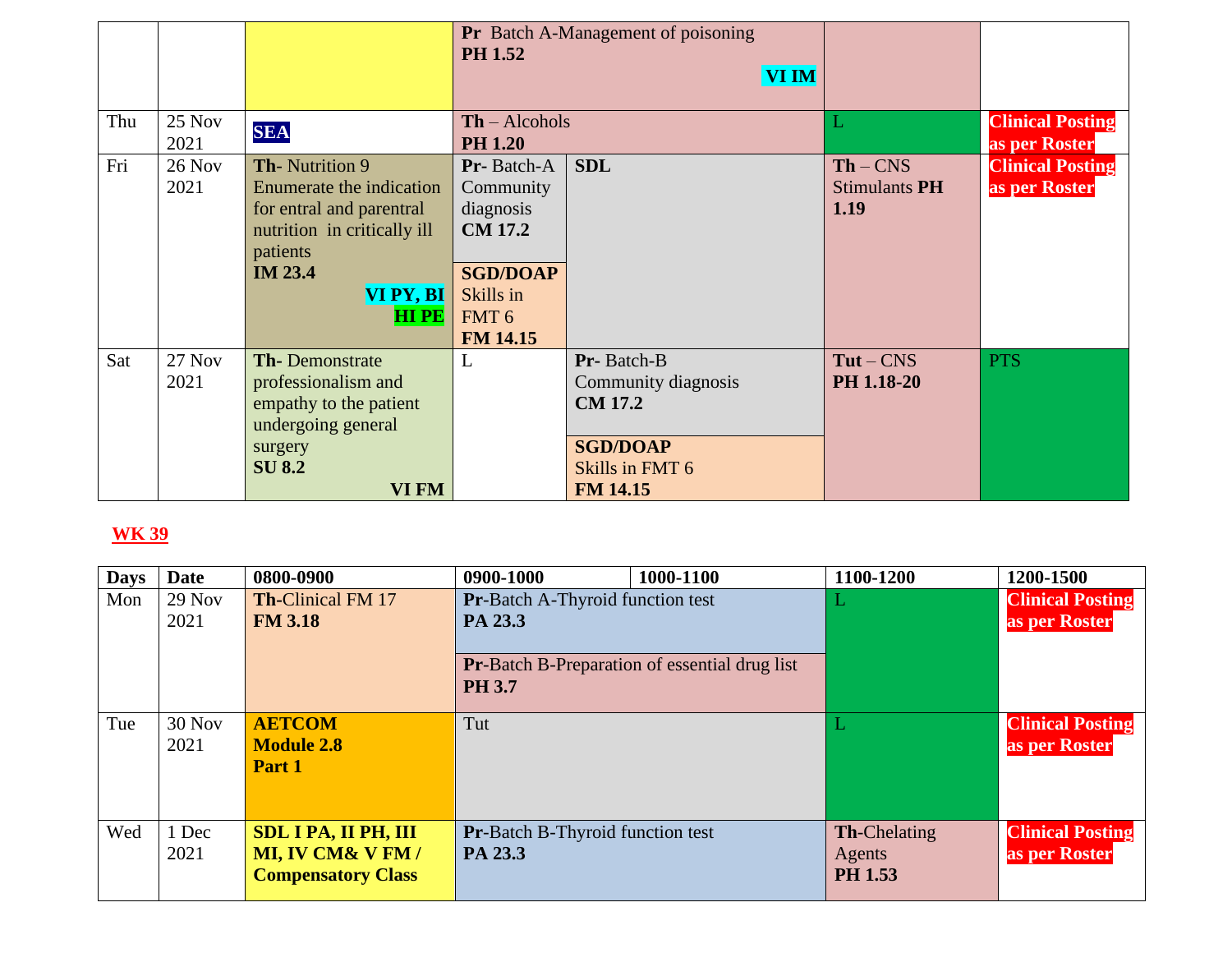|     |               |                                                                                                                   | <b>Pr-Batch A</b> – Graphs<br><b>PH 1.58</b>                                                                                                                |              |                                                                      |                                          |
|-----|---------------|-------------------------------------------------------------------------------------------------------------------|-------------------------------------------------------------------------------------------------------------------------------------------------------------|--------------|----------------------------------------------------------------------|------------------------------------------|
| Thu | 2 Dec<br>2021 | <b>SEA</b>                                                                                                        | <b>Th</b> – Vaccines $\&$ Sera<br><b>PH 1.54</b>                                                                                                            | <b>VI CM</b> |                                                                      | <b>Clinical Posting</b><br>as per Roster |
| Fri | 3 Dec<br>2021 | Th-Describe, clinical<br>features, D/D and<br>management of genital<br><b>TB</b><br><b>OG 27.2</b><br><b>HIMI</b> | Tut-Batch-A<br>Primary health care,<br>its components and<br>principles<br><b>CM 17.3</b><br><b>SGD</b><br><b>Clinical FM 18</b><br><b>FM 3.19</b><br>VI OG | <b>SDL</b>   | <b>SDL</b> -Geriatric<br>&Paediatric<br>pharmacology<br>PH 1.56, 2.4 | <b>Clinical Posting</b><br>as per Roster |
| Sat | 4 Dec<br>2021 |                                                                                                                   |                                                                                                                                                             |              |                                                                      |                                          |

| <b>Days</b> | <b>Date</b> | 0800-0900                          | 0900-1000                              | 1000-1100 | 1100-1200               | 1200-1500               |
|-------------|-------------|------------------------------------|----------------------------------------|-----------|-------------------------|-------------------------|
| Mon         | 6 Dec       | <b>Th-Reproductive &amp; child</b> | <b>Pr-Batch A-Liver function test</b>  |           |                         | <b>Clinical Posting</b> |
|             | 2021        | health program-II                  | PA 23.3                                |           |                         | as per Roster           |
|             |             | <b>CM 10.5</b>                     | <b>Pr-Batch B</b> $-$ List of P drugs  |           |                         |                         |
|             |             |                                    | <b>PH 3.5</b>                          |           |                         |                         |
| Tue         | 7 Dec       | <b>AETCOM</b>                      |                                        |           | ⊥                       | <b>Clinical Posting</b> |
|             | 2021        | <b>Module 2.8</b>                  |                                        |           |                         | as per Roster           |
|             |             | Part 1                             |                                        |           |                         |                         |
| Wed         | 8 Dec       | <b>SDL I PA, II PH, III</b>        | <b>Pr-Batch -B Liver function test</b> |           | $SDL$ – Clinical trials | <b>Clinical Posting</b> |
|             | 2021        | MI, IV CM& V FM /                  | PA 23.3                                |           | & drug regulation       | as per Roster           |
|             |             | <b>Compensatory Class</b>          |                                        |           | PH 1.63-64              |                         |
|             |             |                                    |                                        |           |                         |                         |
|             |             |                                    | <b>Pr-Batch A</b> – List of P drugs    |           |                         |                         |
|             |             |                                    | <b>PH 3.5</b>                          |           |                         |                         |
|             |             |                                    |                                        |           |                         |                         |
| Thu         | 9 Dec       |                                    | <b>FA</b>                              |           |                         | <b>Clinical Posting</b> |
|             | 2021        | <b>SEA</b>                         | <b>CNS</b>                             |           |                         | as per Roster           |
|             |             |                                    | PH 1.18-20                             |           |                         |                         |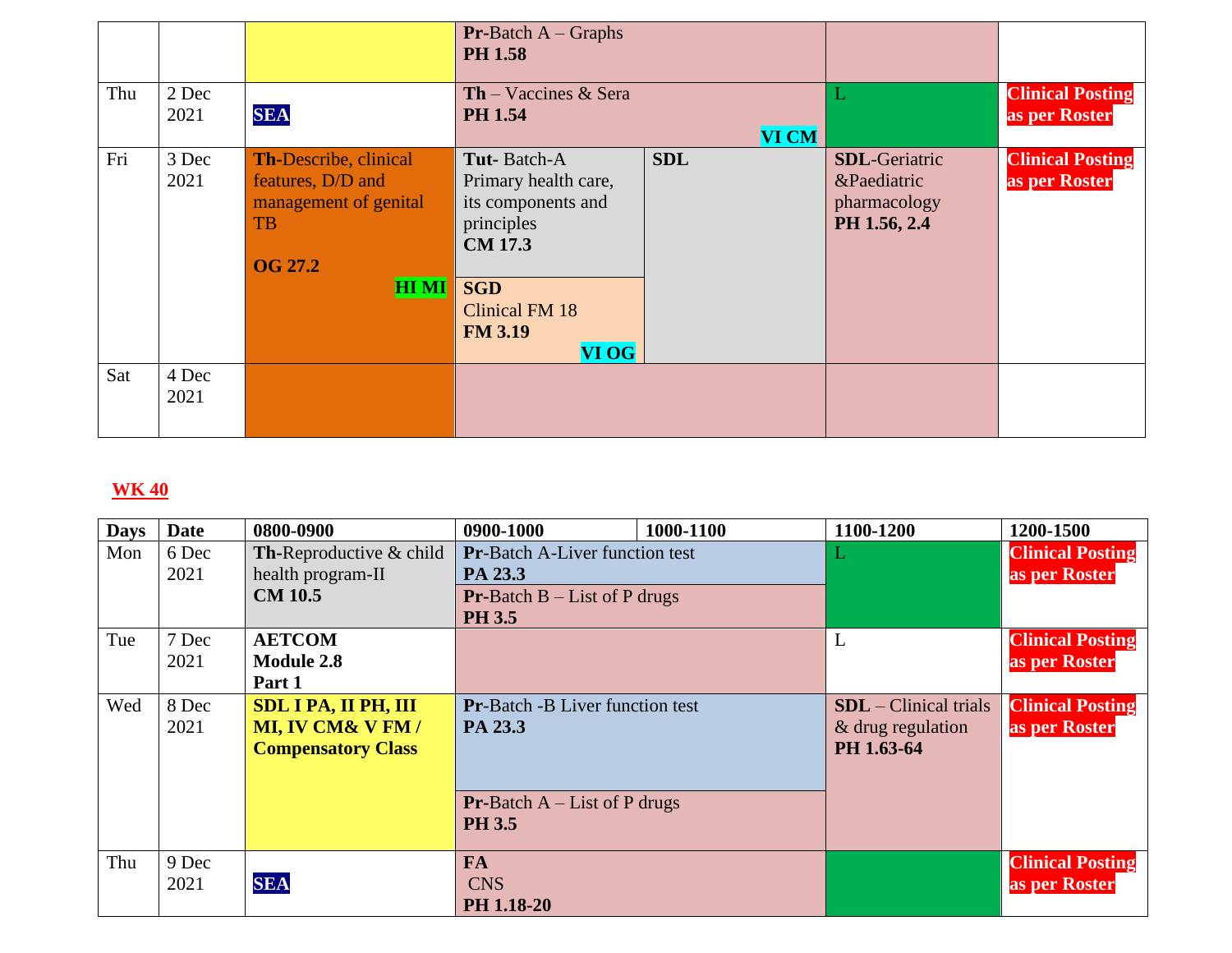| Fri | 10 Dec | <b>Th-Describe and discuss</b> | Tut-Batch-A           | <b>SDL</b> -Application of | <b>SDL-</b> Zoonotic      | <b>Clinical Posting</b> |
|-----|--------|--------------------------------|-----------------------|----------------------------|---------------------------|-------------------------|
|     | 2021   | etiology, clinical             | Reproductive & child  | computer in                | infections                | as per Roster           |
|     |        | features, D/D and              | health program-II     | epidemiology               | Congenital                |                         |
|     |        | management,                    | <b>CM 10.5</b>        | <b>CM7.9</b>               | infections (TORCH)        |                         |
|     |        | complication of HIV            |                       |                            | <b>MI 8.1</b>             |                         |
|     |        | <b>OG 27.3</b>                 |                       |                            | <b>VIPA VICM</b>          |                         |
|     |        | <b>HIMI</b>                    |                       |                            |                           |                         |
|     |        |                                | <b>SGD</b>            |                            |                           |                         |
|     |        |                                | <b>Clinical FM 19</b> |                            |                           |                         |
|     |        |                                | <b>FM 3.20</b>        |                            |                           |                         |
|     |        |                                | <b>VI OG</b>          |                            |                           |                         |
| Sat | 11 Dec | <b>Th-Nutrition 10</b>         | L                     | Tut-Batch-B                | <b>SDL-Nutraceuticals</b> |                         |
|     | 2021   | Councel and                    |                       | Reproductive & child       | & herbal medicine         |                         |
|     |        | communicate to patients        |                       | health program-II          | PH 1.59, 1.61             |                         |
|     |        | in a simulated                 |                       | <b>CM 10.5</b>             |                           |                         |
|     |        | environment with I llness      |                       |                            |                           |                         |
|     |        | on an appropriate              |                       | <b>SGD</b>                 |                           |                         |
|     |        | balanced diet                  |                       | <b>Clinical FM 19</b>      |                           |                         |
|     |        | <b>IM 23.5</b>                 |                       | <b>FM 3.20</b>             |                           |                         |
|     |        | VI PY, BI                      |                       | VI OG                      |                           |                         |
|     |        | <b>HIPE</b>                    |                       |                            |                           |                         |

| <b>Date</b> | 0800-0900         |              | 0900-1000                                                | 1000-1100 | 1100-1200                             | 1200-1500               |
|-------------|-------------------|--------------|----------------------------------------------------------|-----------|---------------------------------------|-------------------------|
| 13 Dec      | <b>SGD</b>        |              | <b>Pr</b> Batch A Revision                               |           |                                       | <b>Clinical Posting</b> |
| 2021        | Clinical FM 20    |              | PA 23.3                                                  |           |                                       | as per Roster           |
|             | <b>FM 3.22</b>    |              | <b>Pr</b> Batch $B$ – Correct and legible generic        |           |                                       |                         |
|             |                   | VI OG        | prescription writing                                     |           |                                       |                         |
|             |                   | <b>VI IM</b> | <b>PH 3.1</b>                                            |           |                                       |                         |
| 14 Dec      | <b>AETCOM</b>     |              |                                                          |           | <b>AETCOM</b>                         | <b>Clinical Posting</b> |
| 2021        | <b>Module 2.8</b> |              |                                                          |           | <b>Module 2.8</b>                     | as per Roster           |
|             | Part 2            |              |                                                          |           | Part 3                                |                         |
|             |                   |              |                                                          |           | Th-Ocular                             | <b>Clinical Posting</b> |
|             | MI, IV CM& V FM / |              | Pathology                                                |           | Pharmacology                          | as per Roster           |
|             |                   |              | PA 23.3                                                  |           | <b>PH1.58</b>                         |                         |
|             |                   |              |                                                          |           |                                       |                         |
|             |                   |              | <b>SDL I PA, II PH, III</b><br><b>Compensatory Class</b> |           | <b>Pr-Batch B-Liver function test</b> |                         |